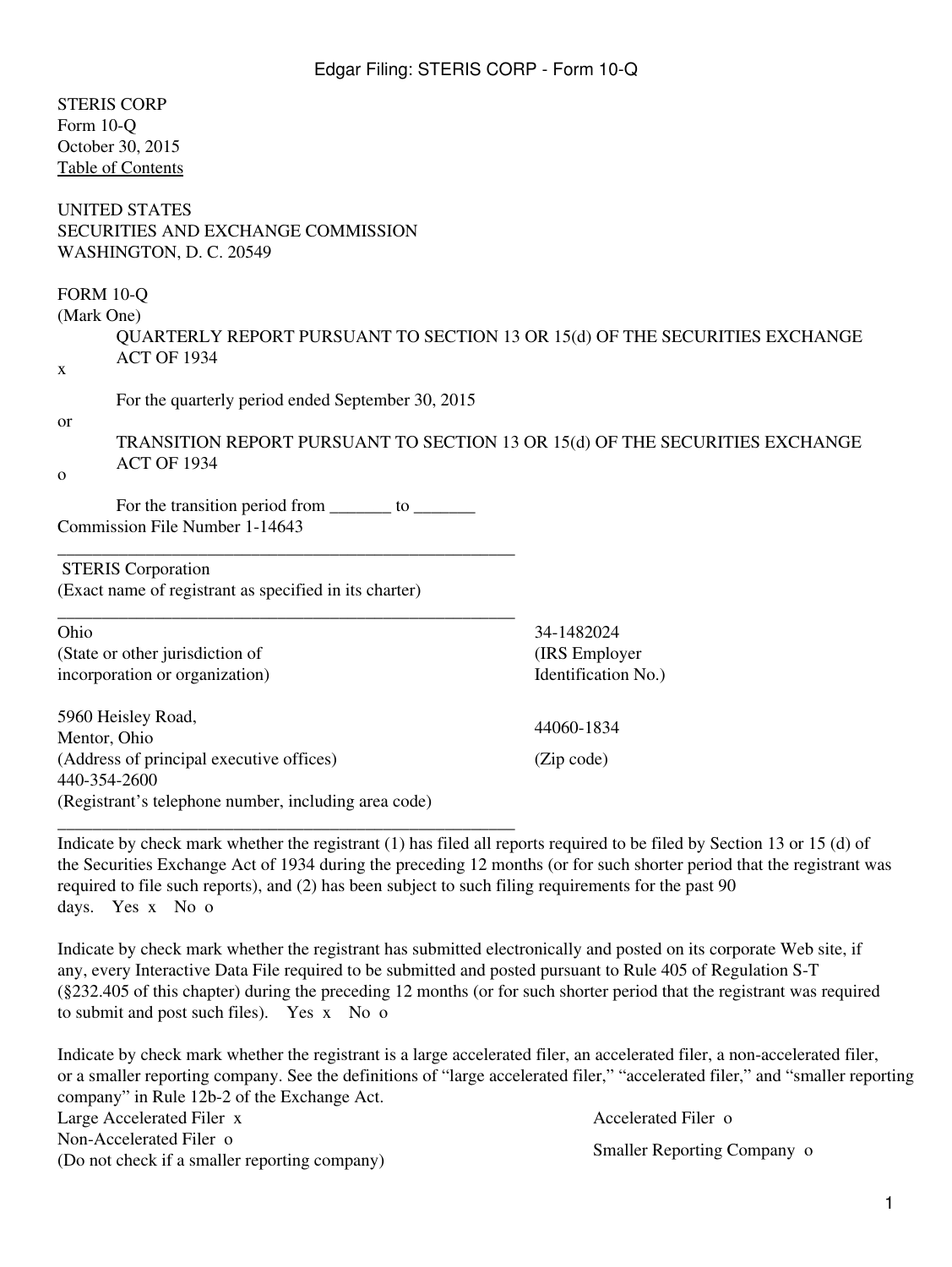Indicate by check mark whether the registrant is a shell company (as defined in Rule 12b-2 of the Exchange Act). Yes o No x

The number of common shares outstanding as of October 23, 2015: 59,955,983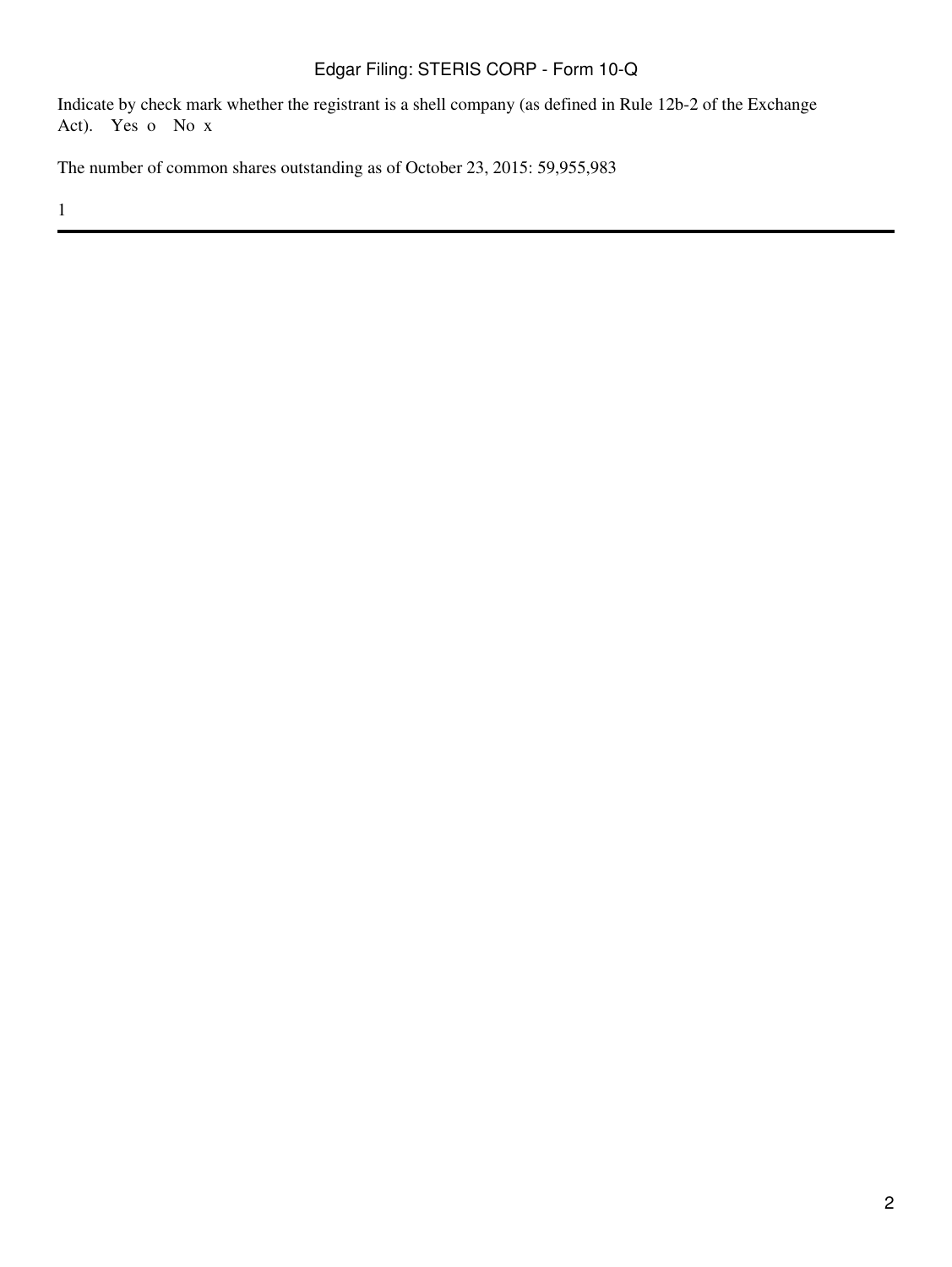# <span id="page-2-0"></span>[Table of Contents](#page-2-0)

STERIS Corporation and Subsidiaries Form 10-Q Index

|                                                                                              | Page      |
|----------------------------------------------------------------------------------------------|-----------|
| Part I-Financial Information                                                                 |           |
| <b>Financial Statements</b>                                                                  | 3         |
| <u>Management's Discussion and Analysis of Financial Condition and Results of Operations</u> | 24        |
| <b>Ouantitative and Oualitative Disclosures About Market Risk</b>                            | 37        |
| <b>Controls and Procedures</b>                                                               | 37        |
|                                                                                              |           |
| Part II—Other Information                                                                    |           |
| <b>Legal Proceedings</b>                                                                     | <u>38</u> |
| <b>Risk Factors</b>                                                                          | 38        |
| Unregistered Sales of Equity Securities and Use of Proceeds                                  | 38        |
| Exhibits                                                                                     | 39        |
| <u>Signature</u>                                                                             | 40        |
|                                                                                              |           |
|                                                                                              |           |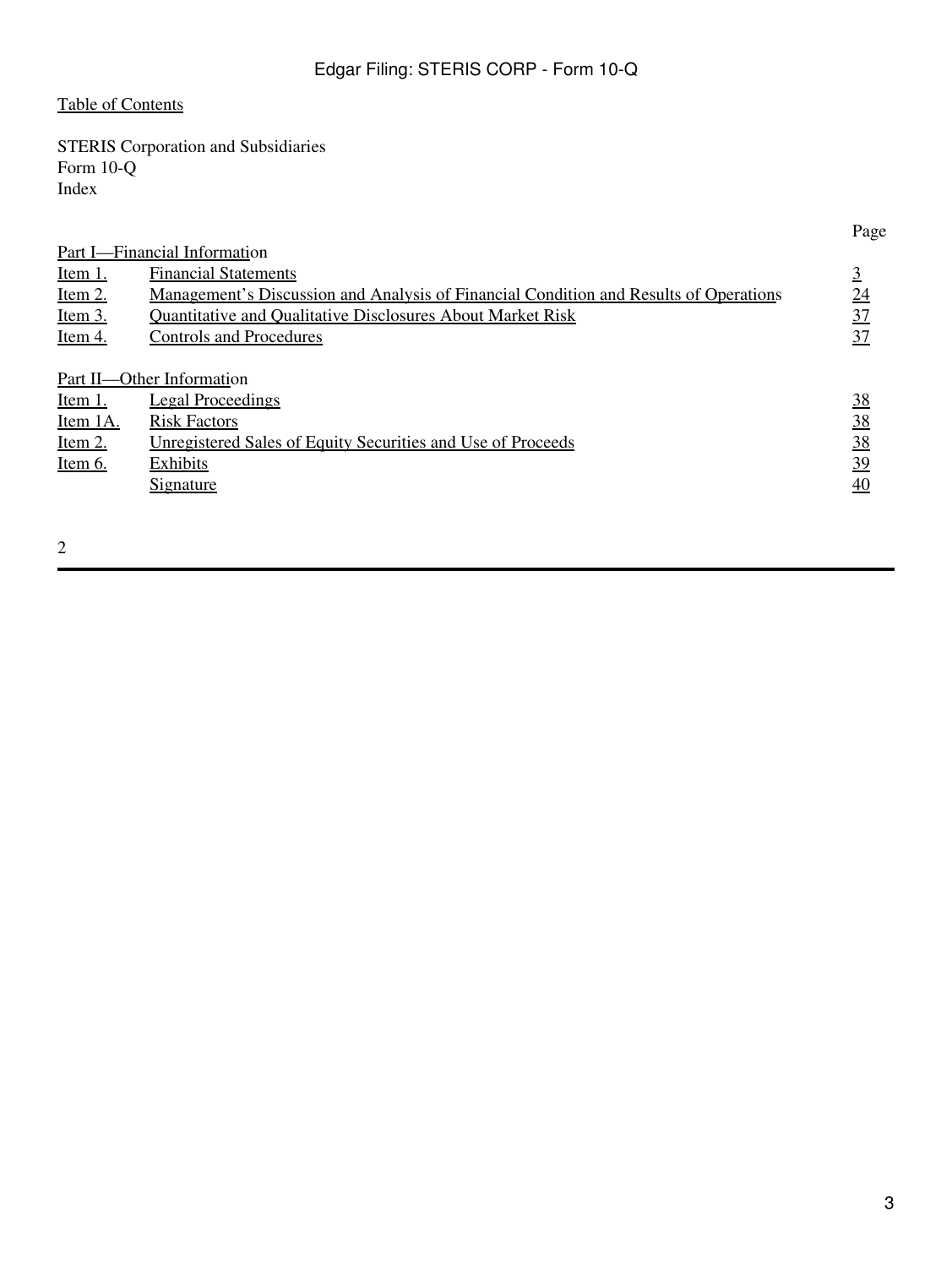### <span id="page-3-0"></span>PART I— FINANCIAL INFORMATION

### <span id="page-3-1"></span>ITEM 1.FINANCIAL STATEMENTS

# STERIS CORPORATION AND SUBSIDIARIES CONSOLIDATED BALANCE SHEETS

(in thousands)

|                                                                                | September 30,<br>2015<br>(Unaudited) | March 31,<br>2015 |   |
|--------------------------------------------------------------------------------|--------------------------------------|-------------------|---|
| Assets                                                                         |                                      |                   |   |
| Current assets:                                                                |                                      |                   |   |
| Cash and cash equivalents                                                      | \$162,187                            | \$167,689         |   |
| Accounts receivable (net of allowances of \$11,035 and \$9,415, respectively)  | 301,390                              | 325,289           |   |
| Inventories, net                                                               | 183,951                              | 160,818           |   |
| Deferred income taxes, net                                                     | 29,140                               | 31,629            |   |
| Prepaid expenses and other current assets                                      | 36,340                               | 35,007            |   |
| Total current assets                                                           | 713,008                              | 720,432           |   |
| Property, plant, and equipment, net                                            | 505,355                              | 493,053           |   |
| Goodwill and intangibles, net                                                  | 1,075,028                            | 860,645           |   |
| Other assets                                                                   | 15,687                               | 23,161            |   |
| <b>Total assets</b>                                                            | \$2,309,078                          | \$2,097,291       |   |
| Liabilities and equity                                                         |                                      |                   |   |
| Current liabilities:                                                           |                                      |                   |   |
| Accounts payable                                                               | \$84,083                             | \$99,340          |   |
| Accrued income taxes                                                           | 349                                  | 7,154             |   |
| Accrued payroll and other related liabilities                                  | 52,177                               | 74,805            |   |
| Accrued expenses and other                                                     | 120,878                              | 102,032           |   |
| Total current liabilities                                                      | 257,487                              | 283,331           |   |
| Long-term indebtedness                                                         | 829,818                              | 621,075           |   |
| Deferred income taxes, net                                                     | 77,146                               | 71,905            |   |
| Other liabilities                                                              | 52,836                               | 47,334            |   |
| <b>Total liabilities</b>                                                       | \$1,217,287                          | \$1,023,645       |   |
| Commitments and contingencies (see note 9)                                     |                                      |                   |   |
| Serial preferred shares, without par value; 3,000 shares authorized; no shares |                                      |                   |   |
| issued or outstanding                                                          |                                      |                   |   |
| Common shares, without par value; 300,000 shares authorized; 70,040 shares     | 272,200                              | 264,853           |   |
| issued; 59,914 and 59,675 shares outstanding, respectively                     |                                      |                   |   |
| Common shares held in treasury, 10,126 and 10,364 shares, respectively         | (319, 802)                           | (320, 343)        | ) |
| Retained earnings                                                              | 1,198,030                            | 1,193,791         |   |
| Accumulated other comprehensive income                                         | (59, 463)                            | (66, 669)         |   |
| Total shareholders' equity                                                     | 1,090,965                            | 1,071,632         |   |
| Noncontrolling interest                                                        | 826                                  | 2,014             |   |
| Total equity                                                                   | 1,091,791                            | 1,073,646         |   |
| Total liabilities and equity                                                   | \$2,309,078                          | \$2,097,291       |   |
| See notes to consolidated financial statements.                                |                                      |                   |   |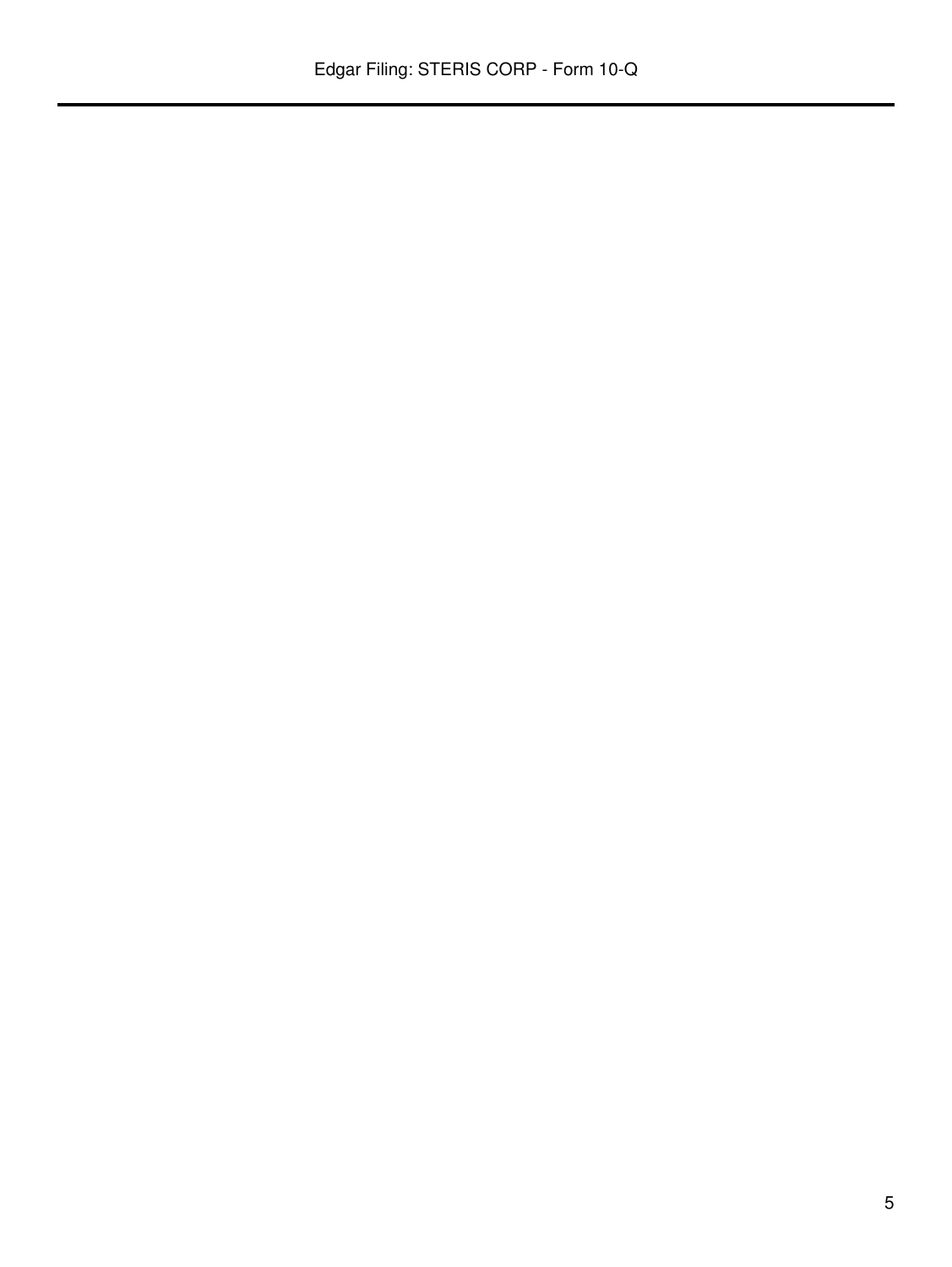#### STERIS CORPORATION AND SUBSIDIARIES CONSOLIDATED STATEMENTS OF INCOME (in thousands, except per share amounts) (Unaudited)

|                                                      | <b>Three Months Ended</b> |                       | <b>Six Months Ended</b>  |                    |  |  |  |
|------------------------------------------------------|---------------------------|-----------------------|--------------------------|--------------------|--|--|--|
|                                                      | September 30,             |                       | September 30,            |                    |  |  |  |
|                                                      | 2015                      | 2014                  | 2015                     | 2014               |  |  |  |
| Revenues:                                            |                           |                       |                          |                    |  |  |  |
| Product                                              | \$274,145                 | \$256,845             | \$506,452                | \$487,285          |  |  |  |
| Service                                              | 215,752                   | 205,884               | 423,347                  | 388,087            |  |  |  |
| Total revenues                                       | 489,897                   | 462,729               | 929,799                  | 875,372            |  |  |  |
| Cost of revenues:                                    |                           |                       |                          |                    |  |  |  |
| Product                                              | 148,088                   | 142,991               | 277,944                  | 272,966            |  |  |  |
| Service                                              | 132,488                   | 125,746               | 258,444                  | 238,321            |  |  |  |
| Total cost of revenues                               | 280,576                   | 268,737               | 536,388                  | 511,287            |  |  |  |
| Gross profit                                         | 209,321                   | 193,992               | 393,411                  | 364,085            |  |  |  |
| Operating expenses:                                  |                           |                       |                          |                    |  |  |  |
| Selling, general, and administrative                 | 172,459                   | 126,292               | 299,294                  | 239,980            |  |  |  |
| Research and development                             | 14,255                    | 13,006                | 28,020                   | 25,415             |  |  |  |
| Restructuring expenses                               | (56)                      | 1,271                 | (782)                    | 1,099<br>$\lambda$ |  |  |  |
| Total operating expenses                             | 186,658                   | 140,569               | 326,532                  | 266,494            |  |  |  |
| Income from operations                               | 22,663                    | 53,423                | 66,879                   | 97,591             |  |  |  |
| Non-operating expenses, net:                         |                           |                       |                          |                    |  |  |  |
| Interest expense                                     | 7,485                     | 4,948                 | 13,605                   | 9,630              |  |  |  |
| Interest income and miscellaneous expense            | (663)                     | (36)<br>$\mathcal{L}$ | (1,125)<br>$\mathcal{L}$ | (256)<br>$\lambda$ |  |  |  |
| Total non-operating expenses, net                    | 6,822                     | 4,912                 | 12,480                   | 9,374              |  |  |  |
| Income before income tax expense                     | 15,841                    | 48,511                | 54,399                   | 88,217             |  |  |  |
| Income tax expense                                   | 7,154                     | 17,507                | 21,421                   | 32,676             |  |  |  |
| Net income                                           | \$8,687                   | \$31,004              | \$32,978                 | \$55,541           |  |  |  |
| Net income per common share                          |                           |                       |                          |                    |  |  |  |
| <b>Basic</b>                                         | \$0.15                    | \$0.52                | \$0.55                   | \$0.94             |  |  |  |
| Diluted                                              | \$0.14                    | \$0.52                | \$0.55                   | \$0.93             |  |  |  |
| Cash dividends declared per common share outstanding | \$0.25                    | \$0.23                | \$0.48                   | \$0.44             |  |  |  |

See notes to consolidated financial statements.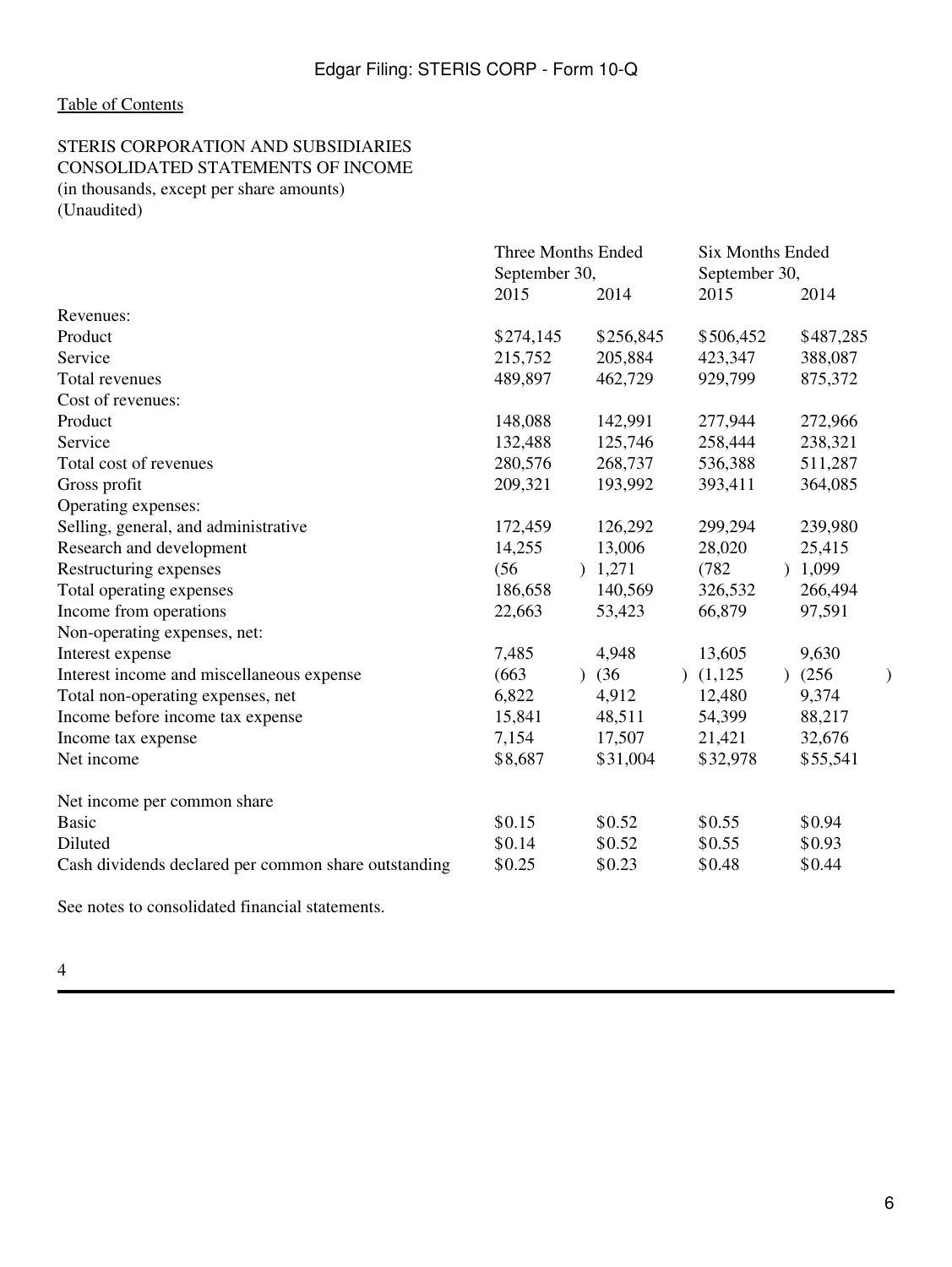# STERIS CORPORATION AND SUBSIDIARIES CONSOLIDATED STATEMENTS OF COMPREHENSIVE INCOME (in thousands)

(Unaudited)

|                                                                                                                                 | Three Months Ended<br>September 30, |  |          | Six Months Ended |  |          |  |
|---------------------------------------------------------------------------------------------------------------------------------|-------------------------------------|--|----------|------------------|--|----------|--|
|                                                                                                                                 |                                     |  |          | September 30,    |  |          |  |
|                                                                                                                                 | 2015                                |  | 2014     | 2015             |  | 2014     |  |
| Net income                                                                                                                      | 8,687                               |  | 31,004   | 32,978           |  | 55,541   |  |
| Unrealized gain (loss) on available for sale securities, (net of taxes of<br>$(\$46)$ , \$0, $(\$263)$ , \$0, respectively)     | (552)                               |  | (44)     | (1,400)          |  | 59       |  |
| Amortization of pension and postretirement benefit plans costs, (net of<br>taxes of \$95, \$137, \$189 and \$275, respectively) | (227                                |  | (221     | (380)            |  | (443     |  |
| Pension settlement, (net of taxes of \$10,563, \$0, \$10,563, \$0,<br>respectively)                                             | 17.029                              |  |          | 17,029           |  |          |  |
| Change in cumulative foreign currency translation adjustment                                                                    | (21.841                             |  | (21,362  | (8,043)          |  | (16,691) |  |
| Total other comprehensive income (loss)                                                                                         | (5,591)                             |  | (21,627) | 7,206            |  | (17,075) |  |
| Comprehensive income                                                                                                            | \$3,096                             |  | \$9,377  | \$40,184         |  | \$38,466 |  |

See notes to consolidated financial statements.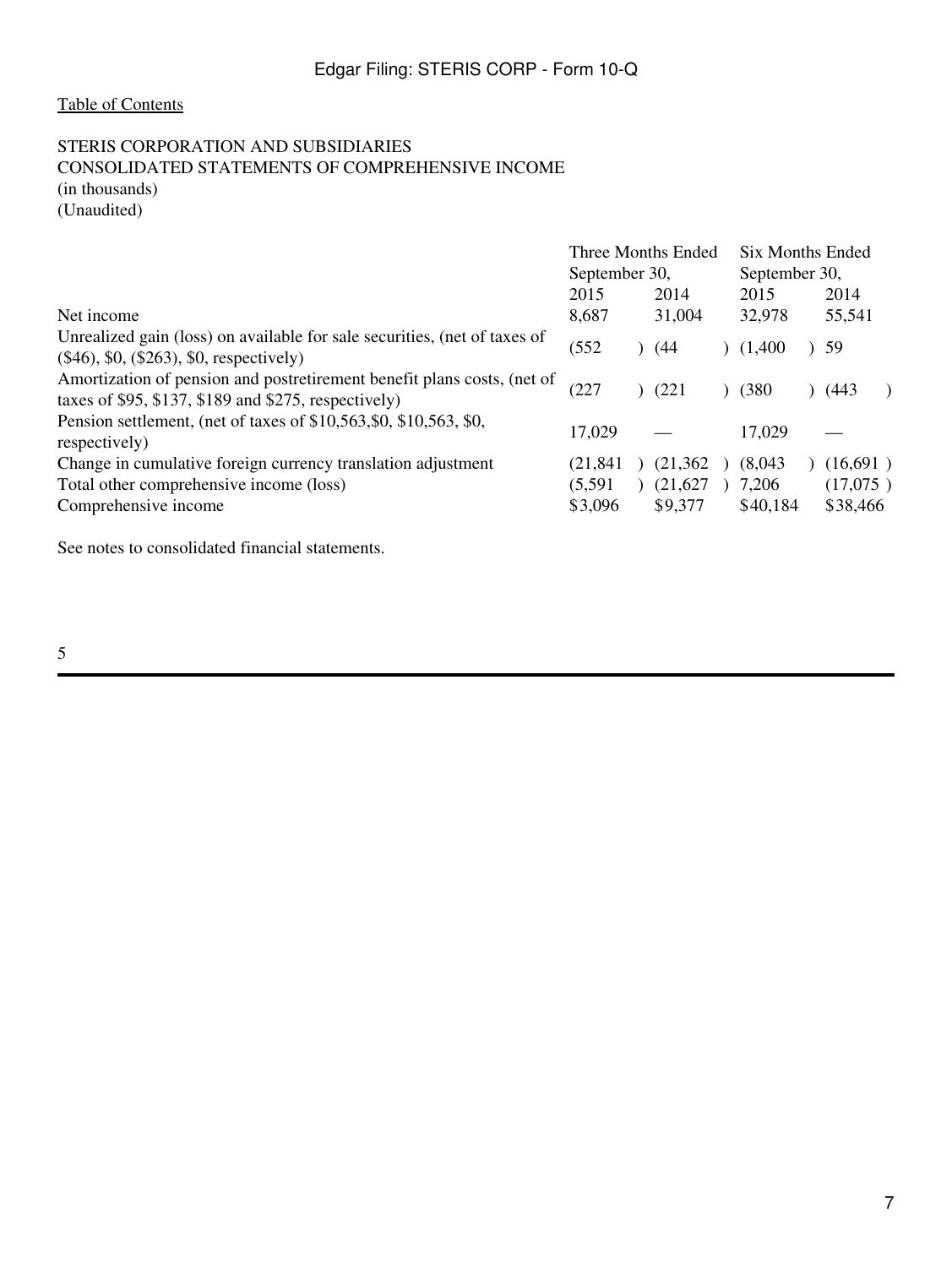#### STERIS CORPORATION AND SUBSIDIARIES CONSOLIDATED STATEMENTS OF CASH FLOWS (in thousands) (Unaudited)

|                                                                                   | Six Months Ended September |                               |               |
|-----------------------------------------------------------------------------------|----------------------------|-------------------------------|---------------|
|                                                                                   | 30,                        |                               |               |
|                                                                                   | 2015                       | 2014                          |               |
| Operating activities:                                                             |                            |                               |               |
| Net income                                                                        | \$32,978                   | \$55,541                      |               |
| Adjustments to reconcile net income to net cash provided by operating activities: |                            |                               |               |
| Depreciation, depletion, and amortization                                         | 46,098                     | 47,835                        |               |
| Deferred income taxes                                                             | (8,903)                    | (1,005)                       | )             |
| Share-based compensation expense                                                  | 7,865                      | 7,606                         |               |
| Pension settlement expense                                                        | 26,515                     | $\overbrace{\phantom{aaaaa}}$ |               |
| Pension contributions                                                             | (4,687)                    | $)$ —                         |               |
| Loss (gain) on the disposal of property, plant, equipment, and intangibles, net   | 103                        | (373)                         | $\mathcal{E}$ |
| Excess tax benefit from share-based compensation                                  | (4,676)                    | (4,505)                       | $\big)$       |
| Other items                                                                       | 2,540                      | (4,985)                       | $\mathcal{E}$ |
| Changes in operating assets and liabilities, net of effects of acquisitions:      |                            |                               |               |
| Accounts receivable, net                                                          | 31,621                     | 39,447                        |               |
| Inventories, net                                                                  | (19,986)                   | (24,251)                      | $\big)$       |
| Other current assets                                                              | (675)                      | ) 552                         |               |
| Accounts payable                                                                  | (17, 325)                  | (15,241)                      | $\mathcal{E}$ |
| Accruals and other, net                                                           | (11,996)                   | ) 4,287                       |               |
| Net cash provided by operating activities                                         | 79,472                     | 104,908                       |               |
| Investing activities:                                                             |                            |                               |               |
| Purchases of property, plant, equipment, and intangibles, net                     | (39, 928)                  | (36,527)                      | $\mathcal{E}$ |
| Proceeds from the sale of property, plant, equipment, and intangibles             | 38                         | 796                           |               |
| Acquisition of business, net of cash acquired                                     | (220, 840)                 | (179, 380)                    | $\big)$       |
| Net cash used in investing activities                                             | (260, 730)                 | (215, 111)                    | $\mathcal{E}$ |
| Financing activities:                                                             |                            |                               |               |
| Proceeds from issuance of long-term obligations                                   | 350,000                    |                               |               |
| Deferred financing fees and debt issuance costs                                   | (2, 426)                   | $)$ —                         |               |
| (Payments) proceeds under credit facilities, net                                  | (139,750)                  | 126,470                       |               |
| Repurchases of common shares                                                      | (12, 974)                  | (5,440)                       |               |
| Cash dividends paid to common shareholders                                        | (28,740)                   | (26, 118)                     | $\mathcal{E}$ |
| Stock option and other equity transactions, net                                   | 8,111                      | 8,686                         |               |
| Excess tax benefit from share-based compensation                                  | 4,676                      | 4,505                         |               |
| Net cash provided by (used in) financing activities                               | 178,897                    | 108,103                       |               |
| Effect of exchange rate changes on cash and cash equivalents                      | (3,141)                    | (3,289)                       | )             |
| Increase (decrease) in cash and cash equivalents                                  | (5,502)                    | (5,389)                       | $\mathcal{E}$ |
| Cash and cash equivalents at beginning of period                                  | 167,689                    | 152,802                       |               |
| Cash and cash equivalents at end of period                                        | \$162,187                  | \$147,413                     |               |
|                                                                                   |                            |                               |               |

See notes to consolidated financial statements.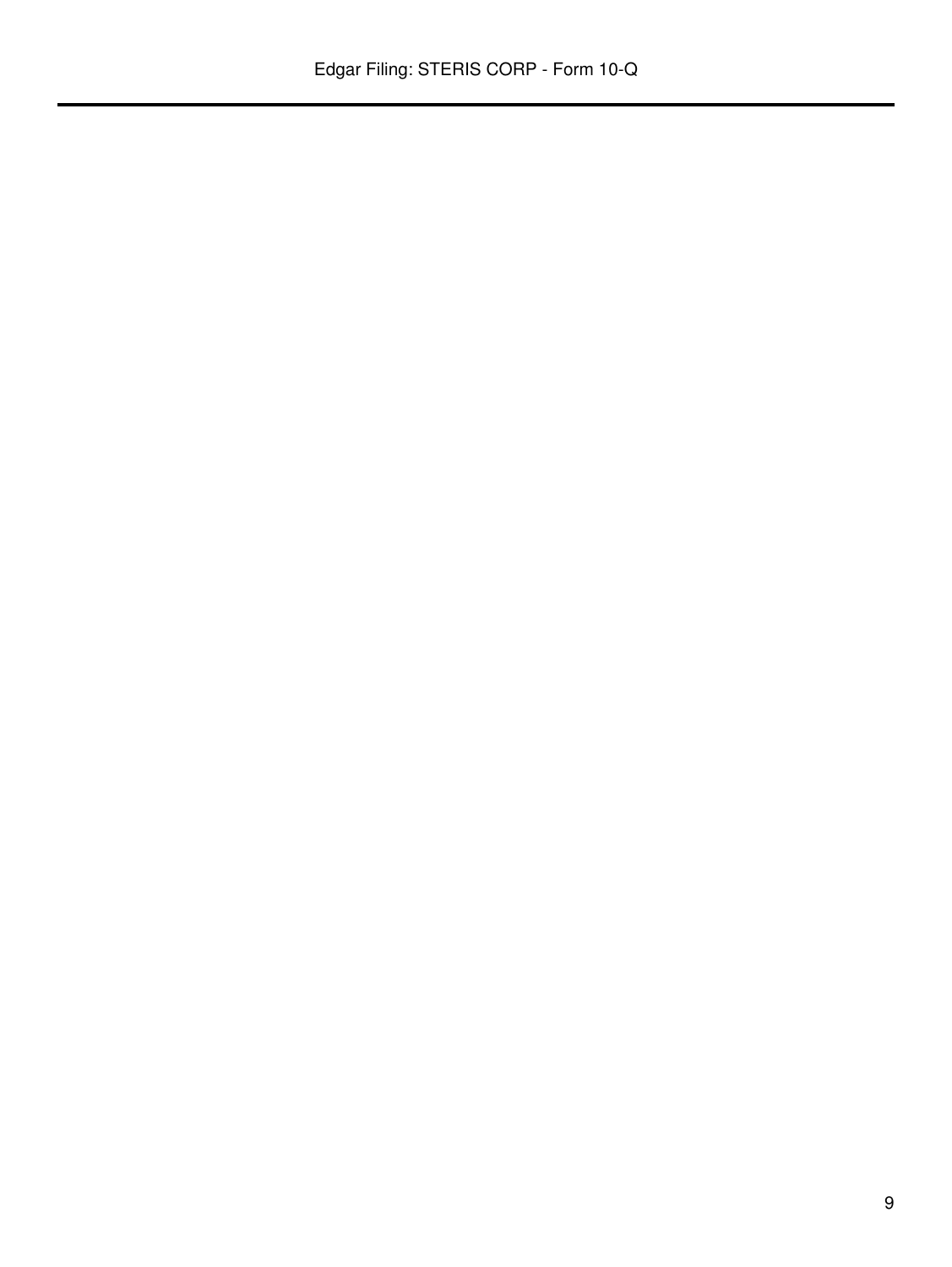#### [Table of Contents](#page-2-0)

#### STERIS CORPORATION AND SUBSIDIARIES NOTES TO CONSOLIDATED FINANCIAL STATEMENTS (Unaudited) For the Three and Six Months Ended September 30, 2015 and 2014 (dollars in thousands, except per share amounts)

#### 1. Nature of Operations and Summary of Significant Accounting Policies

#### Nature of Operations

STERIS Corporation, an Ohio corporation, develops, manufactures and markets infection prevention, contamination control, microbial reduction, and surgical and gastrointestinal support products and services for healthcare, pharmaceutical, scientific, research, industrial, and governmental Customers throughout the world. As used in this Quarterly Report, STERIS Corporation and its subsidiaries together are called "STERIS," the "Company," "we," "us," or "our," unless otherwise noted.

We operate in three reportable business segments: Healthcare, Life Sciences, and STERIS Isomedix Services ("Isomedix"). We describe our business segments in note 10 to our consolidated financial statements titled, "Business Segment Information." Our fiscal year ends on March 31. References in this Quarterly Report to a particular "year" or "year-end" mean our fiscal year. The significant accounting policies applied in preparing the accompanying consolidated financial statements of the Company are summarized below:

#### Interim Financial Statements

We prepared the accompanying unaudited consolidated financial statements of the Company according to accounting principles generally accepted in the United States ("U.S. GAAP") for interim financial information and the instructions to the Quarterly Report on Form 10-Q and Rule 10-01 of Regulation S-X. This means that they do not include all of the information and footnotes required by U.S. GAAP for complete financial statements. Our unaudited interim consolidated financial statements contain all material adjustments (including normal recurring accruals and adjustments) management believes are necessary to fairly state our financial condition, results of operations, and cash flows for the periods presented.

These interim consolidated financial statements should be read together with the consolidated financial statements and related notes included in our Annual Report on Form 10-K for the year ended March 31, 2015 dated May 27, 2015. The Consolidated Balance Sheet at March 31, 2015 was derived from the audited consolidated financial statements at March 31, 2015, but does not include all of the information and footnotes required by U.S. GAAP for complete financial statements.

#### Principles of Consolidation

We use the consolidation method to report our investment in our subsidiaries. Therefore, the accompanying consolidated financial statements include the accounts of the Company and its wholly-owned and majority-owned subsidiaries. We eliminate inter-company accounts and transactions when we consolidate these accounts. Income attributable to non-controlling interests is reported in the "Interest income and miscellaneous expense" line of our Consolidated Statements of Income and is not material.

#### Use of Estimates

We make certain estimates and assumptions when preparing financial statements according to U.S. GAAP that affect the reported amounts of assets and liabilities at the financial statement dates and the reported amounts of revenues and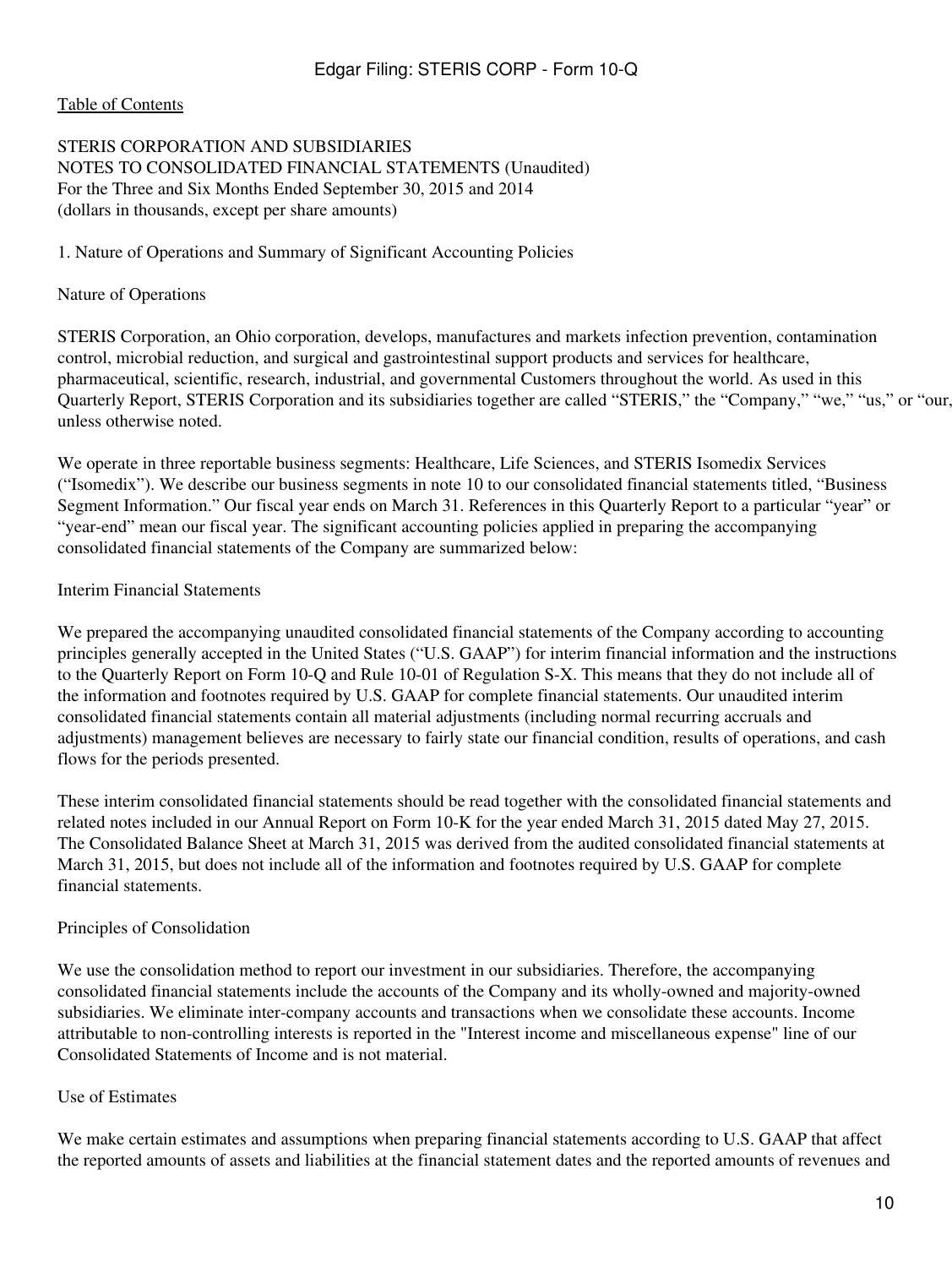expenses during the periods presented. These estimates and assumptions involve judgments with respect to many factors that are difficult to predict and are beyond our control. Actual results could be materially different from these estimates. We revise the estimates and assumptions as new information becomes available. This means that operating results for the three and six month periods ended September 30, 2015 are not necessarily indicative of results that may be expected for future quarters or for the full fiscal year ending March 31, 2016.

Recent Accounting Pronouncements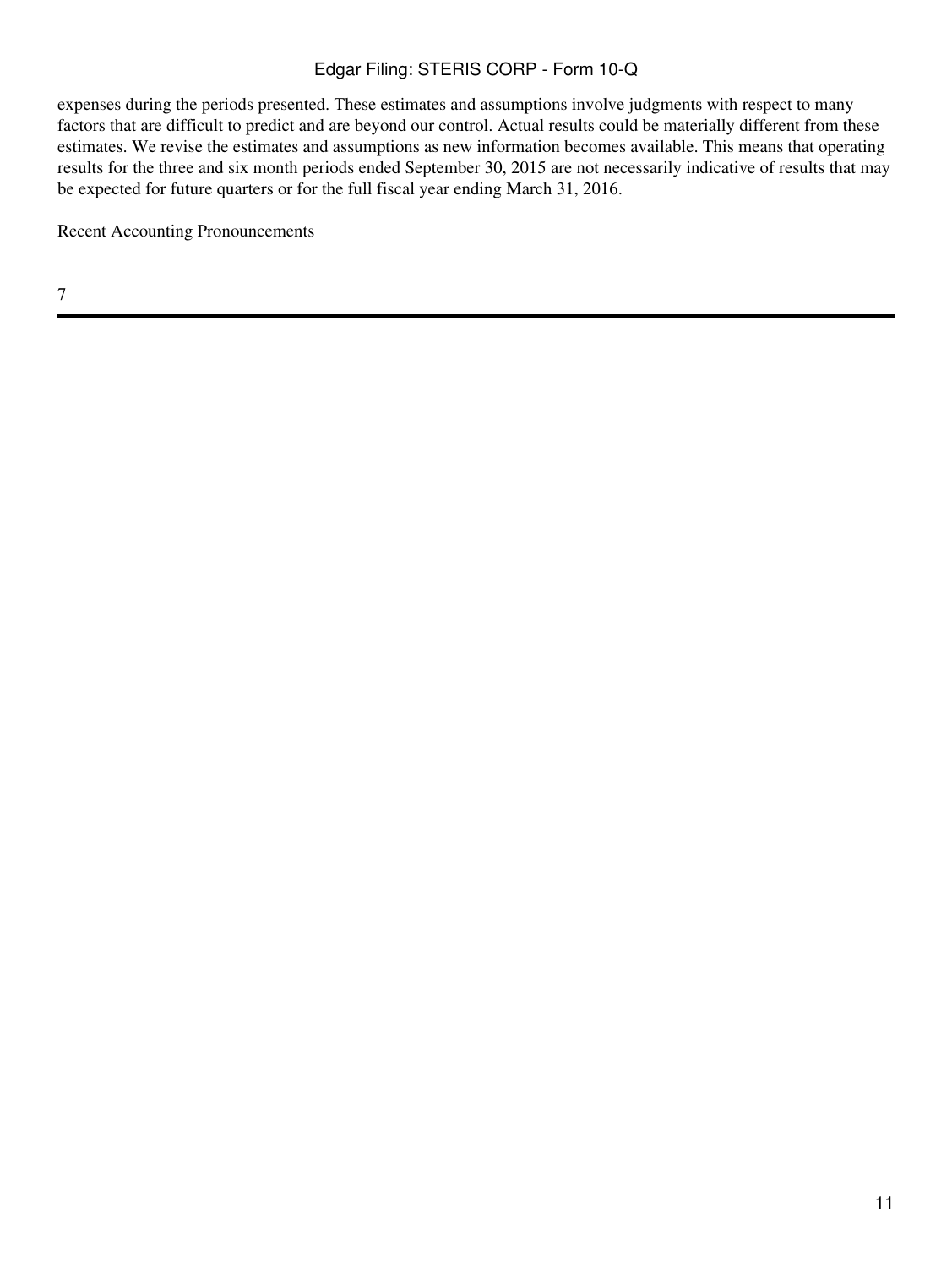#### [Table of Contents](#page-2-0) STERIS CORPORATION AND SUBSIDIARIES NOTES TO CONSOLIDATED FINANCIAL STATEMENTS (Unaudited)—(Continued) For the Three and Six Months Ended September 30, 2015 and 2014 (dollars in thousands)

Recently issued accounting standards impacting the Company are presented in the following table:

| Standard                                                                                                                                              | Date of<br>Issuance | Description                                                                                                                                                                                                                                                                                                                                                                                                                                                                                                                                                                                                  | Date of<br>Adoption | Effect on the<br>financial statements<br>or other significant<br>matters                                                                                                                   |
|-------------------------------------------------------------------------------------------------------------------------------------------------------|---------------------|--------------------------------------------------------------------------------------------------------------------------------------------------------------------------------------------------------------------------------------------------------------------------------------------------------------------------------------------------------------------------------------------------------------------------------------------------------------------------------------------------------------------------------------------------------------------------------------------------------------|---------------------|--------------------------------------------------------------------------------------------------------------------------------------------------------------------------------------------|
| Standards that have recently been adopted                                                                                                             |                     |                                                                                                                                                                                                                                                                                                                                                                                                                                                                                                                                                                                                              |                     |                                                                                                                                                                                            |
| ASU 2015-03,<br>"Simplifying<br>the<br>Presentation of<br>Debt Issuance<br>Costs"                                                                     | April 2015          | The update requires capitalized debt issuance costs<br>to be presented as a reduction to the carrying value<br>of debt instead of being classified as a deferred<br>charge, as currently required. This update is<br>effective for all annual and interim periods<br>beginning after December 15, 2015 and is required<br>to be adopted retroactively for all periods presented.<br>Early adoption is permitted.                                                                                                                                                                                             | First<br>Quarter    | This update did not<br>have a material<br>impact on our<br>consolidated<br>Fiscal 2016 financial position,<br>results of operations<br>or cash flows.                                      |
| Standards that have not yet been adopted                                                                                                              |                     |                                                                                                                                                                                                                                                                                                                                                                                                                                                                                                                                                                                                              |                     |                                                                                                                                                                                            |
| ASU 2014-09,<br>"Revenue from<br>Contracts with<br>Customers"                                                                                         | May 2014            | The standard will replace existing revenue<br>recognition standards and significantly expand the<br>disclosure requirements for revenue arrangements.<br>It may be adopted either retrospectively or on a<br>modified retrospective basis to new contracts and<br>existing contracts with remaining performance<br>obligations as of the effective date. The standard<br>update is effective for annual periods beginning<br>after December 15, 2017 and interim periods within<br>that period. Early adoption is not permitted before<br>the original public entity effective date of<br>December 15, 2016. | N/A                 | We are currently in<br>the process of<br>evaluating the<br>impact that the<br>standard will have<br>on our consolidated<br>financial position,<br>results of operations<br>and cash flows. |
| ASU 2015-16,<br><b>Business</b><br>Combinations<br>(Topic 805):<br>Simplifying<br>the Accounting 2015<br>for<br>Measurement-<br>Period<br>Adjustments | September           | The FASB issued guidance that requires an acquirer<br>in a business combination to recognize a<br>measurement-period adjustment during the period<br>in which it determines the amount, and eliminates<br>the requirement for an acquirer to account for<br>measurement-period adjustments retrospectively.<br>The acquirer must also disclose the amounts and<br>reasons for adjustments to the provisional amounts.<br>The guidance is effective for fiscal years beginning<br>after December 15, 2015, and interim periods<br>within those fiscal years. Early adoption is<br>permitted.                  | N/A                 | We are currently in<br>the process of<br>evaluating the<br>impact that the<br>guidance will have<br>on our consolidated<br>financial position,<br>results of operations<br>and cash flows. |

A detailed description of our significant and critical accounting policies, estimates, and assumptions is included in our consolidated financial statements included in our Annual Report on Form 10-K for the year ended March 31, 2015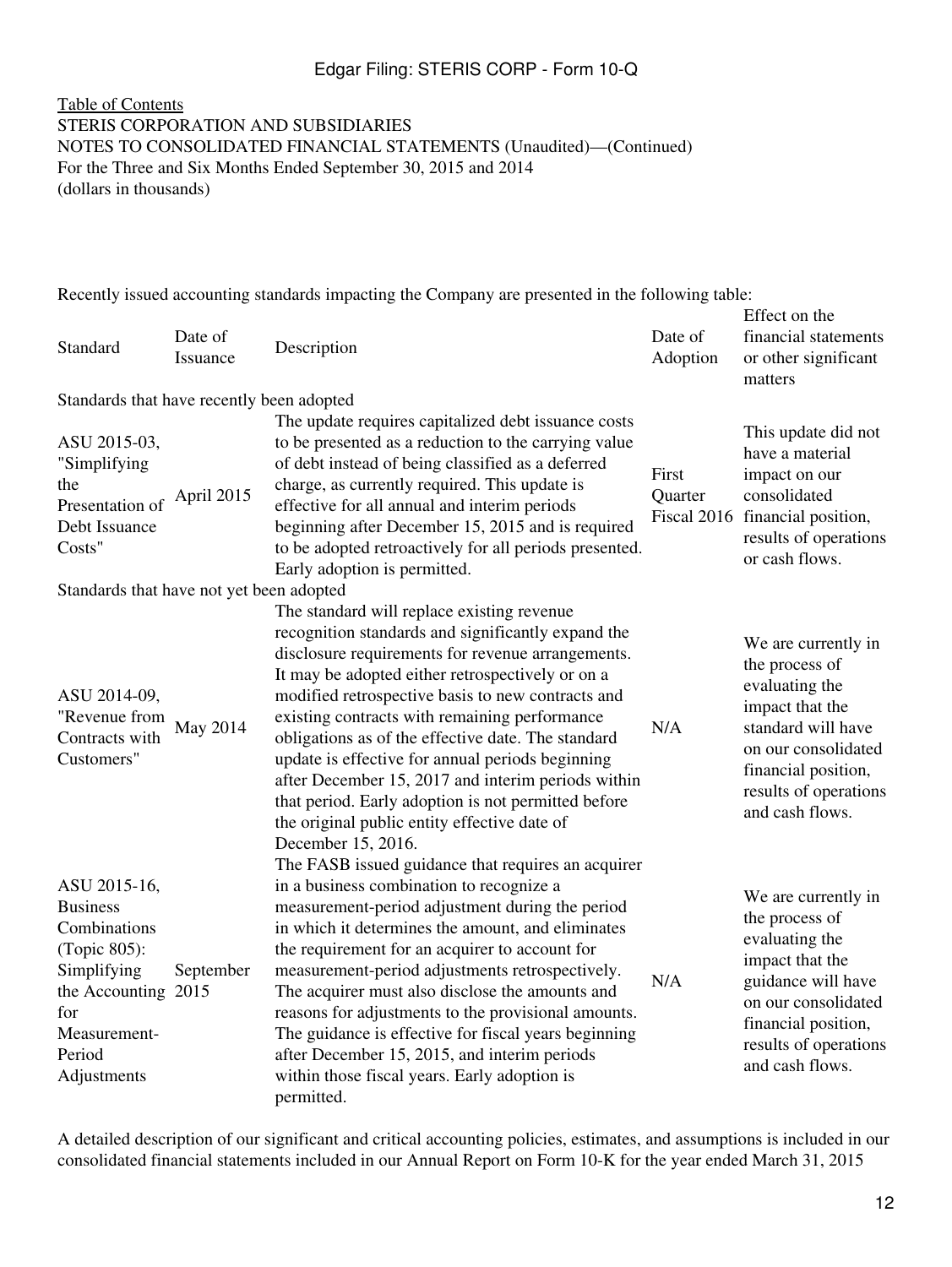dated May 27, 2015. Our significant and critical accounting policies, estimates, and assumptions have not changed materially from March 31, 2015.

### 2. Restructuring

Fiscal 2014 Restructuring Plan. During the fourth quarter of fiscal 2014, we adopted and announced a targeted restructuring plan primarily focused on the closure of our Hopkins manufacturing facility located in Mentor, Ohio (the "Fiscal 2014 Restructuring Plan"). As a result of this plan, we will transfer operations located at Hopkins to other North American locations. We believe that by closing the operations at Hopkins we will more effectively utilize our existing North American manufacturing network while reducing operating costs.

Since the inception of the Restructuring Plan we have incurred pre-tax expenses totaling \$19,008 related to these actions, of which \$10,914 was recorded as restructuring expenses and \$8,094 was recorded in cost of revenues, with restructuring expenses of \$16,932, \$796, and \$1,280 related to the Healthcare, Life Sciences and Isomedix segments, respectively. We do not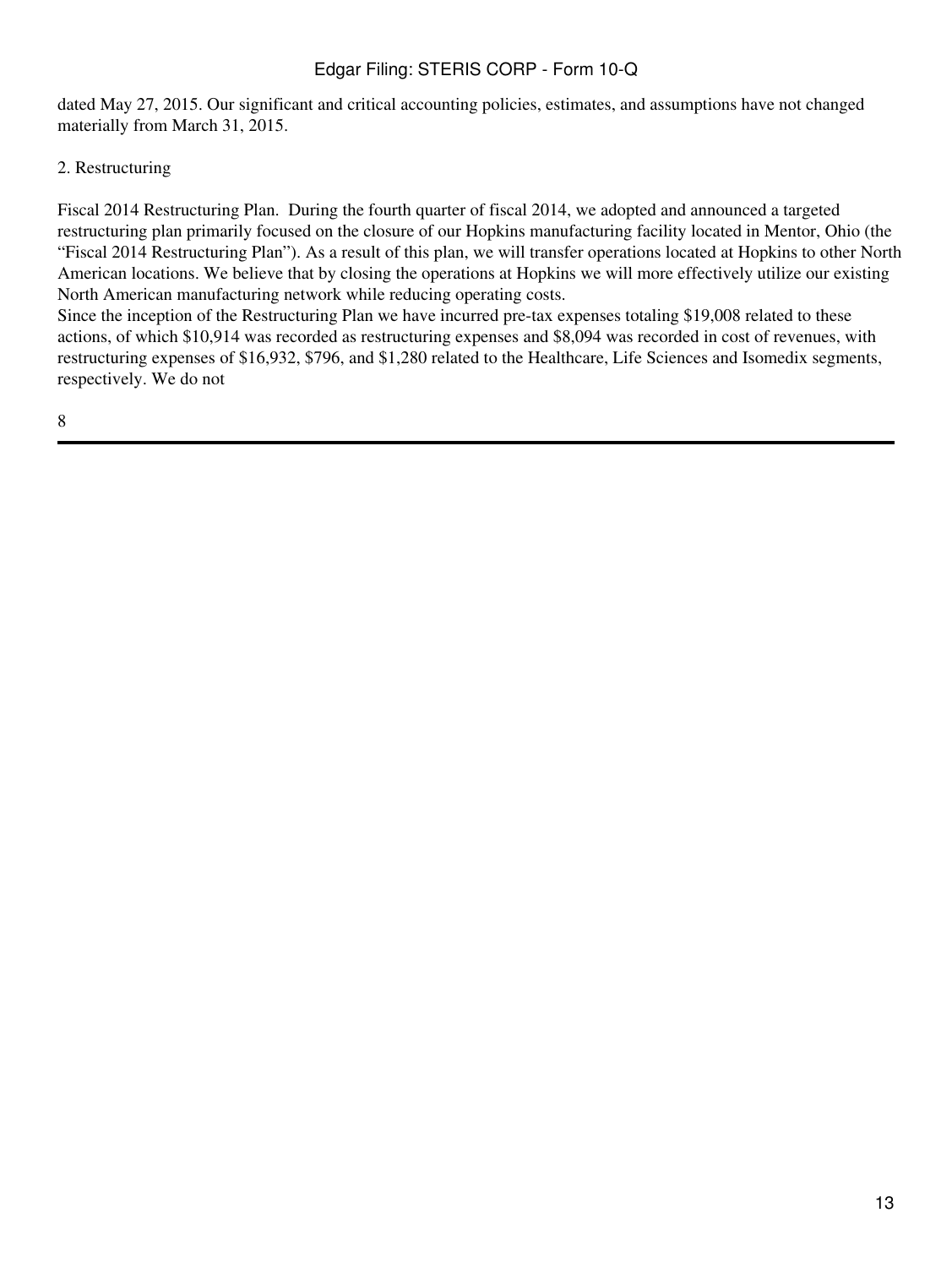#### [Table of Contents](#page-2-0) STERIS CORPORATION AND SUBSIDIARIES NOTES TO CONSOLIDATED FINANCIAL STATEMENTS (Unaudited)—(Continued) For the Three and Six Months Ended September 30, 2015 and 2014 (dollars in thousands)

expect to incur any significant additional restructuring expenses related to this plan. These actions are intended to enhance profitability and improve efficiencies.

The following tables summarize our total pre-tax restructuring expenses for the second quarter and first six months of fiscal 2016 and fiscal 2015:

| Fiscal 2014    |  |                                |            |  |  |
|----------------|--|--------------------------------|------------|--|--|
|                |  |                                |            |  |  |
| Plan           |  |                                |            |  |  |
| Three months   |  |                                |            |  |  |
| ended<br>ended |  |                                |            |  |  |
|                |  | September 30,                  |            |  |  |
| 2015(1)        |  | 2015(2)                        |            |  |  |
| \$(43)         |  | $$^{(849)}$                    |            |  |  |
| 19             |  | 19                             |            |  |  |
| (13)           |  | 67                             |            |  |  |
| 22             |  | 299                            |            |  |  |
| \$(15)         |  | \$ (464)                       |            |  |  |
|                |  | Restructuring<br>September 30, | Six months |  |  |

(1) Includes \$41 in expense recorded to cost to revenues on Consolidated Statements of Income.

(2) Includes \$318 in expense recorded to cost to revenues on Consolidated Statements of Income.

|                                                | Fiscal 2014<br>Restructuring<br>Plan |                     |  |
|------------------------------------------------|--------------------------------------|---------------------|--|
|                                                | Three months<br>ended                | Six months<br>ended |  |
|                                                | September 30,                        | September 30,       |  |
|                                                | 2014(1)                              | 2014(2)             |  |
| Severance and other compensation related costs | \$1,176                              | \$980               |  |
| Asset impairment and accelerated depreciation  |                                      | (38)                |  |
| Lease termination obligation and other         | 95                                   | 157                 |  |
| Product rationalization                        | (336                                 | (450)               |  |
| Total restructuring expenses                   | \$935                                | \$649               |  |
| (1)<br>$\sim$ $\sim$<br>1.1.1.1.01.1           |                                      |                     |  |

(1) Includes (\$336) in expense recorded to cost to revenues on Consolidated Statements of Income.

(2) Includes (\$450) in expense recorded to cost to revenues on Consolidated Statements of Income.

Liabilities related to restructuring activities are recorded as current liabilities on the accompanying Consolidated Balance Sheets within "Accrued payroll and other related liabilities" and "Accrued expenses and other." The following table summarizes our restructuring liability balances and activity:

|                                         | Fiscal 2014 Restructuring Plan |                 |              |                       |
|-----------------------------------------|--------------------------------|-----------------|--------------|-----------------------|
|                                         |                                | Fiscal 2016     |              |                       |
|                                         | March 31,<br>2015              | Provision $(1)$ | Payments (1) | September 30,<br>2015 |
| Severance and termination benefits      | \$2,531                        | \$(700          | $$^{(239)}$  | \$1,592               |
| Lease termination obligations and other | 356                            |                 | (86          | 270                   |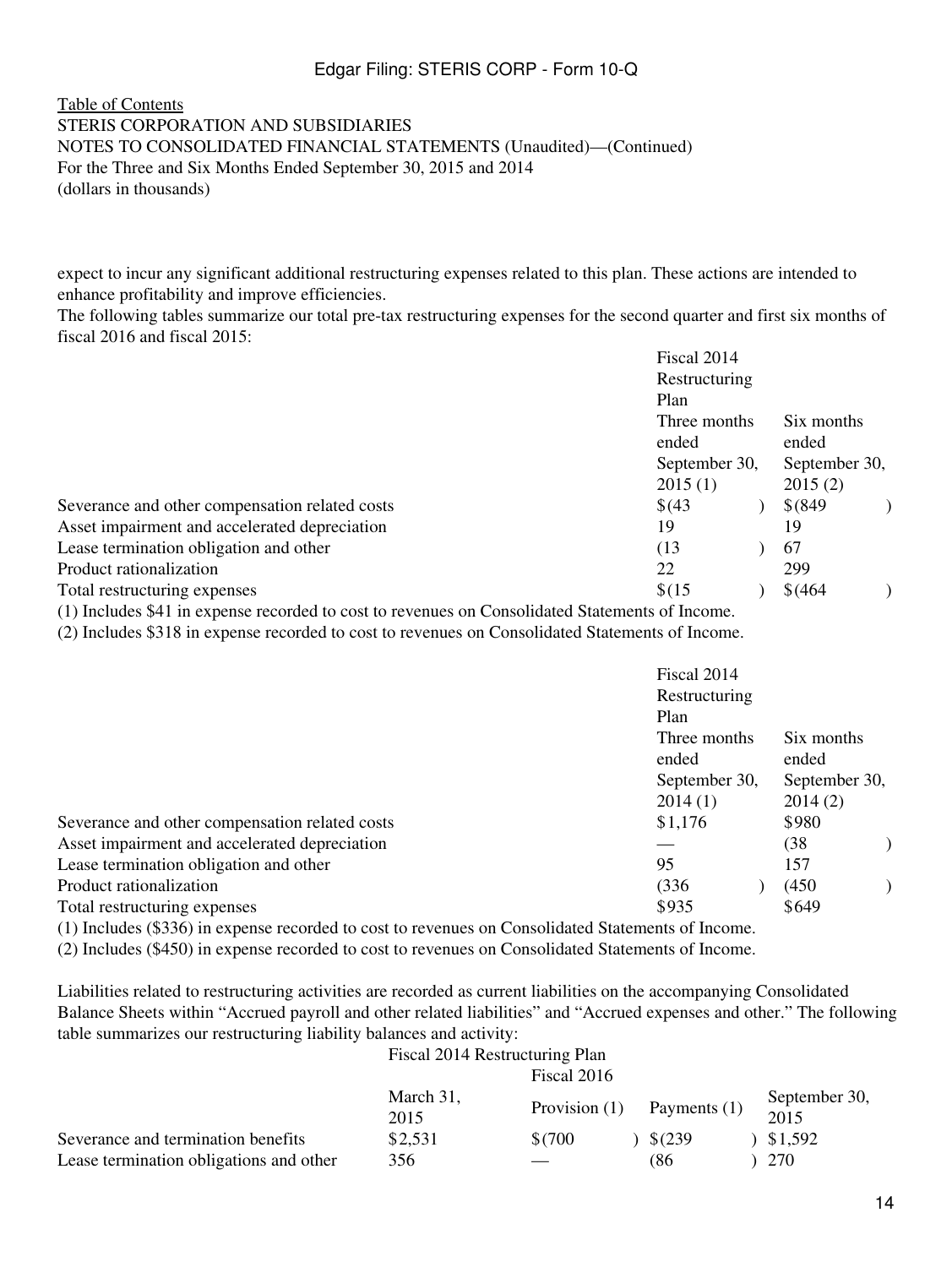Total  $$2,887$   $$(700)$   $$(325)$   $$1,862$ Edgar Filing: STERIS CORP - Form 10-Q

(1) Certain amounts reported include the impact of foreign currency movements relative to the U.S. dollar.

3. Property, Plant and Equipment

Information related to the major categories of our depreciable assets is as follows: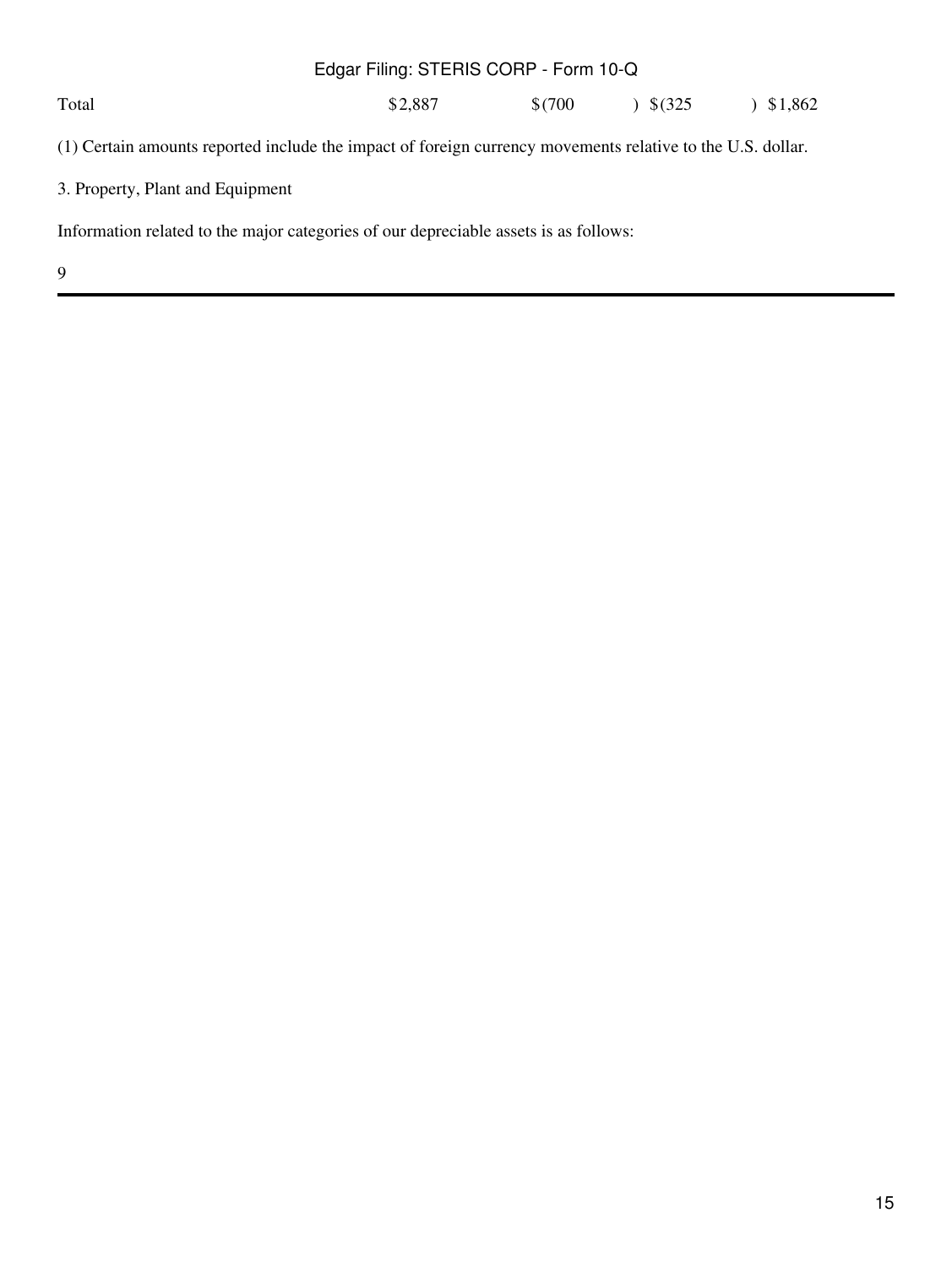#### [Table of Contents](#page-2-0) STERIS CORPORATION AND SUBSIDIARIES NOTES TO CONSOLIDATED FINANCIAL STATEMENTS (Unaudited)—(Continued) For the Three and Six Months Ended September 30, 2015 and 2014 (dollars in thousands)

|                                              | September 30, | March 31,  |  |
|----------------------------------------------|---------------|------------|--|
|                                              | 2015          | 2015       |  |
| Land and land improvements (1)               | \$38,415      | \$40,668   |  |
| Buildings and leasehold improvements         | 272,408       | 263,007    |  |
| Machinery and equipment                      | 386,004       | 375,555    |  |
| Information systems                          | 106,725       | 104,049    |  |
| Radioisotope                                 | 298,852       | 289,778    |  |
| Construction in progress $(1)$               | 57,951        | 47,690     |  |
| Total property, plant, and equipment         | 1,160,355     | 1,120,747  |  |
| Less: accumulated depreciation and depletion | (655,000)     | (627, 694) |  |
| Property, plant, and equipment, net          | \$505,355     | \$493,053  |  |
|                                              |               |            |  |

(1)Land is not depreciated. Construction in progress is not depreciated until placed in service.

#### 4. Inventories, Net

Inventories, net are stated at the lower of cost or market. We use the last-in, first-out ("LIFO") and first-in, first-out cost methods. An actual valuation of inventory under the LIFO method is made only at the end of the fiscal year based on the inventory levels and costs at that time. Accordingly, interim LIFO calculations are based on management's estimates of expected year-end inventory levels and are subject to the final fiscal year-end LIFO inventory valuation. Inventory costs include material, labor, and overhead. Inventories, net consisted of the following:

|                                           | September 30, |           |  |
|-------------------------------------------|---------------|-----------|--|
|                                           | 2015          | 2015      |  |
| Raw materials                             | \$76,165      | \$67,095  |  |
| Work in process                           | 23,885        | 22,696    |  |
| Finished goods                            | 121,201       | 107,695   |  |
| LIFO reserve                              | (17, 972)     | (19,071)  |  |
| Reserve for excess and obsolete inventory | (19, 328)     | (17,597)  |  |
| Inventories, net                          | \$183,951     | \$160,818 |  |

#### 5. Debt

Indebtedness was as follows:

|                                          | September 30, |           |
|------------------------------------------|---------------|-----------|
|                                          | 2015          | 2015      |
| Private Placement                        | \$686,318     | \$337,825 |
| Credit Agreement and Swing Line Facility | 143.500       | 283,250   |
| Total long term debt                     | \$829,818     | \$621,075 |

Additional information regarding our indebtedness is included in the notes to our consolidated financial statements included in our Quarterly Report on Form 10-Q for the quarter ended June 30, 2015, dated August 7, 2015, and our Annual Report on Form 10-K for the year ended March 31, 2015, dated May 27, 2015.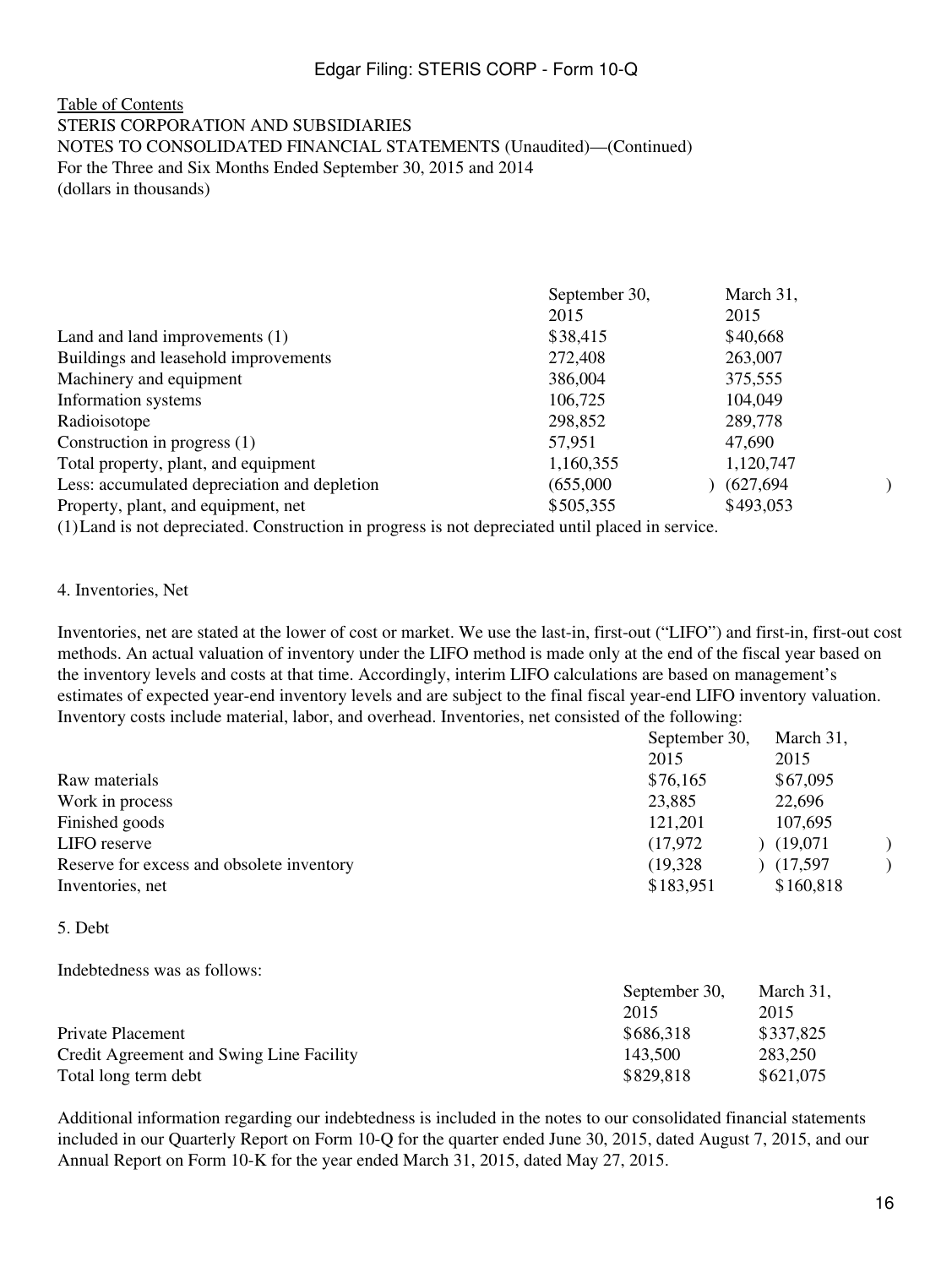6. Additional Consolidated Balance Sheet Information

Additional information related to our Consolidated Balance Sheets is as follows: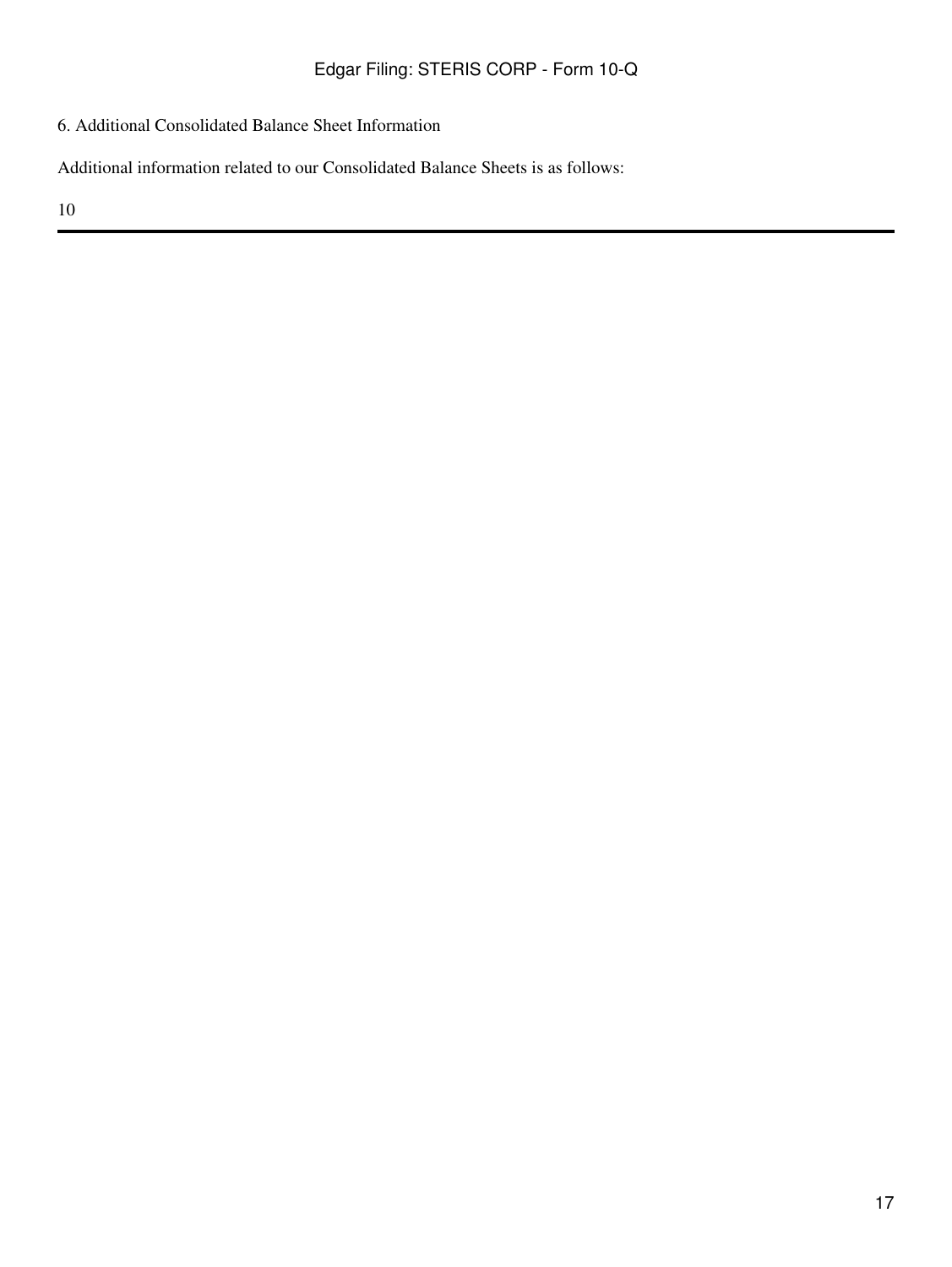#### [Table of Contents](#page-2-0) STERIS CORPORATION AND SUBSIDIARIES NOTES TO CONSOLIDATED FINANCIAL STATEMENTS (Unaudited)—(Continued) For the Three and Six Months Ended September 30, 2015 and 2014 (dollars in thousands)

|                                                             | September 30, | March 31, |
|-------------------------------------------------------------|---------------|-----------|
|                                                             | 2015          | 2015      |
| Accrued payroll and other related liabilities:              |               |           |
| Compensation and related items                              | \$15,941      | \$16,680  |
| Accrued vacation/paid time off                              | 6,832         | 5,539     |
| Accrued bonuses                                             | 15,202        | 30,159    |
| Accrued employee commissions                                | 10,504        | 12,842    |
| Accrued pension                                             |               | 6,186     |
| Other postretirement benefit obligations-current portion    | 2,789         | 2,789     |
| Other employee benefit plans' obligations-current portion   | 909           | 610       |
| Total accrued payroll and other related liabilities         | \$52,177      | \$74,805  |
| Accrued expenses and other:                                 |               |           |
| Deferred revenues                                           | \$36,938      | \$34,910  |
| Self-insured risk reserves-current portion                  | 7,460         | 6,897     |
| Accrued dealer commissions                                  | 13,336        | 13,591    |
| Accrued warranty                                            | 5,326         | 5,579     |
| Asset retirement obligation-current portion                 |               | 1,092     |
| Other                                                       | 57,818        | 39,963    |
| Total accrued expenses and other                            | \$120,878     | \$102,032 |
| Other liabilities:                                          |               |           |
| Self-insured risk reserves-long-term portion                | \$12,052      | \$12,052  |
| Other postretirement benefit obligations-long-term portion  | 17,358        | 18,489    |
| Defined benefit pension plans obligations-long-term portion | 177           | 119       |
| Other employee benefit plans obligations-long-term portion  | 5,449         | 6,634     |
| Asset retirement obligation-long-term portion               | 8,504         | 6,991     |
| Other                                                       | 9,296         | 3,049     |
| Total other liabilities                                     | \$52,836      | \$47,334  |

#### 7. Income Tax Expense

Income tax expense includes United States federal, state and local, and foreign income taxes, and is based on reported pre-tax income. The effective income tax rates for the three-month periods ended September 30, 2015 and 2014 were 45.2% and 36.1%, respectively. During the second quarter of fiscal 2016, we were unfavorably impacted by acquisition costs that are capitalized for tax purposes. The effective income tax rates for the six-month periods ended September 30, 2015 and 2014 were 39.4% and 37.0%, respectively.

Income tax expense is provided on an interim basis based upon our estimate of the annual effective income tax rate, adjusted each quarter for discrete items. In determining the estimated annual effective income tax rate, we analyze various factors, including projections of our annual earnings and taxing jurisdictions in which the earnings will be generated, the impact of state and local income taxes, our ability to use tax credits and net operating loss carry forwards, and available tax planning alternatives.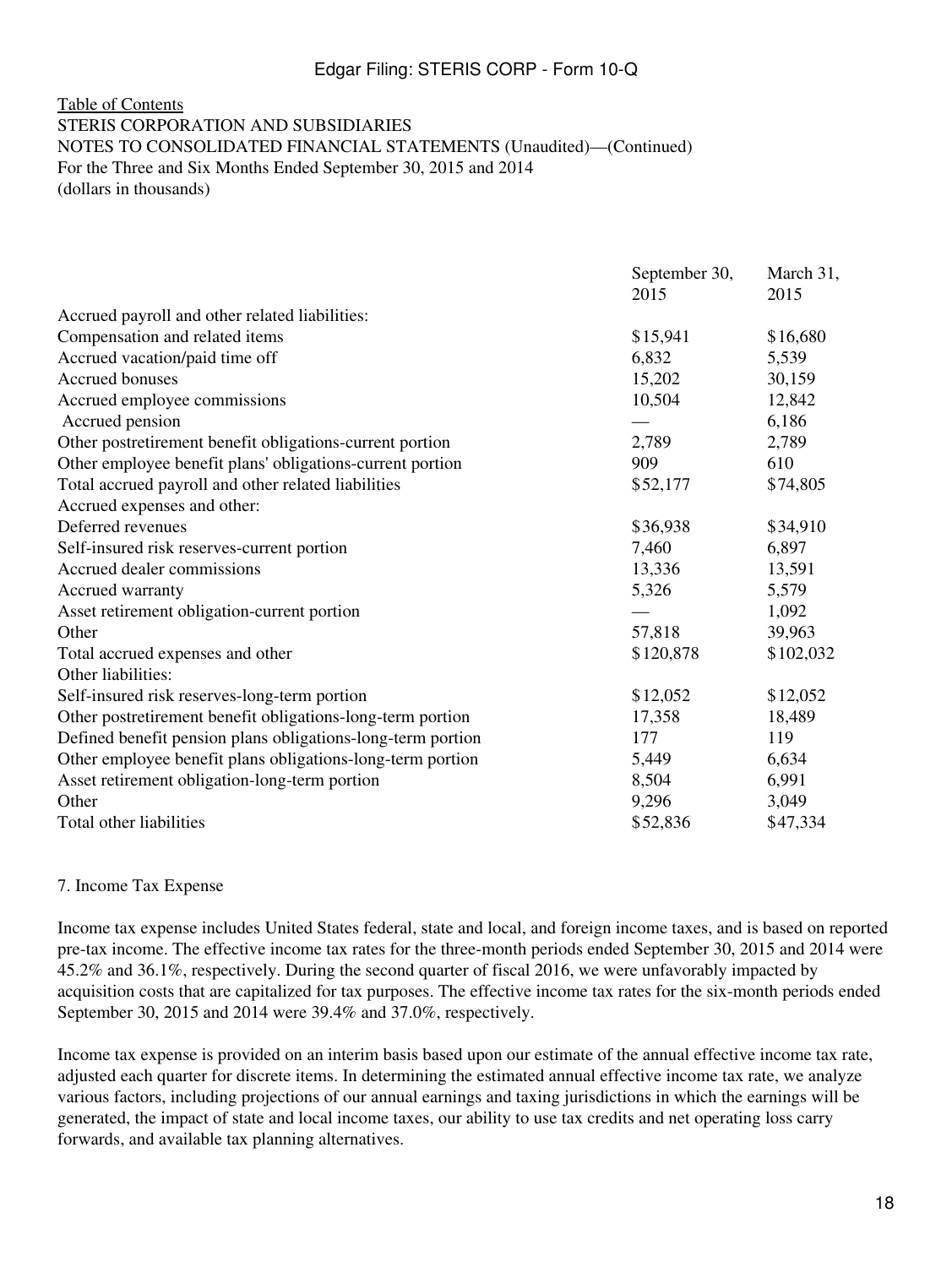As of March 31, 2015 and September 30, 2015, we had no unrecognized tax benefits and have not recorded any liability for interest and penalties.

We operate in numerous taxing jurisdictions and are subject to regular examinations by various United States federal, state and local authorities, as well as foreign jurisdictions. We are no longer subject to United States federal examinations for years before fiscal 2015 and, with limited exceptions, we are no longer subject to United States state and local or non-United States income tax examinations by tax authorities for years before fiscal 2011. We remain subject to tax authority audits in various jurisdictions wherever we do business. We do not expect the results of these examinations to have a material adverse effect on our consolidated financial statements.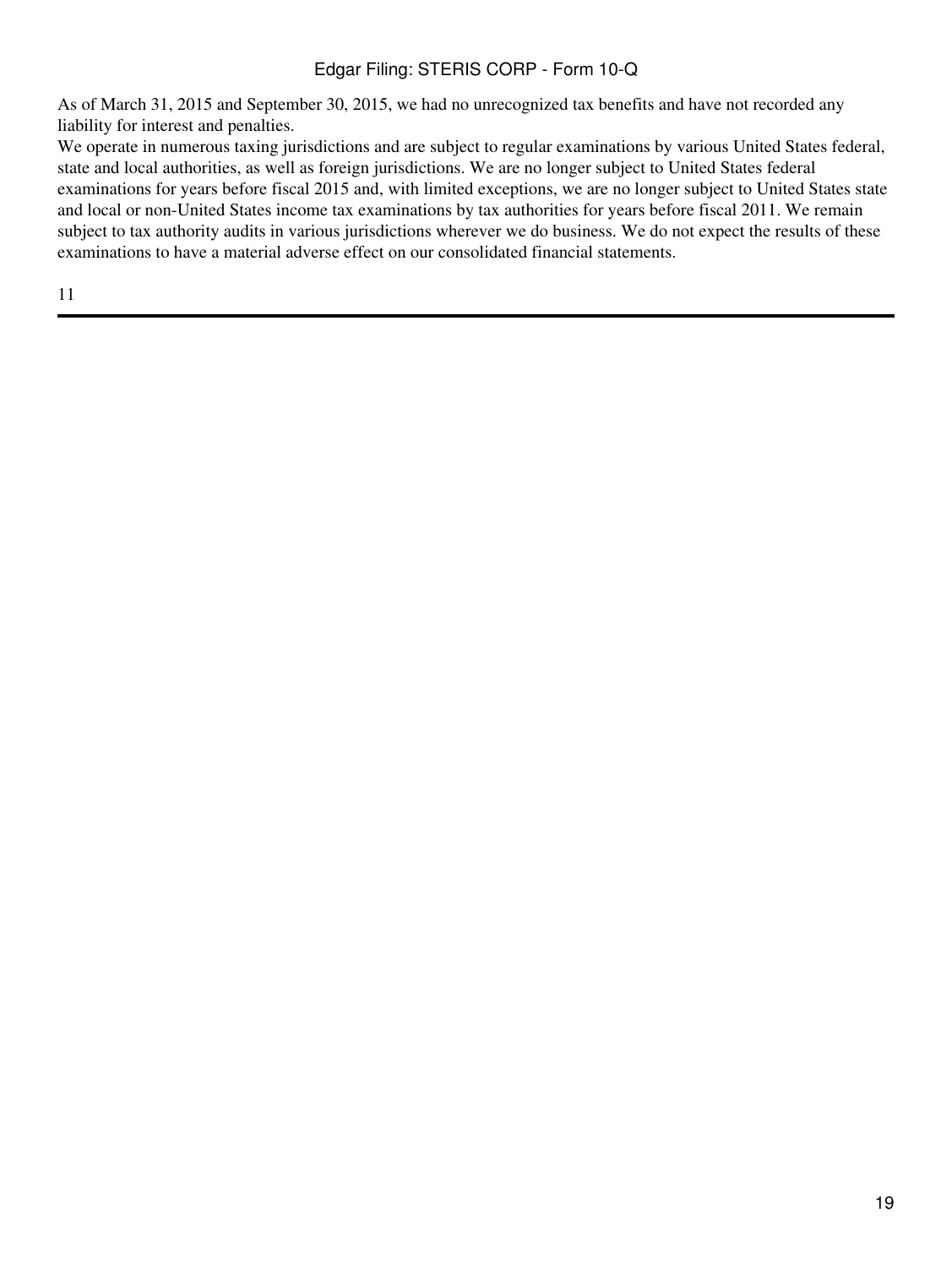#### [Table of Contents](#page-2-0) STERIS CORPORATION AND SUBSIDIARIES NOTES TO CONSOLIDATED FINANCIAL STATEMENTS (Unaudited)—(Continued) For the Three and Six Months Ended September 30, 2015 and 2014 (dollars in thousands)

#### 8. Benefit Plans

We provide defined benefit pension plans for certain former manufacturing and plant administrative personnel as determined by collective bargaining agreements or employee benefit standards set at the time of acquisition of certain businesses. In addition to providing pension benefits to certain employees, we sponsor an unfunded postretirement welfare benefits plan for two groups of United States employees, including some of the same employees who receive pension benefits. Benefits under this plan include retiree life insurance and retiree medical coverage, including prescription drug coverage.

In July 2014, the Board of Directors of American Sterilizer Company ("AMSCO") approved the termination of the American Sterilizer Company Retirement Income Plan ("Plan") effective October 1, 2014. An Application for Determination was filed with the Internal Revenue Service (IRS) on August 22, 2014, with respect to the Plan termination. A Form 500 Standard Termination Notice was filed with the Pension Benefit Guaranty Corporation ("PBGC") on November 17, 2014. The 60-day PBGC waiting period lapsed without objection by the PBGC. AMSCO received a favorable determination from the IRS regarding the termination. On August 19, 2015, an annuity contract was purchased from Massachusetts Mutual Life Insurance Company to provide Plan benefits. Plan assets were converted to cash to fund the purchase. The purchase price of the annuity contract was \$51,805. An additional employer contribution of \$4,687 was made to the Plan to fund the annuity purchase obligation on August 26, 2015. As a result the purchase of the annuity, we recognized a pension settlement of \$26,515. In addition, plan benefits and benefit administration became the responsibility of the annuity provider. The assumptions used to measure the benefit obligation as of March 31, 2015 reflect this effort.

Additional information regarding our defined benefit pension plans and other postretirement benefits plan is included in our consolidated financial statements included in our Annual Report on Form 10-K for the year ended March 31, 2015, dated May 27, 2015.

Components of the net periodic benefit cost for our defined benefit pension plans and other postretirement medical benefits plan were as follows:

|                                    | Defined Benefit<br><b>Pension Plans</b> |               | Uther<br>Postretirement<br>Benefits Plan        |                 |  |  |
|------------------------------------|-----------------------------------------|---------------|-------------------------------------------------|-----------------|--|--|
| Three Months Ended September 30,   | 2015                                    | 2014          | 2015                                            | 2014            |  |  |
| Service cost                       | \$11                                    | \$35          | $s-$                                            | $\frac{\S}{\S}$ |  |  |
| Interest cost                      | 224                                     | 471           | 148                                             | 173             |  |  |
| Expected return on plan assets     | (403)                                   | (785)         | $\overline{\phantom{m}}$                        |                 |  |  |
| Amortization of loss               | 241                                     | 277           | 207                                             | 180             |  |  |
| Settlement                         | 26,515                                  |               |                                                 |                 |  |  |
| Amortization of prior service cost |                                         |               | (815)                                           | (816)           |  |  |
| Net periodic benefit cost          | \$26,588                                | $\frac{1}{2}$ | \$ (460)                                        | 3(463)          |  |  |
|                                    | Defined Benefit<br>Pension Plans        |               | Other<br>Postretirement<br><b>Benefits Plan</b> |                 |  |  |
| Six Months Ended September 30,     | 2015                                    | 2014          | 2015                                            | 2014            |  |  |
| Service cost                       | \$27                                    | \$70          | $S-$                                            | $\mathbf{s}$ —  |  |  |
| Interest cost                      | 560                                     | 944           | 296                                             | 346             |  |  |

 $\sim$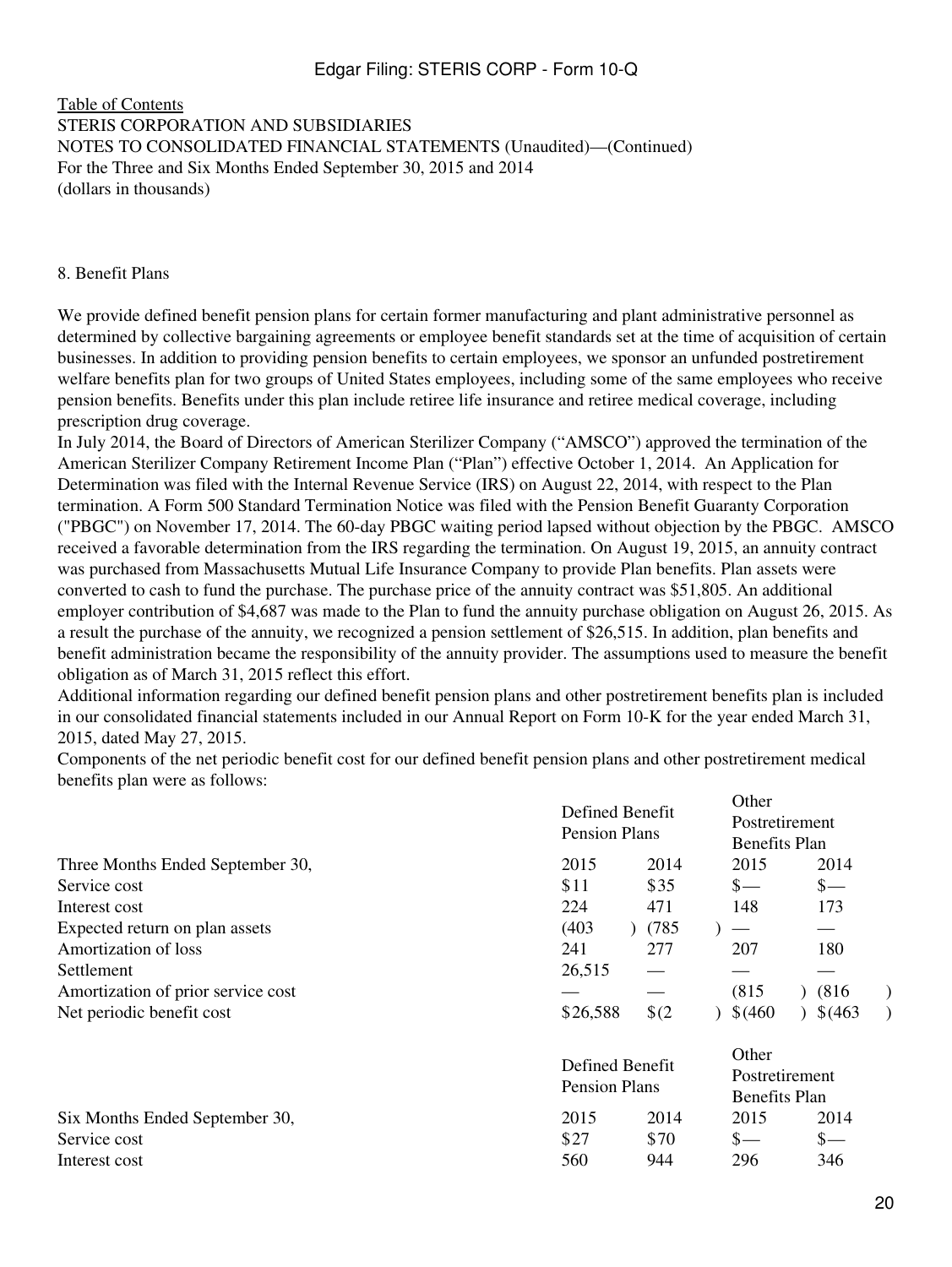| Expected return on plan assets     | $(1,008)$ $(1,570)$ $-$ |                          |         |                  |
|------------------------------------|-------------------------|--------------------------|---------|------------------|
| Amortization of loss               | 602                     | 553                      | 414     | 360              |
| Settlement                         | 26,515                  | $\overline{\phantom{0}}$ |         |                  |
| Amortization of prior service cost |                         |                          | (1.631) | (1.631)          |
| Net periodic benefit cost          | \$26.696                | - SG3                    | \$6921  | $\binom{8}{925}$ |

We contribute amounts to the defined benefit pension plans at least sufficient to meet the minimum requirements as stated in applicable employee benefit laws and local tax laws. We record liabilities for the difference between the fair value of the plan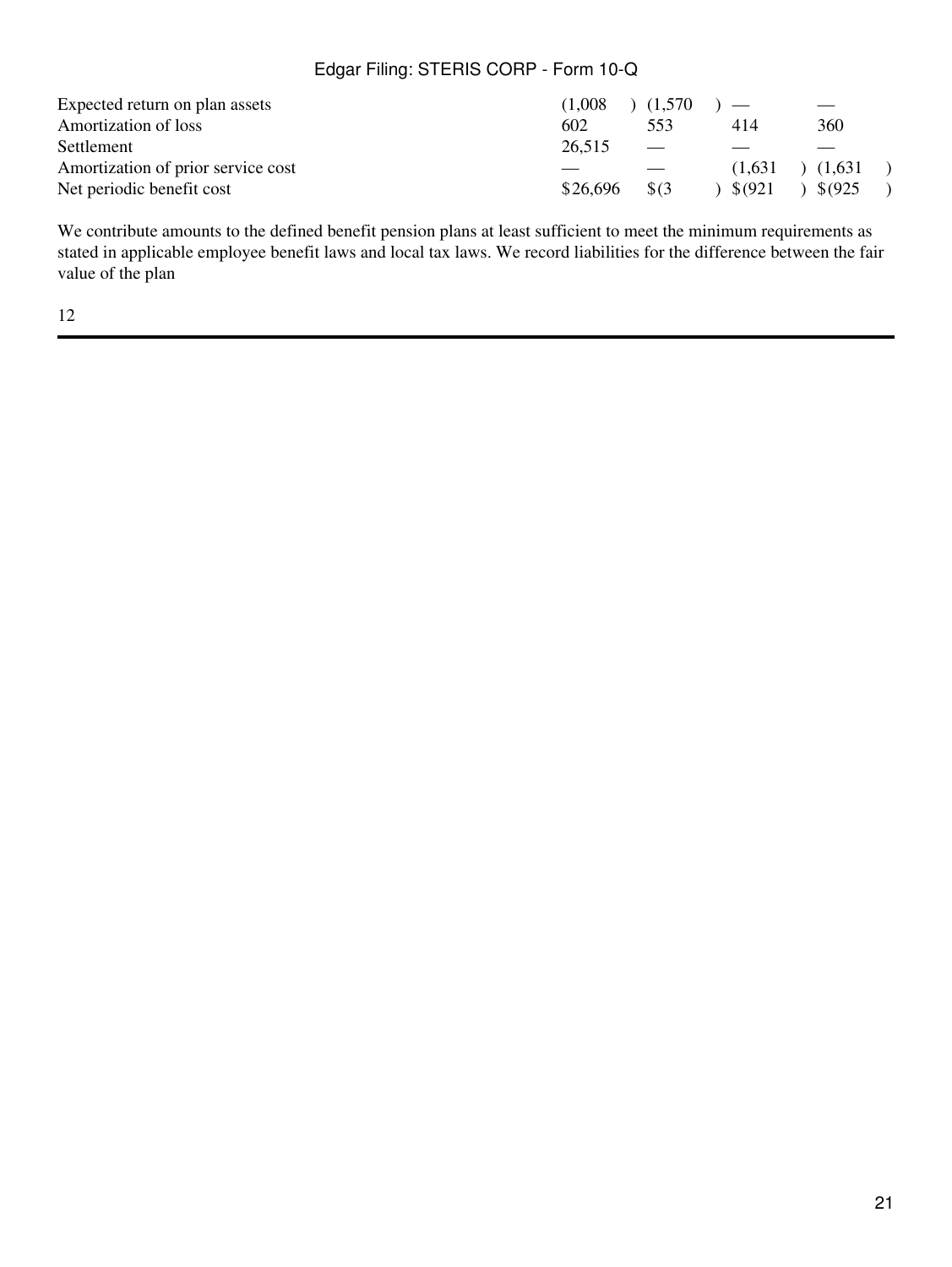[Table of Contents](#page-2-0) STERIS CORPORATION AND SUBSIDIARIES NOTES TO CONSOLIDATED FINANCIAL STATEMENTS (Unaudited)—(Continued) For the Three and Six Months Ended September 30, 2015 and 2014 (dollars in thousands)

assets and the benefit obligation (the projected benefit obligation for pension plans and the accumulated postretirement benefit obligation for other postretirement benefits plans) on our accompanying Consolidated Balance Sheets.

#### 9. Commitments and Contingencies

We are, and will likely continue to be, involved in a number of legal proceedings, government investigations, and claims, which we believe generally arise in the course of our business, given our size, history, complexity, and the nature of our business, products, Customers, regulatory environment, and industries in which we participate. These legal proceedings, investigations and claims generally involve a variety of legal theories and allegations, including, without limitation, personal injury (e.g., slip and falls, burns, vehicle accidents), product liability or regulation (e.g., based on product operation or claimed malfunction, failure to warn, failure to meet specification, or failure to comply with regulatory requirements), product exposure (e.g., claimed exposure to chemicals, asbestos, contaminants, radiation), property damage (e.g., claimed damage due to leaking equipment, fire, vehicles, chemicals), commercial claims (e.g., breach of contract, economic loss, warranty, misrepresentation), financial (e.g., taxes, reporting), employment (e.g., wrongful termination, discrimination, benefits matters), and other claims for damage and relief. We believe we have adequately reserved for our current litigation and claims that are probable and estimable, and further believe that the ultimate outcome of these pending lawsuits and claims will not have a material adverse effect on our consolidated financial position or results of operations taken as a whole. Due to their inherent uncertainty, however, there can be no assurance of the ultimate outcome or effect of current or future litigation, investigations, claims or other proceedings (including without limitation the matters discussed below). For certain types of claims, we presently maintain insurance coverage for personal injury and property damage and other liability coverages in amounts and with deductibles that we believe are prudent, but there can be no assurance that these coverages will be applicable or adequate to cover adverse outcomes of claims or legal proceedings against us.

On May 31, 2012, our Albert Browne Limited subsidiary received a warning letter from the FDA regarding chemical indicators manufactured in the United Kingdom. These devices are intended for the monitoring of certain sterilization and other processes. The FDA warning letter states that the agency has concerns regarding operational business processes. We do not believe that the FDA's concerns are related to product performance, or that they result from Customer complaints. We have reviewed our processes with the agency and finalized our remediation measures, and are awaiting FDA reinspection. We do not currently believe that the impact of this event will have a material adverse effect on our financial results.

On May 23, 2014, the Company received a warning letter from the FDA regarding an inspection that the FDA concluded on January 8, 2014 at our STERIS Isomedix Services facility located in Libertyville, Illinois. The facility primarily provides microbial reduction services for certain medical device Customers. Among other matters, the FDA warning letter asserts that certain processes and procedures observed during the inspection did not conform to current Good Manufacturing Practices for medical devices as required by Title 21 CFR Part 820 and, as a result, that certain devices processed at the subject facility are adulterated within the meaning of the Federal Food, Drug and Cosmetic Act. Since the inspection, the Company has provided detailed responses to the FDA regarding its corrective actions, and has continued to work diligently to remediate the FDA's concerns. We do not believe that this inspection was a result of Customer complaints and there have been no reports of patient injury. We do not expect this situation to have a material adverse effect on our operations or financial condition.

On December 19, 2014 a purported shareholder of STERIS filed a Verified Stockholder Derivative Complaint in the Court of Common Pleas, Cuyahoga County, Ohio (the "Court"), against the members of STERIS's board of directors and certain officers of STERIS, challenging the excise tax make-whole payments approved by STERIS's board of directors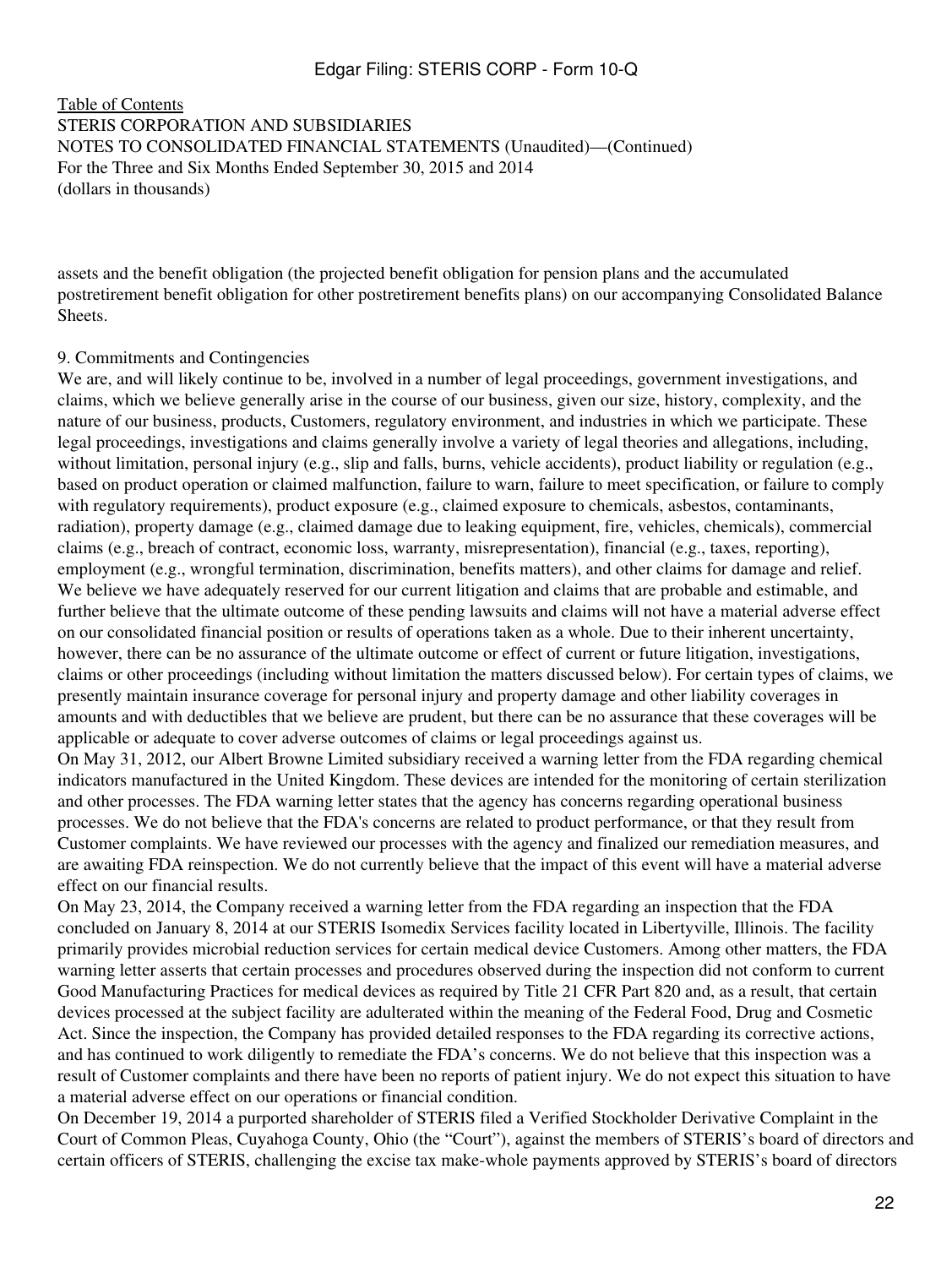in connection with the proposed combination of Synergy Health plc ("Synergy") and STERIS (the "Combination"). STERIS was named as a nominal defendant in the action. The case is captioned St. Lucie County Fire District Firefighters' Pension Trust Fund v. Rosebrough, Jr., et al., Case No. CV 14 837749 (the "Action"). On September 28, 2015, the defendants reached an agreement in principle with plaintiff, regarding a settlement of the Action, and that agreement is reflected in a memorandum of understanding. In connection with the contemplated settlement, STERIS agreed to make certain additional disclosures related to the make-whole payments, which disclosures were reported on the Company's Form 8-K dated September 28, 2015, and also agreed not to grant any new stock compensation subject to Section 4985 of the Internal Revenue Code to any of the individual defendants in the Action until six months following the closing date of the Combination. The memorandum of understanding contemplates that the parties will enter into a stipulation of settlement, which will be subject to customary conditions, including the approval of the Court. In addition, in connection with the settlement, the parties have agreed to negotiate in good faith regarding the amount of attorneys' fees and expenses that shall be paid to plaintiff's counsel in connection with the Action. There can be no assurance that the parties will ultimately enter into a stipulation of settlement or that the Court will approve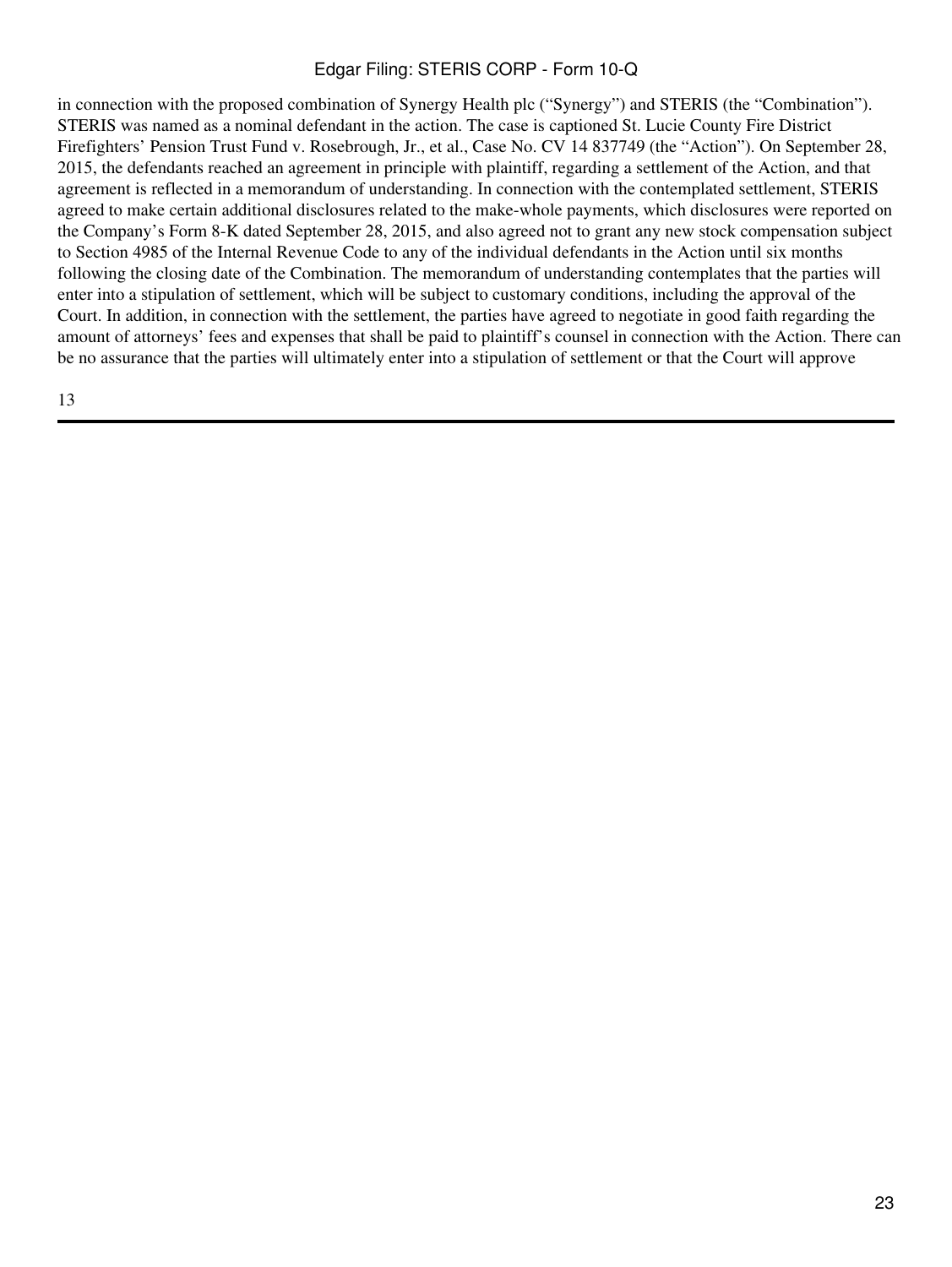[Table of Contents](#page-2-0) STERIS CORPORATION AND SUBSIDIARIES NOTES TO CONSOLIDATED FINANCIAL STATEMENTS (Unaudited)—(Continued) For the Three and Six Months Ended September 30, 2015 and 2014 (dollars in thousands)

any stipulation of settlement. In such event, the proposed settlement as contemplated by the memorandum of understanding may be terminated.

On May 28, 2015, the Federal Trade Commission ("FTC") brought an administrative complaint against STERIS and Synergy, seeking to block the Combination. The next day the FTC filed suit against STERIS and Synergy in the United District Court for the Northern District of Ohio ("District Court") seeking to enjoin the Combination until the administrative challenge was adjudicated. Both complaints alleged that Synergy was an "actual potential competitor" with STERIS in the market for contracted sterilization services. The FTC contended that, but for the Combination, Synergy would enter the U.S. market with a new sterilization modality and compete against STERIS at some point in the future. On September 24, 2015, the District Court issued an Opinion and Order that denied the FTC's request to enjoin the Combination. On October 1, 2015, the FTC stated publicly that it has decided to not appeal the decision of the District Court. Also on October 1, 2015, STERIS and Synergy filed a motion in the FTC's administrative law proceeding requesting that the FTC withdraw its administrative challenge to the Combination. On October 7, 2015, the FTC issued an order withdrawing the matter from adjudication, the effect of which is to stay the administrative proceeding until the FTC determines whether it will proceed with the administrative challenge. The FTC has not issued its decision to date.

On July 8, 2015, the United States District Court for the Northern District of Ohio issued an Order terminating the April 20, 2010 consent decree entered into by two Company employees and the United States. The consent decree related to U.S. Food and Drug Administration (FDA) allegations regarding the Company's now discontinued SYSTEM  $1^\circledR$  liquid chemical sterilization system. As a result of the termination of the consent decree, the Company is no longer subject to any court order related to its FDA regulatory compliance.

Other civil, criminal, regulatory or other proceedings involving our products or services could possibly result in judgments, settlements or administrative or judicial decrees requiring us, among other actions, to pay damages or fines or effect recalls, or be subject to other governmental, Customer or other third party claims or remedies, which could materially effect our business, performance, prospects, value, financial condition, and results of operations. For additional information regarding these matters, see the following portions of our Annual Report on Form 10-K for the year ended March 31, 2015 dated May 27, 2015: "Business - Information with respect to our Business in General - Government Regulation", and the "Risk Factor" titled "We may be adversely affected by product liability claims or other legal actions or regulatory or compliance matters, including the Consent Decree".

From time to time, STERIS is also involved in legal proceedings as a plaintiff involving contract, patent protection, and other claims asserted by us. Gains, if any, from these proceedings are recognized when they are realized. We are subject to taxation from United States federal, state and local, and foreign jurisdictions. Tax positions are settled primarily through the completion of audits within each individual jurisdiction or the closing of the applicable statute of limitation. Changes in applicable tax law or other events may also require us to revise past estimates. Additional information regarding our contingencies is included in Item 7 of Part II titled, "Management's Discussion and Analysis of Financial Conditions and Results of Operations," of our Annual Report on Form 10-K for the year ended March 31, 2015 dated May 27, 2015, and in Item 1 of Part II of this Form 10-Q titled, "Legal Proceedings."

#### 10. Business Segment Information

We operate and report in three business segments: Healthcare, Life Sciences, and Isomedix. Corporate and other, which is presented separately, contains the Defense and Industrial business unit plus costs that are associated with being a publicly traded company and certain other corporate costs.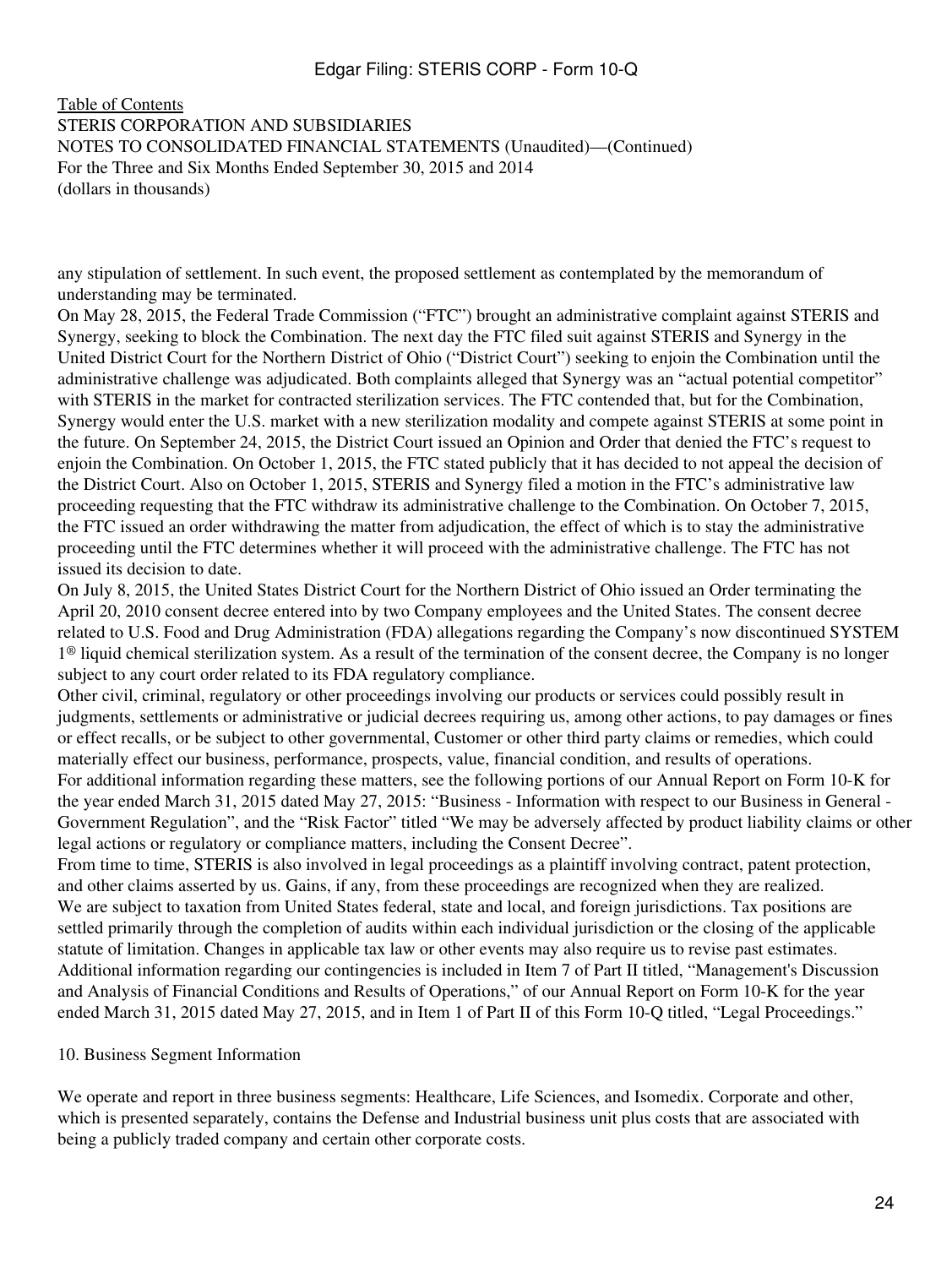Our Healthcare segment manufactures and sells capital equipment, accessory, consumable, and service solutions to healthcare providers, including acute care hospitals, surgery and gastrointestinal centers. These solutions aid our Customers in improving the safety, quality, and productivity of their surgical, sterile processing, gastrointestinal, and emergency environments.

Our Life Sciences segment manufactures and sells capital equipment, formulated cleaning chemistries, and service solutions to pharmaceutical companies, and private and public research facilities around the globe.

Our Isomedix segment operates through a network of facilities located in North America. We sell a comprehensive array of contract sterilization services using gamma irradiation and ethylene oxide ("EO") technologies as well as an array of laboratory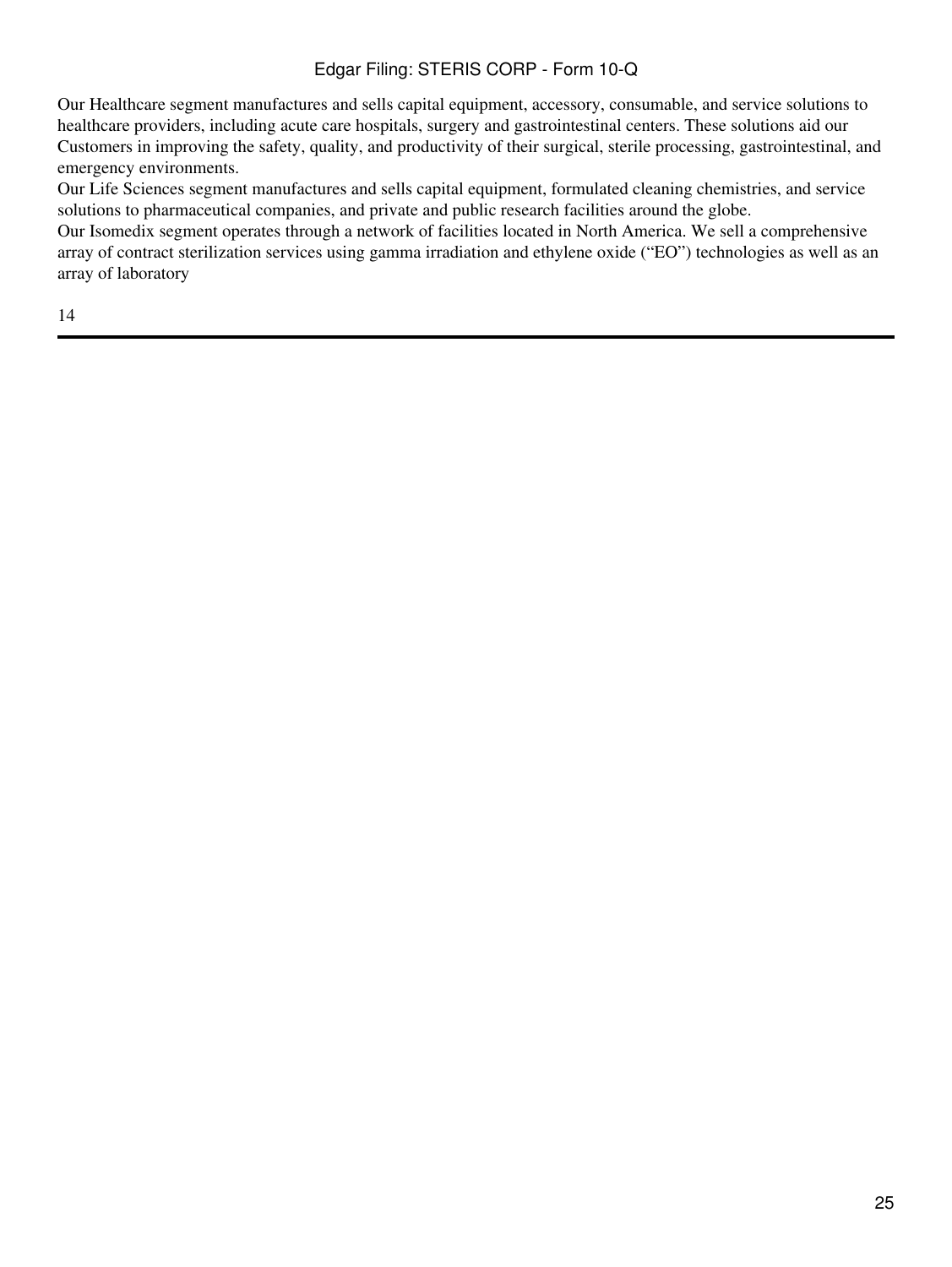#### [Table of Contents](#page-2-0) STERIS CORPORATION AND SUBSIDIARIES NOTES TO CONSOLIDATED FINANCIAL STATEMENTS (Unaudited)—(Continued) For the Three and Six Months Ended September 30, 2015 and 2014 (dollars in thousands)

testing services. We provide microbial reduction services based on Customer specifications to companies that supply products to the healthcare, industrial, and consumer products industries.

Financial information for each of our segments is presented in the following table. Operating income (loss) for each segment is calculated as the segment's gross profit less direct expenses and indirect cost allocations, which results in the full allocation of all distribution and research and development expenses, and the partial allocation of corporate costs. These allocations are based upon variables such as segment headcount and revenues. In addition, the Healthcare segment is responsible for the management of all but one manufacturing facility and uses standard cost to sell products to the Life Sciences segment. Corporate and other includes the gross profit and direct expenses of the Defense and Industrial business unit, as well as certain unallocated corporate costs related to being a publicly traded company and legacy pension and post-retirement benefits. The fiscal 2016 periods include expense of \$26,515 resulting from the settlement of the legacy American Sterilizer Company Retirement Income Plan obligation (please refer to Note 8 titled, "Benefit Plans" for more information).

The accounting policies for reportable segments are the same as those for the consolidated Company. For the three and six month periods ended September 30, 2015, revenues from a single Customer did not represent ten percent or more of any reportable segment's revenues. Additional information regarding our segments is included in our consolidated financial statements included in our Annual Report on Form 10-K for the year ended March 31, 2015 dated May 27, 2015.

Financial information for each of our segments is presented in the following tables:

|                           | Three Months Ended<br>September 30, |           | Six Months Ended<br>September 30, |           |
|---------------------------|-------------------------------------|-----------|-----------------------------------|-----------|
|                           |                                     |           |                                   |           |
|                           | 2015                                | 2014      | 2015                              | 2014      |
| Revenues:                 |                                     |           |                                   |           |
| Healthcare                | \$362,289                           | \$351,169 | \$691,616                         | \$653,979 |
| Life Sciences             | 71,040                              | 59,148    | 127,812                           | 117,762   |
| Isomedix                  | 55,839                              | 51,850    | 109,528                           | 103,043   |
| Total reportable segments | 489,168                             | 462,167   | 928,956                           | 874,784   |
| Corporate and other       | 729                                 | 562       | 843                               | 588       |
| Total revenues            | \$489,897                           | \$462,729 | \$929,799                         | \$875,372 |
| Operating income:         |                                     |           |                                   |           |
| Healthcare                | \$20,336                            | \$29,943  | \$38,011                          | \$47,909  |
| Life Sciences             | 18,092                              | 13,048    | 31,325                            | 24,993    |
| Isomedix                  | 14,784                              | 14,399    | 30,034                            | 30,590    |
| Total reportable segments | 53,212                              | 57,390    | 99,370                            | 103,492   |
| Corporate and other       | (30, 549)                           | (3,967)   | (32, 491)                         | (5,901)   |
| Total operating income    | \$22,663                            | \$53,423  | \$66,879                          | \$97,591  |

#### 11. Common Shares

We calculate basic earnings per common share based upon the weighted average number of common shares outstanding. We calculate diluted earnings per share based upon the weighted average number of common shares outstanding plus the dilutive effect of common share equivalents calculated using the treasury stock method. The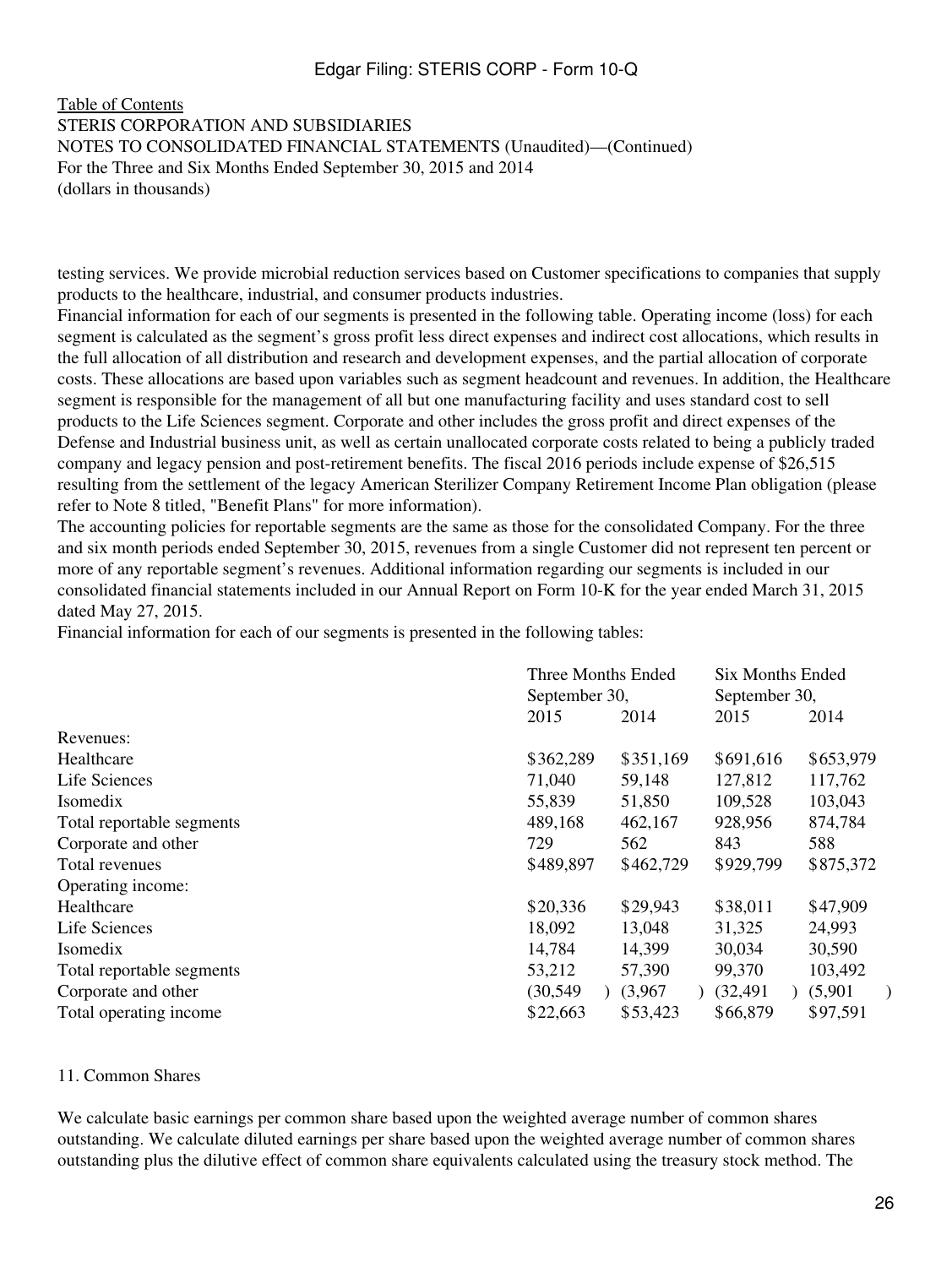following is a summary of common shares and common share equivalents outstanding used in the calculations of basic and diluted earnings per share:

|                                                                                    | Three Months Ended<br>September 30, |        |        | <b>Six Months Ended</b><br>September 30, |  |
|------------------------------------------------------------------------------------|-------------------------------------|--------|--------|------------------------------------------|--|
|                                                                                    |                                     |        |        |                                          |  |
|                                                                                    | 2015                                | 2014   | 2015   | 2014                                     |  |
| Denominator (shares in thousands):                                                 |                                     |        |        |                                          |  |
| Weighted average common shares outstanding—basic                                   | 59,897                              | 59,375 | 59,832 | 59,272                                   |  |
| Dilutive effect of common share equivalents                                        | 473                                 | 645    | 496    | 645                                      |  |
| Weighted average common shares outstanding and common<br>share equivalents—diluted | 60,370                              | 60,020 | 60,328 | 59,917                                   |  |
|                                                                                    |                                     |        |        |                                          |  |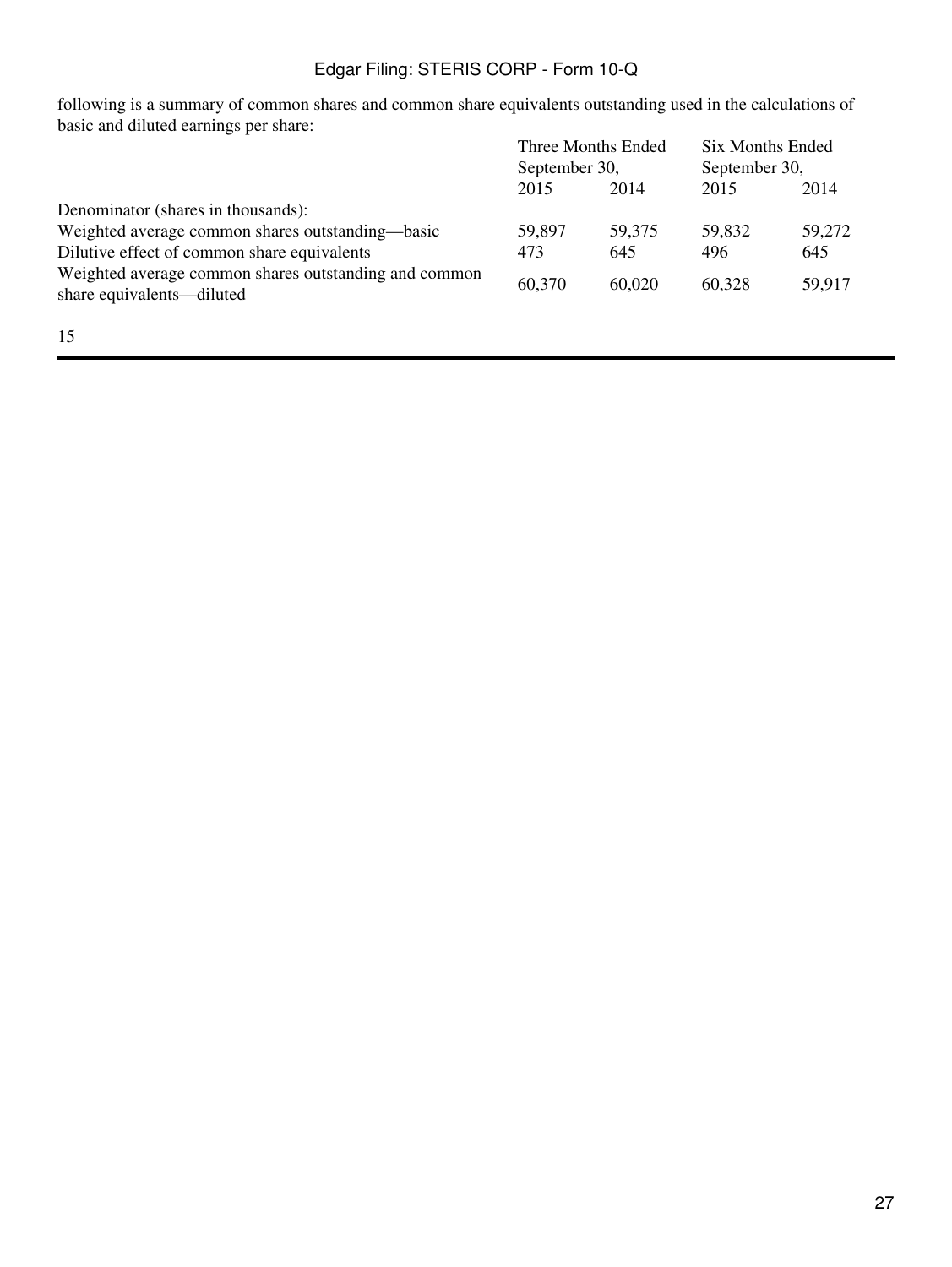#### [Table of Contents](#page-2-0) STERIS CORPORATION AND SUBSIDIARIES NOTES TO CONSOLIDATED FINANCIAL STATEMENTS (Unaudited)—(Continued) For the Three and Six Months Ended September 30, 2015 and 2014 (dollars in thousands)

Options to purchase the following number of common shares were outstanding but excluded from the computation of diluted earnings per share because the combined exercise prices, unamortized fair values, and assumed tax benefits upon exercise were greater than the average market price for the common shares during the periods, so including these options would be anti-dilutive:

|                                | Three Months Ended<br>September 30, |      | Six Months Ended<br>September 30, |      |
|--------------------------------|-------------------------------------|------|-----------------------------------|------|
|                                |                                     |      |                                   |      |
|                                | 2015                                | 2014 | 2015                              | 2014 |
| (shares in thousands)          |                                     |      |                                   |      |
| Number of common share options | 419                                 | 486  | 235                               | 416  |

#### 12. Repurchases of Common Shares

During the first half of fiscal 2016, we obtained 191,959 of our common shares in connection with stock based compensation award programs. At September 30, 2015, \$86,939 of STERIS common shares remained authorized for repurchase pursuant to the most recent Board approved repurchase authorization (the March 2008 Board Authorization). Also, 10,125,519 common shares were held in treasury at September 30, 2015.

#### 13. Share-Based Compensation

We maintain a long-term incentive plan that makes available common shares for grants, at the discretion of the Compensation Committee of the Board of Directors, to officers, directors, and key employees in the form of stock options, restricted shares, restricted share units, stock appreciation rights and common share grants. Stock options provide the right to purchase our common shares at the market price on the date of grant, subject to the terms of the option plans and agreements. Generally, one-fourth of the stock options granted become exercisable for each full year of employment following the grant date. Stock options granted generally expire 10 years after the grant date, or earlier if the option holder is no longer employed by us. Restricted shares and restricted share units generally may cliff vest after a four year period or vest in tranches of one-fourth of the number granted for each full year of employment after the grant date. As of September 30, 2015, 2,245,941 shares remained available for grant under the long-term incentive plan.

The fair value of share-based compensation awards was estimated at their grant date using the Black-Scholes-Merton option pricing model. This model was developed for use in estimating the fair value of traded options that have no vesting restrictions and are fully transferable, characteristics that are not present in our option grants. If the model permitted consideration of the unique characteristics of employee stock options, the resulting estimate of the fair value of the stock options could be different. The value of the portion of the award that is ultimately expected to vest is recognized as expense over the requisite service periods in our Consolidated Statements of Income. The expense is classified as cost of goods sold or selling, general and administrative expenses in a manner consistent with the employee's compensation and benefits.

The following weighted-average assumptions were used for options granted during the first half of fiscal 2016 and fiscal 2015:

Fiscal 2016 Fiscal 2015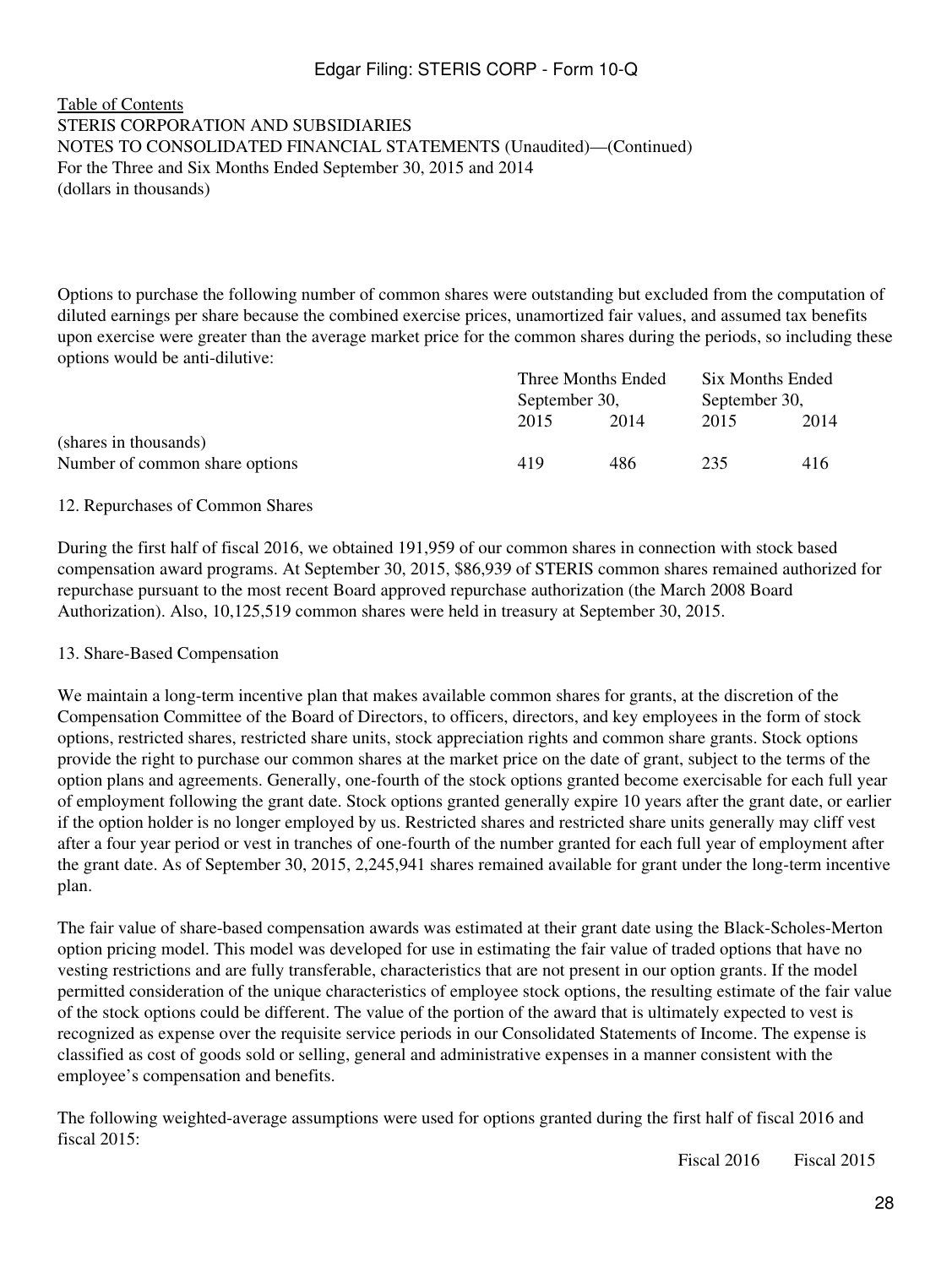| Risk-free interest rate          | 1.51       | %1.89%      |
|----------------------------------|------------|-------------|
| Expected life of options         | 5.69 years | 5.75 years  |
| Expected dividend yield of stock | 140        | $%1.87\%$   |
| Expected volatility of stock     | 25.06      | $% 29.86\%$ |

The risk-free interest rate is based upon the U.S. Treasury yield curve. The expected life of options is reflective of our historical experience, vesting schedules and contractual terms. The expected dividend yield of stock represents our best estimate of the expected future dividend yield. The expected volatility of stock is derived by referring to our historical stock prices over a time frame similar to that of the expected life of the grant. An estimated forfeiture rate of 1.55% and 1.46% was applied in fiscal 2016 and 2015, respectively. This rate is calculated based upon historical activity and represents an estimate of the granted options not expected to vest. If actual forfeitures differ from this calculated rate, we may be required to make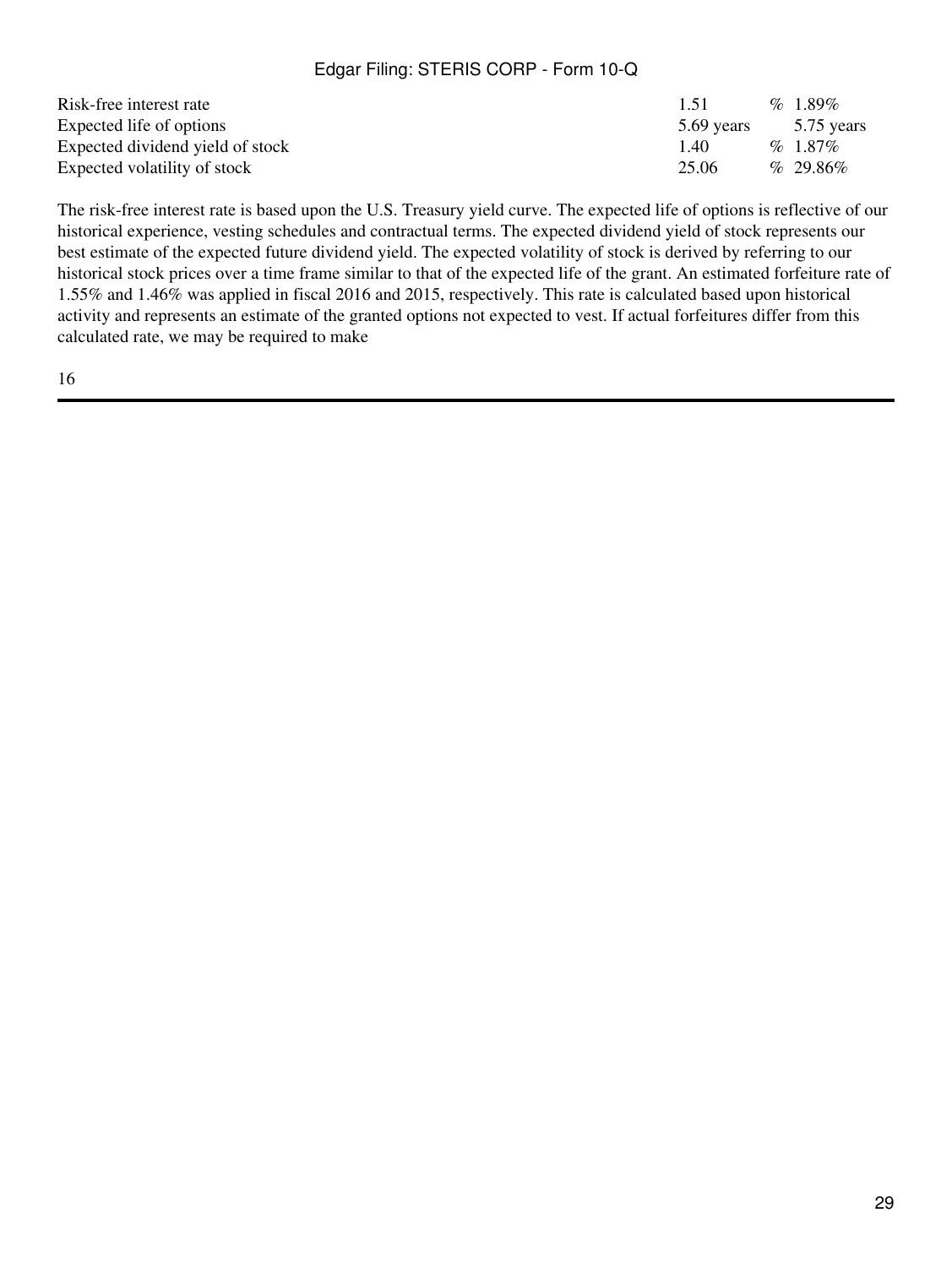#### [Table of Contents](#page-2-0) STERIS CORPORATION AND SUBSIDIARIES NOTES TO CONSOLIDATED FINANCIAL STATEMENTS (Unaudited)—(Continued) For the Three and Six Months Ended September 30, 2015 and 2014 (dollars in thousands)

additional adjustments to compensation expense in future periods. The assumptions used above are reviewed at the time of each significant option grant, or at least annually.

A summary of share option activity is as follows:

|                                   | Number of<br>Options | Weighted<br>Average<br>Exercise<br>Price | Average<br>Remaining<br>Contractual<br>Term | Aggregate<br>Intrinsic<br>Value |
|-----------------------------------|----------------------|------------------------------------------|---------------------------------------------|---------------------------------|
| Outstanding at March 31, 2015     | 1,759,890            | \$37.03                                  |                                             |                                 |
| Granted                           | 366,700              | 66.88                                    |                                             |                                 |
| Exercised                         | (242, 345)           | 33.39                                    |                                             |                                 |
| Forfeited                         | (31, 837)            | 54.31                                    |                                             |                                 |
| Canceled                          | (500                 | 24.45                                    |                                             |                                 |
| Outstanding at September 30, 2015 | 1,851,908            | \$43.12                                  | 6.5 years                                   | \$41,164                        |
| Exercisable at September 30, 2015 | 1,090,975            | \$33.87                                  | 4.9 years                                   | \$33,928                        |

We estimate that 746,415 of the non-vested stock options outstanding at September 30, 2015 will ultimately vest.

The aggregate intrinsic value in the table above represents the total pre-tax difference between the \$64.97 closing price of our common shares on September 30, 2015 over the exercise prices of the stock options, multiplied by the number of options outstanding or outstanding and exercisable, as applicable. The aggregate intrinsic value is not recorded for financial accounting purposes and the value changes daily based on the daily changes in the fair market value of our common shares.

The total intrinsic value of stock options exercised during the first half of fiscal 2016 and fiscal 2015 was \$8,295 and \$8,245, respectively. Net cash proceeds from the exercise of stock options were \$8,111 and \$8,686 for the first half of fiscal 2016 and fiscal 2015, respectively. The tax benefit from shared-based compensation was \$4,676 and \$4,505 for the first half of fiscal 2016 and fiscal 2015, respectively.

The weighted average grant date fair value of stock option grants was \$14.66 and \$13.41 for the first half of fiscal 2016 and fiscal 2015, respectively.

Stock appreciation rights ("SARS") carry generally the same terms and vesting requirements as stock options except that they are settled in cash upon exercise and therefore, are classified as liabilities. The fair value of the outstanding SARS as of September 30, 2015 and 2014 was \$1,954 and \$1,506, respectively. The fair value of outstanding SARs is revalued at each reporting date and the related liability and expense are adjusted appropriately.

A summary of the non-vested restricted share activity is presented below:

|                              | Number of     | Number of               | Weighted-Average  |
|------------------------------|---------------|-------------------------|-------------------|
|                              | Restricted    | <b>Restricted Share</b> | <b>Grant Date</b> |
|                              | <b>Shares</b> | Units                   | Fair Value        |
| Non-vested at March 31, 2015 | 851.173       | 32,800                  | \$42.98           |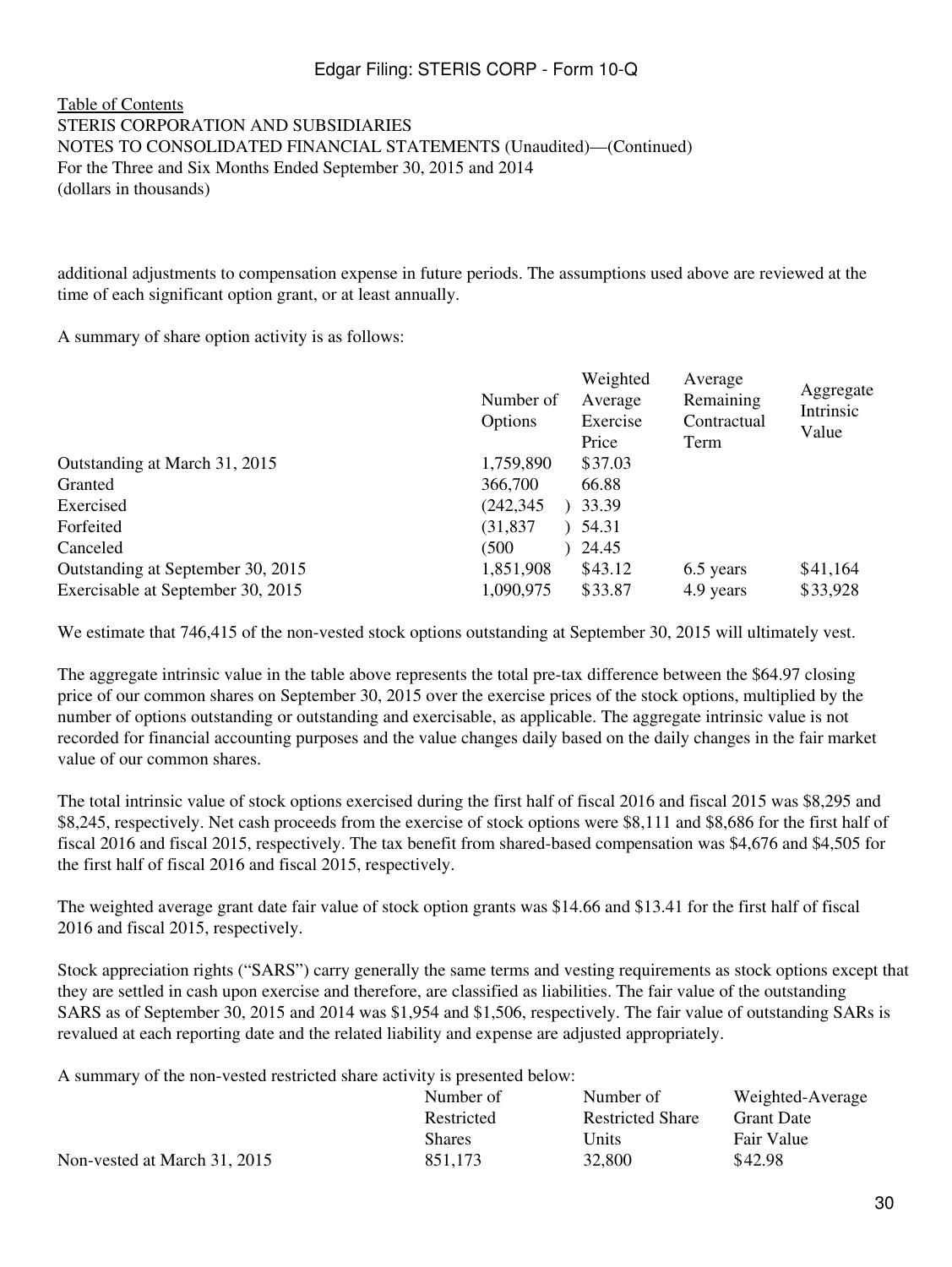| Granted                          | 223,601   | 18.369        | 66.48   |
|----------------------------------|-----------|---------------|---------|
| Vested                           | (202.353) | (12.071)      | 39.84   |
| Canceled                         | (37.964)  | $\rightarrow$ | 49.38   |
| Non-vested at September 30, 2015 | 834.457   | 39,098        | \$49.98 |

Restricted shares granted are valued based on the closing stock price at the grant date. The value of restricted shares that vested during the first half of fiscal 2016 was \$7,814.

Restricted share units carry generally the same terms and vesting requirements as restricted stock except that they may be settled in stock or cash upon vesting. Those that are settled in cash are classified as liabilities. All outstanding cash-settled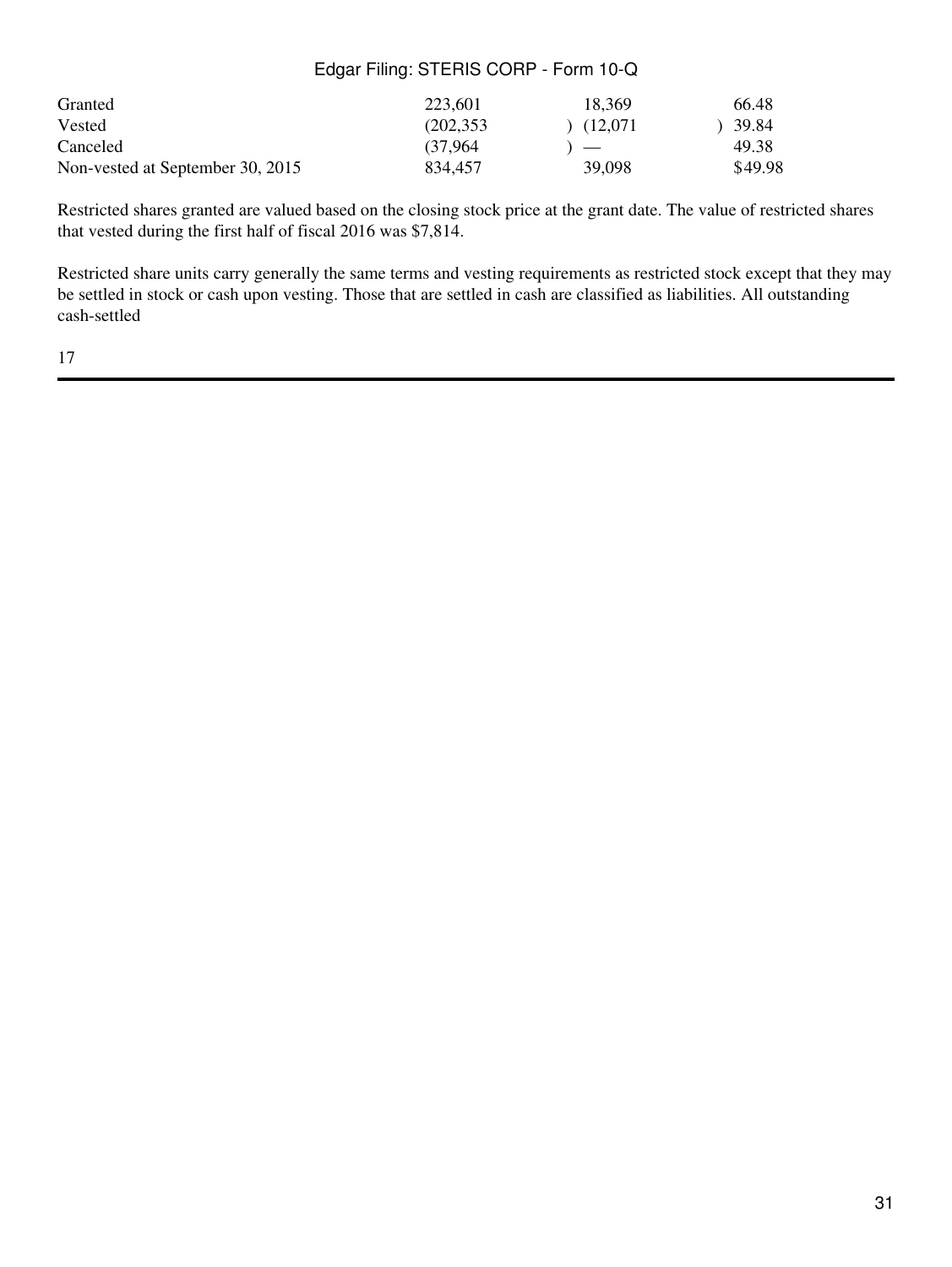#### [Table of Contents](#page-2-0) STERIS CORPORATION AND SUBSIDIARIES NOTES TO CONSOLIDATED FINANCIAL STATEMENTS (Unaudited)—(Continued) For the Three and Six Months Ended September 30, 2015 and 2014 (dollars in thousands)

restricted share units vested in the first quarter of fiscal 2016. The fair value of outstanding cash-settled restricted share units as of March 31, 2015 was \$334. The fair value of each cash-settled restricted share unit is revalued at each reporting date and the related liability and expense are adjusted appropriately.

As of September 30, 2015, there was a total of \$36,547 in unrecognized compensation cost related to nonvested share-based compensation granted under our share-based compensation plans. We expect to recognize the cost over a weighted average period of 2.39 years.

#### 14. Financial and Other Guarantees

We generally offer a limited parts and labor warranty on capital equipment. The specific terms and conditions of those warranties vary depending on the product sold and the countries where we conduct business. We record a liability for the estimated cost of product warranties at the time product revenues are recognized. The amounts we expect to incur on behalf of our Customers for the future estimated cost of these warranties are recorded as a current liability on the accompanying Consolidated Balance Sheets. Factors that affect the amount of our warranty liability include the number and type of installed units, historical and anticipated rates of product failures, and material and service costs per claim. We periodically assess the adequacy of our recorded warranty liabilities and adjust the amounts as necessary.

Changes in our warranty liability during the first half of fiscal 2016 were as follows:

| Balance, March 31, 2015             | \$5,579 |  |
|-------------------------------------|---------|--|
| Warranties issued during the period | 5,078   |  |
| Settlements made during the period  | (5.331) |  |
| Balance, September 30, 2015         | \$5,326 |  |

We also sell product maintenance contracts to our Customers. These contracts range in terms from one to five years and require us to maintain and repair the product over the maintenance contract term. We initially record amounts due from Customers under these contracts as a liability for deferred service contract revenue on the accompanying Consolidated Balance Sheets within "Accrued expenses and other." The liability recorded for such deferred service revenue was \$34,023 and \$30,720 as of September 30, 2015 and March 31, 2015, respectively. Such deferred revenue is then amortized on a straight-line basis over the contract term and recognized as service revenue on our accompanying Consolidated Statements of Income. The activity related to the liability for deferred service contract revenues is excluded from the table presented above.

#### 15. Forward and Swap Contracts

From time to time, we enter into forward contracts to hedge potential foreign currency gains and losses that arise from transactions denominated in foreign currencies, including inter-company transactions. We may also enter into commodity swap contracts to hedge price changes in nickel that impact raw materials included in our cost of revenues. We do not use derivative financial instruments for speculative purposes. These contracts are not designated as hedging instruments and do not receive hedge accounting treatment; therefore, changes in their fair value are not deferred but are recognized immediately in the Consolidated Statements of Income. At September 30, 2015, we held foreign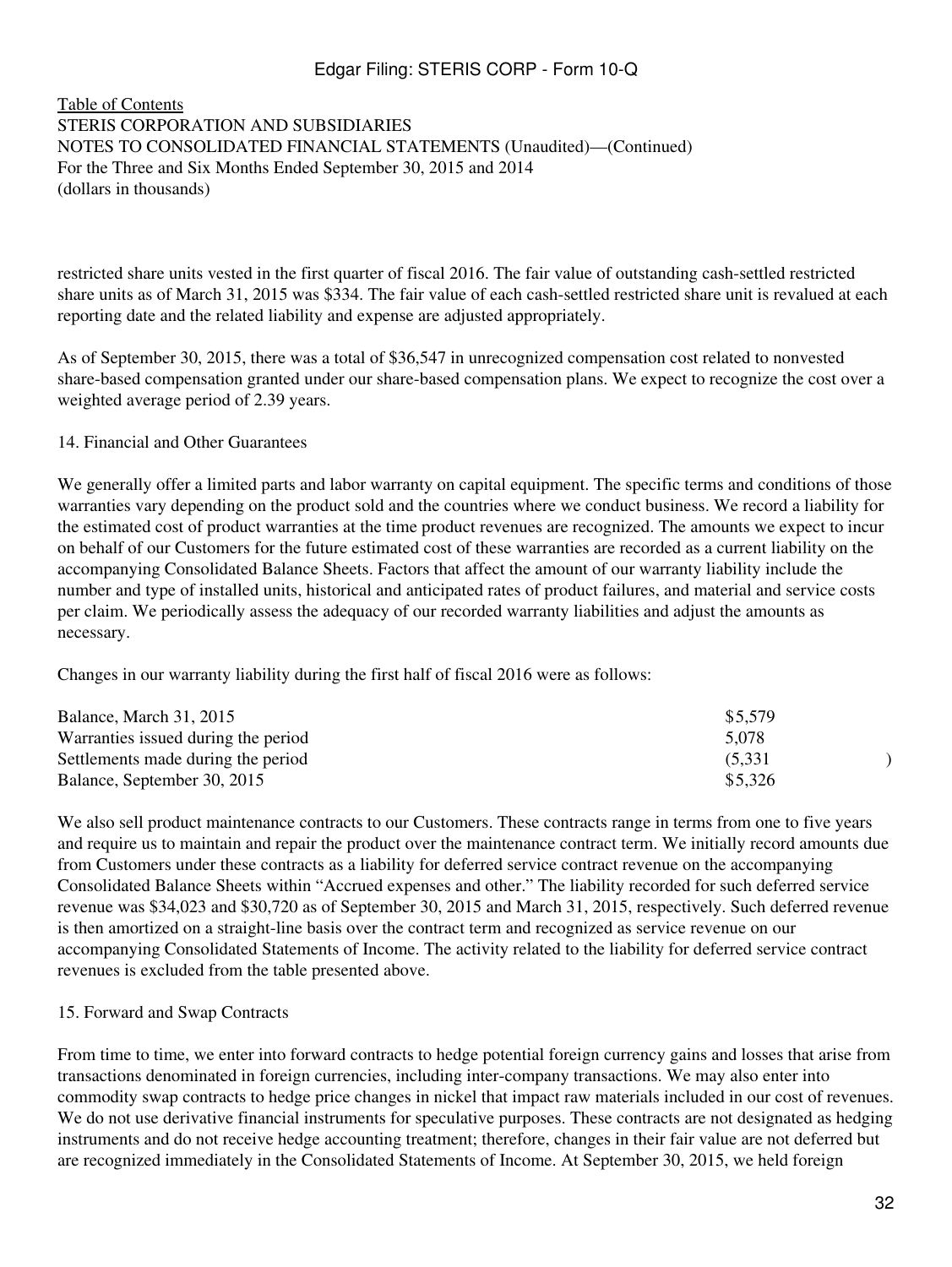currency forward contracts to buy 50 million Mexican pesos, and 3 million British pounds sterling. At September 30, 2015, we held commodity swap contracts to buy 317.1 thousand pounds of nickel.

|                               | <b>Asset Derivatives</b> |                | <b>Liability Derivatives</b> |                |
|-------------------------------|--------------------------|----------------|------------------------------|----------------|
|                               | Fair Value at            | Fair Value at  | Fair Value at                | Fair Value at  |
| <b>Balance Sheet Location</b> | September 30, 2015       | March 31, 2015 | September 30, 2015           | March 31, 2015 |
| Prepaid & Other               |                          | \$12           | $S-$                         | $S-$           |
| Accrued expenses and<br>other |                          | $S-$           | \$723                        | \$616          |

The following table presents the impact of derivative instruments and their location within the Consolidated Statements of Income: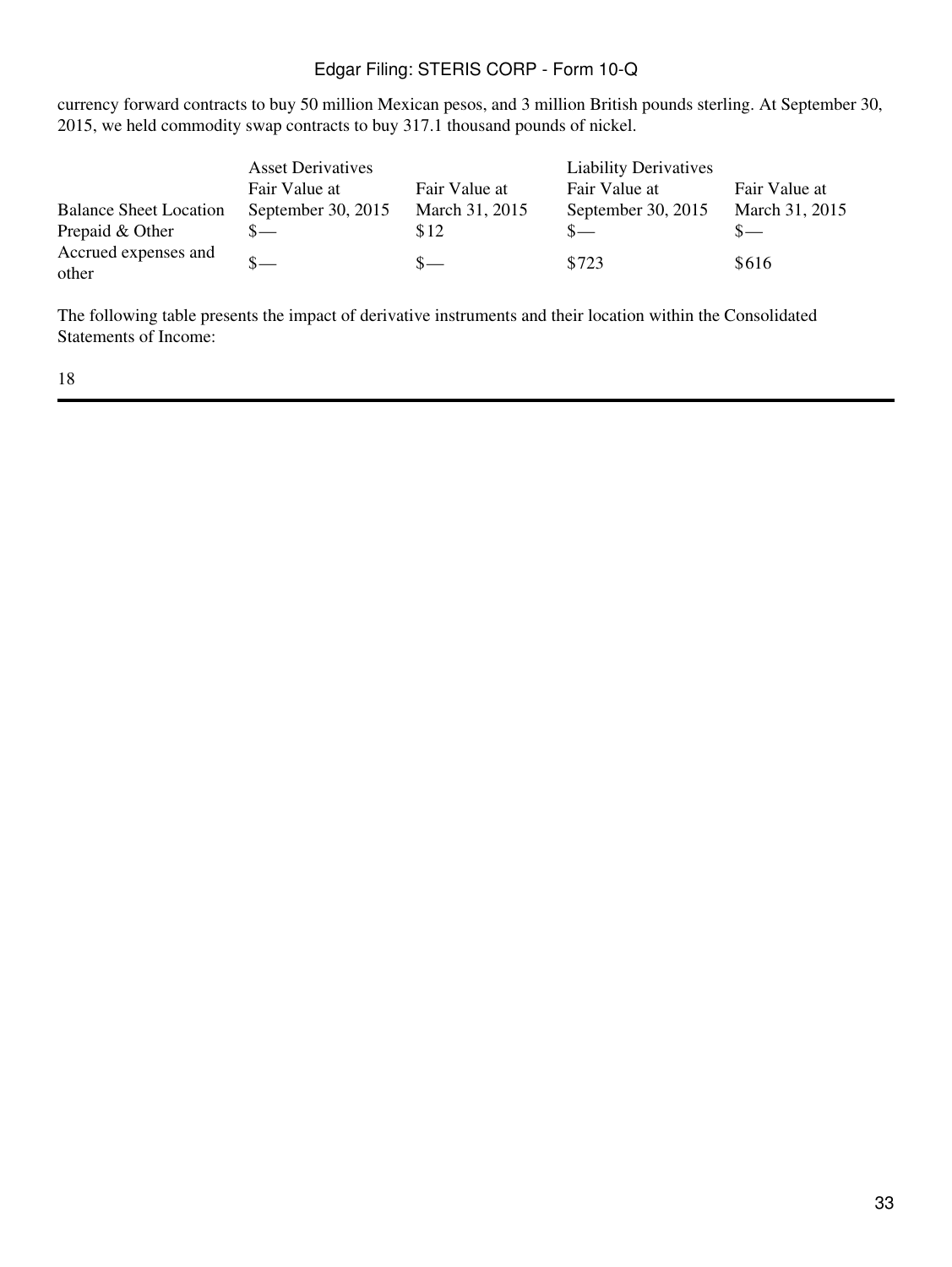#### [Table of Contents](#page-2-0) STERIS CORPORATION AND SUBSIDIARIES NOTES TO CONSOLIDATED FINANCIAL STATEMENTS (Unaudited)—(Continued) For the Three and Six Months Ended September 30, 2015 and 2014 (dollars in thousands)

|                                       | Location of gain (loss) recognized<br>in income | September 30,<br>2015 | Amount of gain (loss)<br>recognized in income<br>Three Months Ended<br>2014 | 2015        | Six Months Ended<br>September 30,<br>2014 |  |  |
|---------------------------------------|-------------------------------------------------|-----------------------|-----------------------------------------------------------------------------|-------------|-------------------------------------------|--|--|
| Foreign currency forward<br>contracts | Selling, general and administrative $\$(693)$   |                       | \$(426)                                                                     | $$^{(261)}$ | \$(147                                    |  |  |
| Commodity swap contracts              | Cost of revenues                                | $$^{(288)}$           | $$^{(347)}$                                                                 | $$^{(333)}$ | \$314                                     |  |  |

16. Fair Value Measurements

Fair value is defined as the price that would be received to sell an asset or that would be paid to transfer a liability in an orderly transaction between market participants at the measurement date. We estimate the fair value of financial assets and liabilities using available market information and generally accepted valuation methodologies. The inputs used to measure fair value are classified into three tiers. These tiers include Level 1, defined as observable inputs such as quoted prices in active markets; Level 2, defined as inputs other than quoted prices in active markets that are either directly or indirectly observable; and Level 3, defined as unobservable inputs in which little or no market data exists, therefore requiring the entity to develop its own assumptions. The following table shows the fair value of our financial assets and liabilities at September 30, 2015 and March 31, 2015:

|                                             |                  |                     | Fair Value Measurements at September 30, 2015 and March<br>31, 2015 Using    |                       |                                                   |                       |                                                  |       |  |
|---------------------------------------------|------------------|---------------------|------------------------------------------------------------------------------|-----------------------|---------------------------------------------------|-----------------------|--------------------------------------------------|-------|--|
|                                             | Carrying Value   |                     | <b>Quoted Prices</b><br>in Active Markets<br>for Identical Assets<br>Level 1 |                       | Significant Other<br>Observable Inputs<br>Level 2 |                       | Significant<br>Unobservable<br>Inputs<br>Level 3 |       |  |
|                                             |                  |                     |                                                                              |                       |                                                   |                       |                                                  |       |  |
|                                             | September,<br>30 | March 31            | 30                                                                           | September<br>March 31 |                                                   | September<br>March 31 | SeptemberMarch<br>30                             | 31    |  |
| Assets:                                     |                  |                     |                                                                              |                       |                                                   |                       |                                                  |       |  |
| Cash and cash equivalents $(1)$             |                  | \$162,187 \$167,689 |                                                                              | \$140,176 \$148,944   |                                                   | \$22,011 \$18,745     | $\frac{\ }{\ }$                                  |       |  |
| Forward and swap<br>contracts $(2)$         |                  | 12                  |                                                                              |                       |                                                   | 12                    |                                                  |       |  |
| Investments $(3)$                           | 6,549            | 8,332               | 6,549                                                                        | 8,332                 |                                                   |                       |                                                  |       |  |
| Liabilities:                                |                  |                     |                                                                              |                       |                                                   |                       |                                                  |       |  |
| Forward and swap contracts<br>(2)           | \$723            | \$616               | $\frac{\ }{s-}$                                                              | $\frac{\ }{s-}$       | \$723                                             | \$616                 | $\frac{\ }{s-}$                                  |       |  |
| Deferred compensation plans<br>(3)          | 3,150            | 3,757               | 3,150                                                                        | 3,757                 |                                                   |                       |                                                  |       |  |
| Long term debt $(4)$                        | 829,818          | 621,075             |                                                                              |                       |                                                   | 830,967 641,131       |                                                  |       |  |
| Contingent consideration<br>obligations (5) | 7,071            | 2,500               |                                                                              |                       |                                                   |                       | 7,071                                            | 2,500 |  |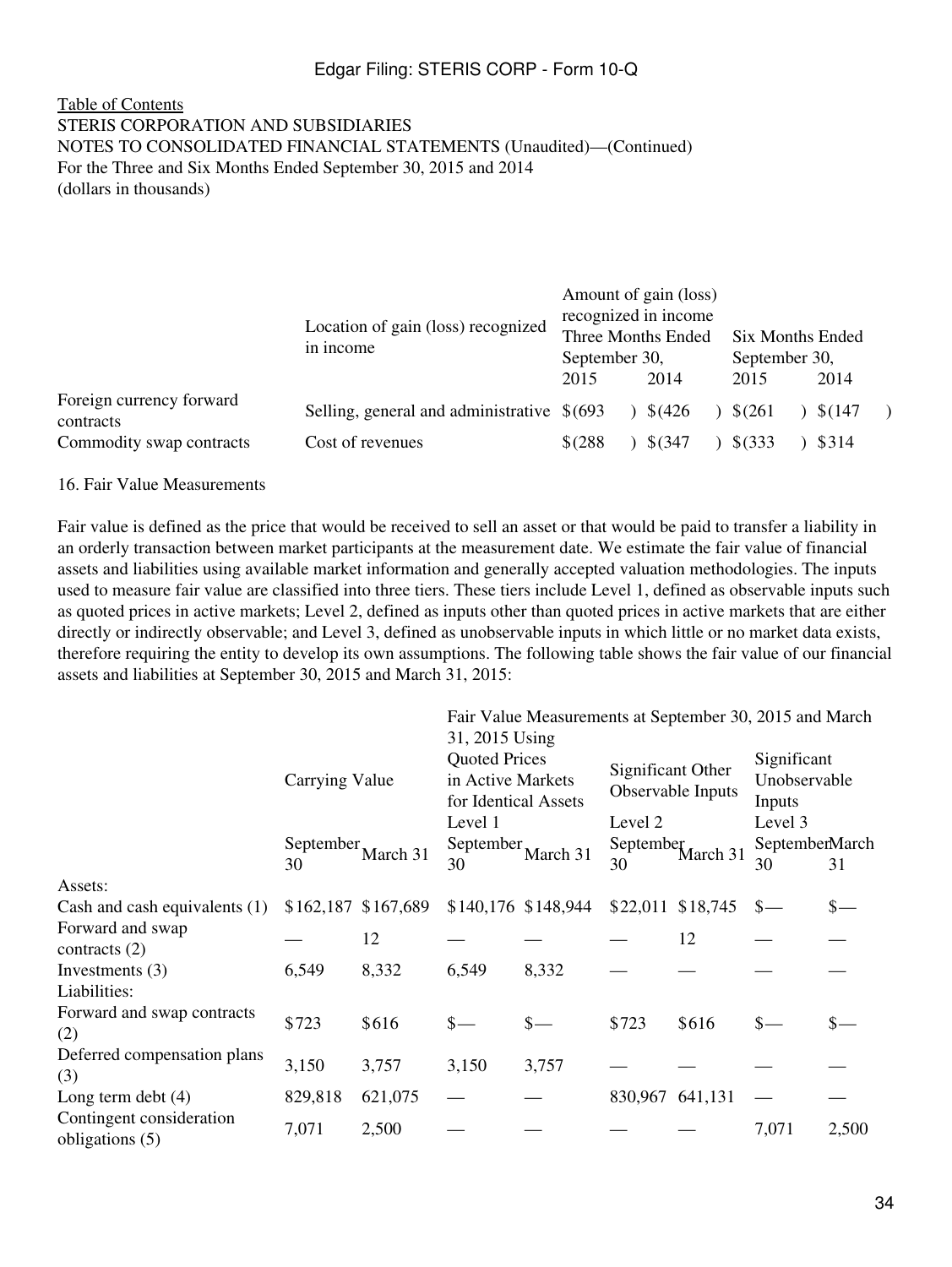(1) Money market fund holdings are classified as level two as active market quoted prices are not available. (2) The fair values of forward and swap contracts are based on period-end forward rates and reflect the value of the amount that we would pay or receive for the contracts involving the same notional amounts and maturity dates. (3) We maintain a frozen domestic non-qualified deferred compensation plan covering certain employees, which allows for the deferral of payment of previously earned compensation for an employee-specified term or until retirement or termination. Amounts deferred can be allocated to various hypothetical investment options (compensation deferrals have been frozen under the plan). We hold investments to satisfy the future obligations of the plan. Changes in the value of the investment accounts are recognized each period based on the fair value of the underlying investments. Employees who made deferrals are entitled to receive distributions of their hypothetical account balances (amounts deferred, together with earnings (losses)). We also hold an investment in the common stock of Servizi Italia, S.p.A, a leading provider of integrated linen washing and outsourced sterile processing services to hospital Customers. Changes in the value of the investment are recognized each period based on the fair value of the investment.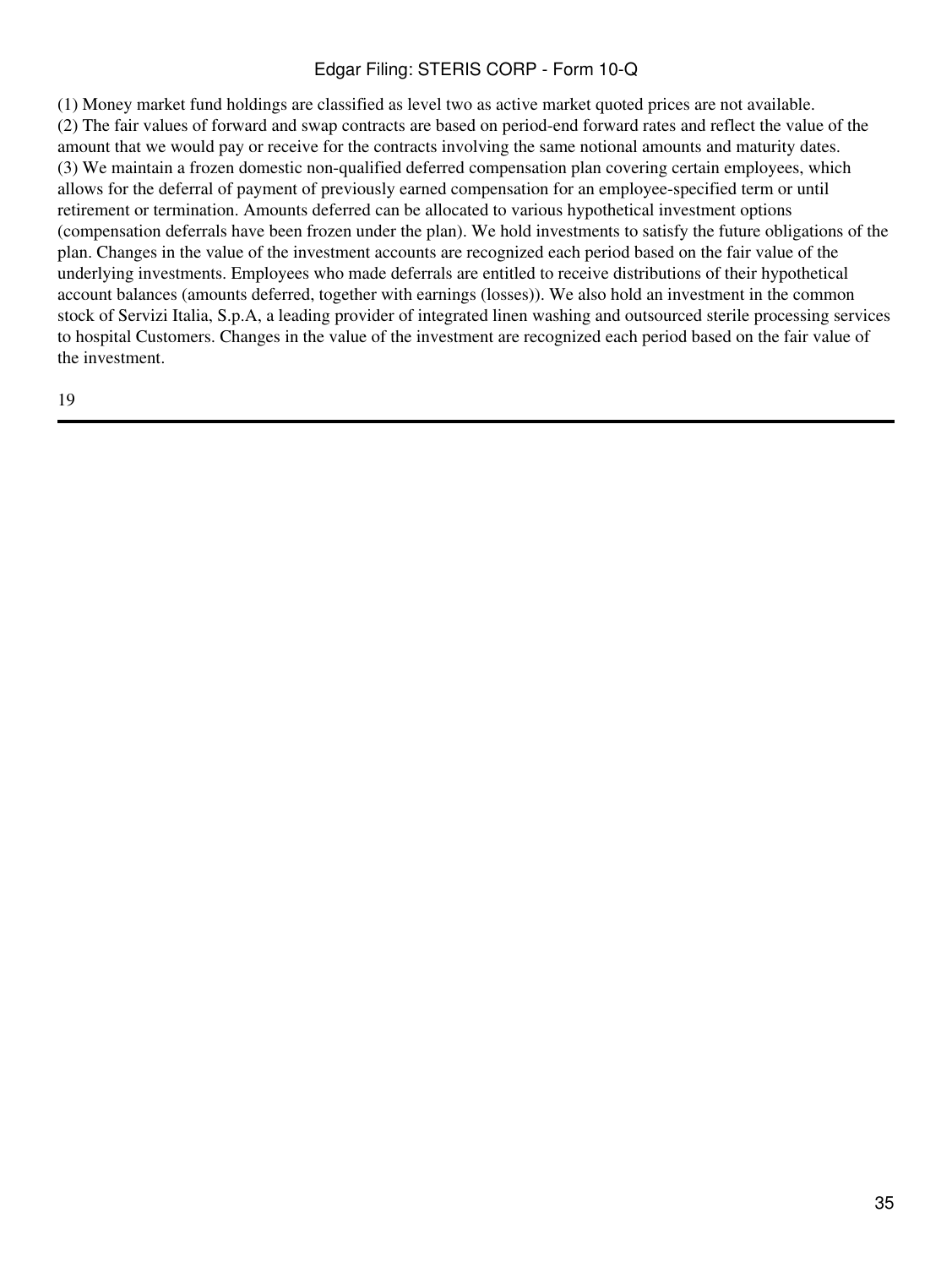#### [Table of Contents](#page-2-0) STERIS CORPORATION AND SUBSIDIARIES NOTES TO CONSOLIDATED FINANCIAL STATEMENTS (Unaudited)—(Continued) For the Three and Six Months Ended September 30, 2015 and 2014 (dollars in thousands)

(4) We estimate the fair value of our principal amount of long-term debt using discounted cash flow analyses, based on our current incremental borrowing rates for similar types of borrowing arrangements. (5) Contingent consideration obligations arise from prior business acquisitions. The fair values are based on discounted cash flow analyses reflecting the possible achievement of specified performance measures or events and captures the contractual nature of the contingencies, commercial risk, and the time value of money. Contingent consideration obligations are classified in the consolidated balance sheets as accrued expense (short-term) and other liabilities (long-term), as appropriate based on the contractual payment dates.

The changes in Level 3 assets and liabilities measured at fair value on a recurring basis at September 30, 2015 are summarized as follows:

|                                                    | Contingent    |
|----------------------------------------------------|---------------|
|                                                    | Consideration |
| Balance at March 31, 2015                          | \$2,500       |
| <b>Additions</b>                                   | 5,000         |
| Payments                                           | (122)         |
| Foreign currency translation adjustments (1)       | (307          |
| Balance at September 30, 2015                      | \$7,071       |
| (1) Reported in other comprehensive income (loss). |               |

Information regarding our investments is as follows:

|                                        |                 |          | Investments at September 30, 2015 and March 31, 2015 |                         |                       |                                 |                 |            |  |
|----------------------------------------|-----------------|----------|------------------------------------------------------|-------------------------|-----------------------|---------------------------------|-----------------|------------|--|
|                                        | Cost            |          |                                                      | <b>Unrealized Gains</b> |                       | <b>Unrealized Losses</b><br>(2) |                 | Fair Value |  |
|                                        | September<br>30 | March 31 | September March<br>30                                | 31                      | September March<br>30 | 31                              | September<br>30 | March 31   |  |
| Available-for-sale<br>securities:      |                 |          |                                                      |                         |                       |                                 |                 |            |  |
| Marketable equity<br>securities $(1)$  | \$4,681         | \$4,681  | $\frac{1}{2}$                                        | $S-$                    | \$(1,224)             | $S-$                            | \$3,457         | \$4,681    |  |
| Mutual funds                           | 2,414           | 2,677    | 678                                                  | 974                     |                       |                                 | 3,092           | 3,651      |  |
| Total available-for-sale<br>securities | \$7,095         | \$7,358  | \$678                                                | \$974                   | \$(1,224)             |                                 | \$6,549         | \$8,332    |  |

(1) Our marketable equity securities have been in a unrealized loss position for less than 12 months.

(2) Amounts reported include the impact of foreign currency movements relative to the U.S. dollar.

17. Reclassifications Out of Accumulated Other Comprehensive Income (Loss)

Amounts in Accumulated Other Comprehensive Income (Loss) are presented net of the related tax. Foreign Currency Translation is not adjusted for income taxes. Changes in our Accumulated Other Comprehensive Income (Loss) balances, net of tax, for the three and six months ended September 30, 2015 were as follows: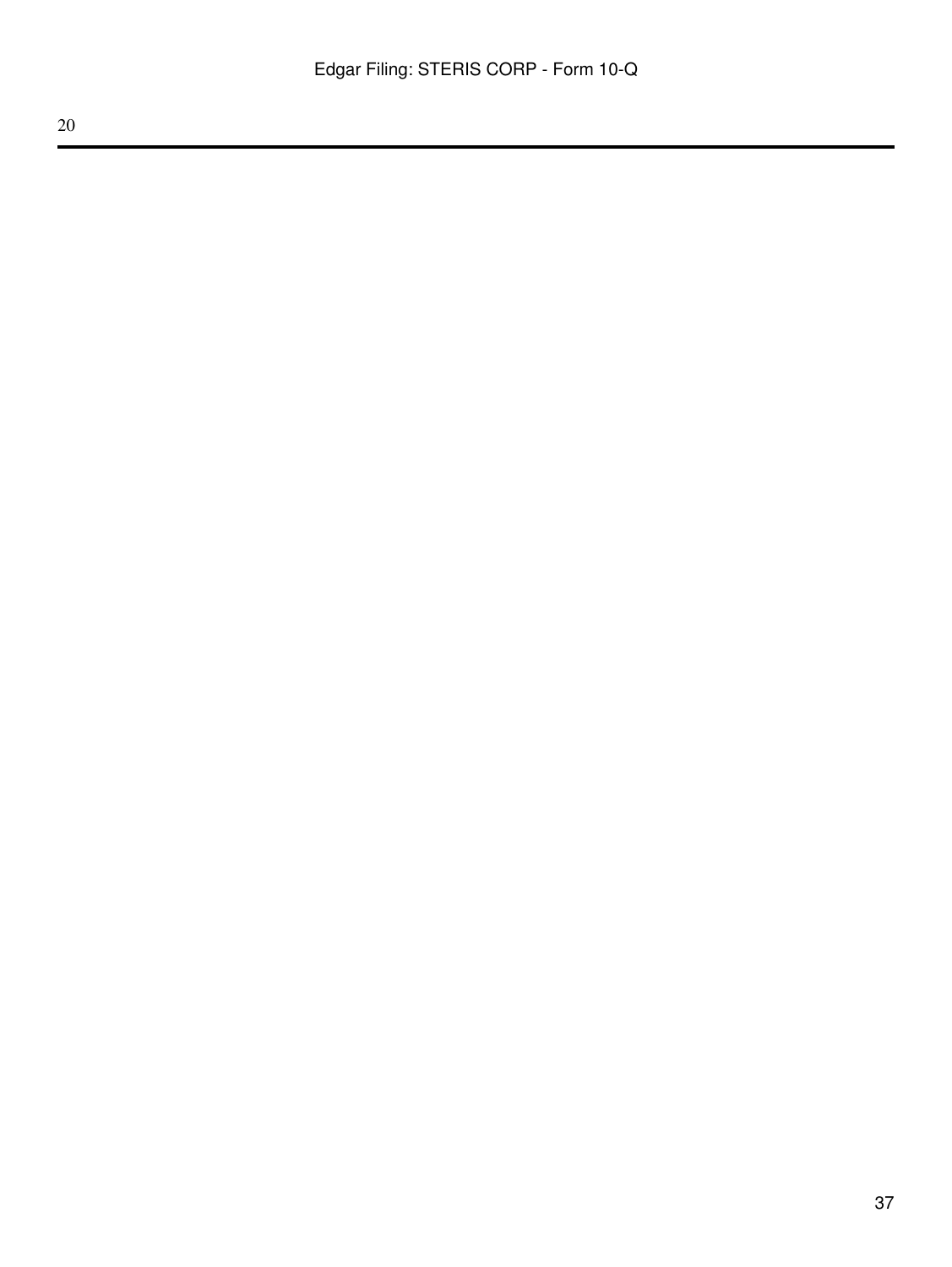#### [Table of Contents](#page-2-0) STERIS CORPORATION AND SUBSIDIARIES NOTES TO CONSOLIDATED FINANCIAL STATEMENTS (Unaudited)—(Continued) For the Three and Six Months Ended September 30, 2015 and 2014 (dollars in thousands)

|                                                                   | Gain (Loss) on<br>Available for Sale<br>Securities (1) |               | (2)                    |                      | Defined Benefit Plans Foreign Currency<br>Translation |                         | <b>Total Accumulated</b><br>Other Comprehensive<br>Income<br>(Loss) |               |
|-------------------------------------------------------------------|--------------------------------------------------------|---------------|------------------------|----------------------|-------------------------------------------------------|-------------------------|---------------------------------------------------------------------|---------------|
|                                                                   | Three<br>Months                                        | Six<br>Months | Three<br><b>Months</b> | <b>Six</b><br>Months | Three<br>Months                                       | Six<br>Months           | Three<br>Months                                                     | Six<br>Months |
| <b>Beginning Balance</b><br>Other Comprehensive                   | \$220                                                  | \$1,068       | \$(9,042)              | $$^{(8,889)}$        | \$(45,050)                                            | \$(58,848)              | \$(53,872)                                                          | \$(66,669)    |
| Income (Loss) before<br>reclassifications<br>Amounts reclassified | (587)                                                  | (1,517)       | 34,066                 | 33,913               | (21, 841)                                             | (8,043)                 | 11,638                                                              | 24,353        |
| from Accumulated<br>Other Comprehensive<br>Income (Loss)          | 35                                                     | 117           | (17,264)               | $(17,264)$ —         |                                                       |                         | (17,229)                                                            | (17,147)      |
| Net current-period<br>Other Comprehensive<br>Income (Loss)        | (552)                                                  | (1,400)       | 16,802                 | 16,649               | (21, 841)                                             | (8,043)<br>$\mathbf{r}$ | (5,591)                                                             | 7,206         |
| <b>Balance at September</b><br>30, 2015                           | \$(332)                                                | \$(332)       | \$7,760                | \$7,760              |                                                       |                         | $$(66,891) $(66,891) $(59,463) $(59,463)$                           |               |

Details of amounts reclassified from Accumulated Other Comprehensive Income (Loss) are as follows:

(1) Realized gain (loss) on available for sale securities is reported in the interest income and miscellaneous expense line of the Consolidated Statements of Income.

(2) Amortization (gain) and settlement of defined benefit pension items is reported in the selling, general and administrative expense line of the Consolidated Statements of Income.

#### 18. Business Acquisitions

Proposed Combination with Synergy Health plc

On October 13, 2014, we announced that we were commencing a "recommended offer" under U.K. law to acquire all outstanding shares of Synergy Health plc ("Synergy") in a cash and stock transaction valued at £19.50 (\$31.35) per Synergy share, or a total of approximately \$1.9 billion based on STERIS's closing stock price of \$56.38 per share on October 10, 2014, through a newly formed U.K. entity that also would indirectly acquire all of the outstanding stock of STERIS (the "Combination"). Based on STERIS's closing stock price of \$67.00 and exchange rates as of February 3, 2015, the total value of the cash and stock transaction is approximately \$2.1 billion or £23.42 (\$35.52) per Synergy share. The Combination is subject to certain customary closing conditions. We are endeavoring to close the Combination on or about November 2, 2015.

Total costs of approximately \$29,767 before tax, were incurred during the first six months of fiscal year 2016 related to the Combination and are reported in selling, general and administrative expense.

Fiscal 2016 Acquisitions

On July 31, 2015 we acquired all of the outstanding shares of General Econopak, Inc. ("Gepco") for a purchase price of \$176,260 in cash, subject to a customary working capital adjustment. Gepco is a Pennsylvania-based manufacturer of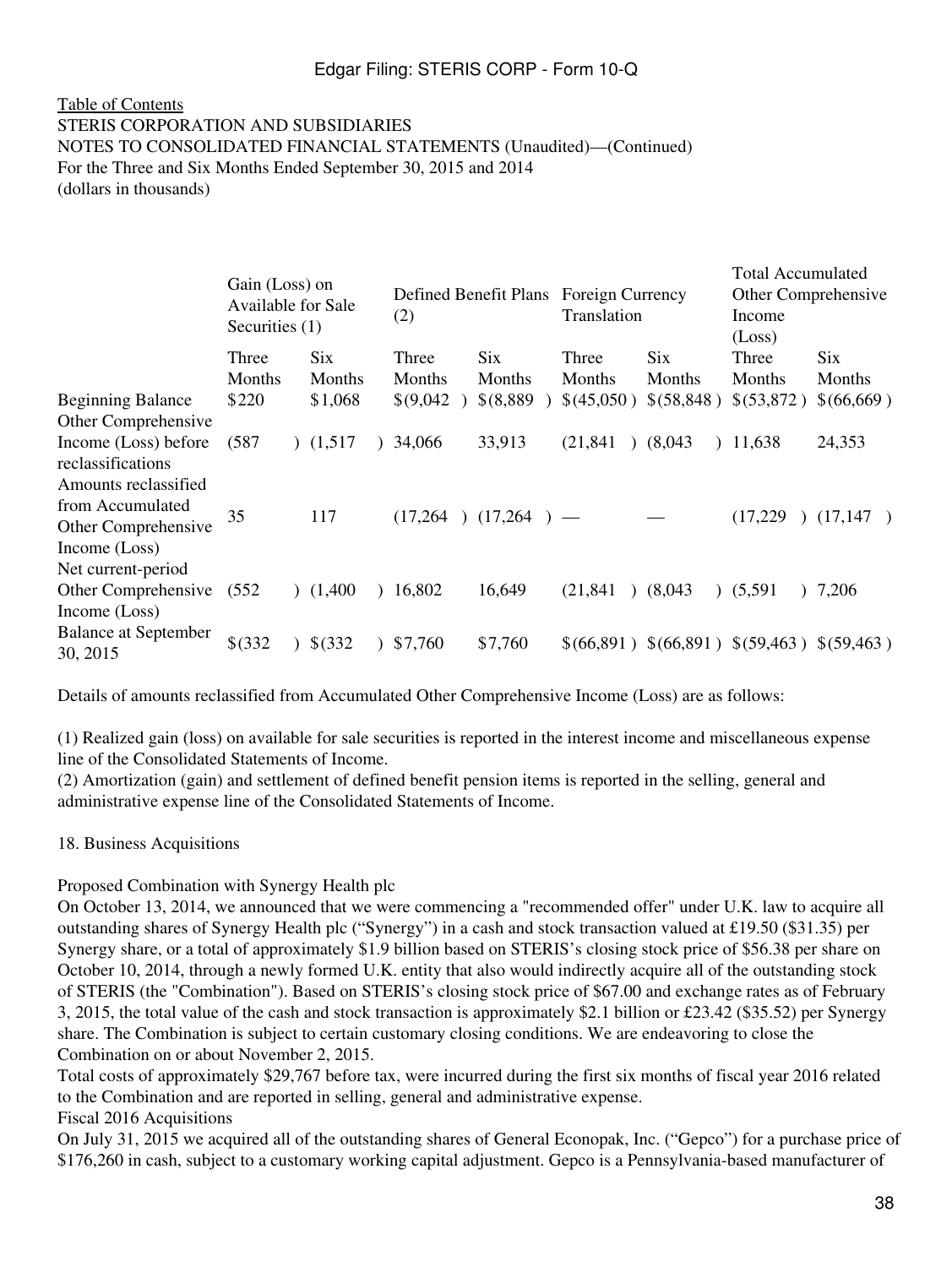product solutions in the areas of sterility maintenance, barrier protection, and sterile cleanroom products for pharmaceutical, biotechnology and veterinary Customers. Gepco will be integrated into our Life Sciences business segment. The purchase price was financed through a combination of credit facility borrowings and cash on hand. The allocation of premium to intangibles and goodwill is preliminary and will be finalized after the valuation reports are completed. We anticipate that the acquisition will qualify for joint election tax benefit under Section 338 (h)(10) of the Internal Revenue Code. We recorded \$2,350 of acquisition related costs, which are reported in selling, general and administrative expense.

On June 12, 2015 we acquired the capital stock of Black Diamond Video, Inc. ( "Black Diamond"), a California-based developer and provider of operating room integration systems. The purchase price was approximately \$51,096, which includes deferred consideration of \$6,000, to be paid approximately twelve months after the closing date, and contingent consideration of \$5,000, and is subject to a working capital adjustment. The transaction consideration paid at closing was funded with cash on hand. Black Diamond is being integrated into our Healthcare business segment. The allocation of premium to intangibles and goodwill is preliminary and will be finalized after the valuation reports are completed.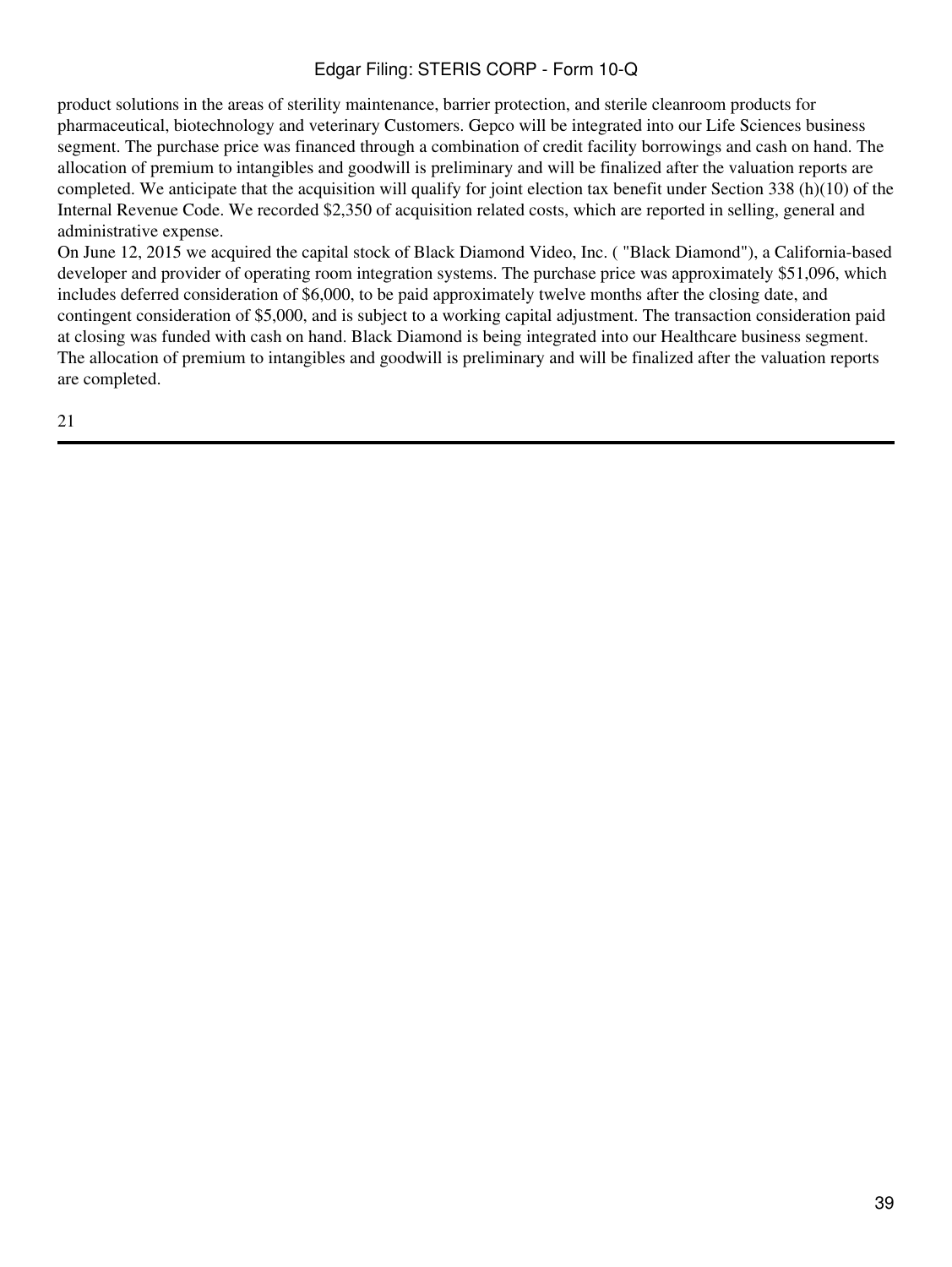[Table of Contents](#page-2-0) STERIS CORPORATION AND SUBSIDIARIES NOTES TO CONSOLIDATED FINANCIAL STATEMENTS (Unaudited)—(Continued) For the Three and Six Months Ended September 30, 2015 and 2014 (dollars in thousands)

We also completed four other minor purchases that continued to expand our service offerings in the Healthcare and Life Sciences segments. The aggregate purchase price associated with these transactions was approximately \$6,940, including potential contingent consideration of \$1,760.

The Consolidated Financial Statements include the operating results of the fiscal 2016 acquisitions from the acquisition dates. Pro-forma results of operations for the fiscal 2015 periods have not been presented because the effects of the acquisition were not material to our financial results. Acquisition related costs associated with fiscal 2016 acquisitions with the exception of Gepco, have not been significant. The table below summarizes the preliminary allocation of the purchase price to the net assets acquired based on fair values at the acquisition date.

|           | Diamond $(1)$   |              |                                                  |
|-----------|-----------------|--------------|--------------------------------------------------|
| \$1,108   | $\frac{\S}{\S}$ | $s-$         |                                                  |
| 4,161     | 2,966           | 647          |                                                  |
| 1,926     | 3,309           | 109          |                                                  |
| 946       | 607             | 140          |                                                  |
| 1,621     | 43              |              |                                                  |
| 67,189    | 15,035          | 2,169        |                                                  |
| 100,782   | 39,449          | 4,127        |                                                  |
| 177,733   | 61,409          | 7,192        |                                                  |
| (236)     | )(2,567)        |              |                                                  |
| (1,237)   | )(1,958)        |              |                                                  |
|           | (5,788)         | $)$ —        |                                                  |
| (1, 473)  | (10,313)        |              |                                                  |
| \$176,260 | \$51,096        | \$6,940      |                                                  |
|           | Gepco $(1)$     | <b>Black</b> | Other<br>Acquisitions<br>)(251)<br>(1)<br>)(252) |

(1) Purchase price allocation is still preliminary as of September 30, 2015, as valuations have not been finalized.

19. U.K. Takeover Code Directors' Confirmation

Under Rule 28.1 of the U.K.'s City Code on Takeovers and Mergers (the "Takeover Code") which applies in light of our proposed acquisition of Synergy Health, our directors must provide a so-called "directors' confirmation" in respect of our Consolidated Net Income for the three months ended September 30, 2015 reported in this Quarterly Report on Form 10-Q (the "Net Income Statement") since it constitutes an unaudited profit estimate for the purposes of the Takeover Code. Accordingly, our directors confirm that:

(i) the Consolidated Statement of Income for the three months ended September 30, 2015, has been properly compiled on the basis of the assumptions contained or referred to in this Quarterly Report; and

(ii) the basis of accounting used for the purposes of preparing the Consolidated Statement of Income for the three months ended September 30, 2015, is consistent with our accounting policies.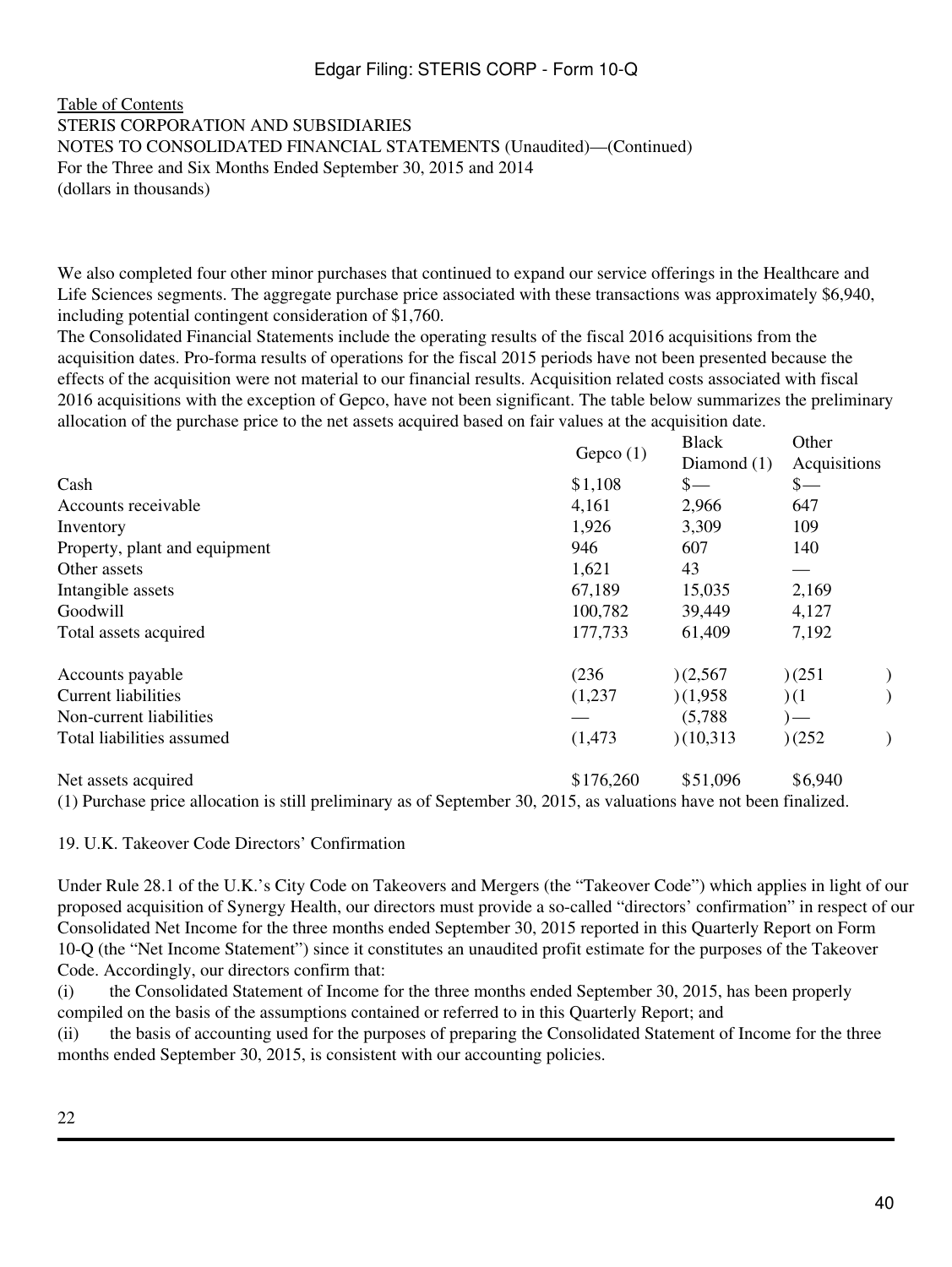#### [Table of Contents](#page-2-0)

Report of Independent Registered Public Accounting Firm

Board of Directors and Shareholders STERIS Corporation

We have reviewed the consolidated balance sheet of STERIS Corporation and subsidiaries ("STERIS") as of September 30, 2015 and the related consolidated statements of income and comprehensive income for the three- and six-month periods ended September 30, 2015 and 2014, and the consolidated statements of cash flows for the six-month periods ended September 30, 2015 and 2014. These financial statements are the responsibility of STERIS management.

We conducted our review in accordance with the standards of the Public Company Accounting Oversight Board (United States). A review of interim financial information consists principally of applying analytical procedures and making inquiries of persons responsible for financial and accounting matters. It is substantially less in scope than an audit conducted in accordance with the standards of the Public Company Accounting Oversight Board (United States), the objective of which is the expression of an opinion regarding the financial statements taken as a whole. Accordingly, we do not express such an opinion.

Based on our review, we are not aware of any material modifications that should be made to the consolidated financial statements referred to above for them to be in conformity with U.S. generally accepted accounting principles.

We have previously audited, in accordance with the standards of the Public Company Accounting Oversight Board (United States), the consolidated balance sheet of STERIS Corporation and subsidiaries as of March 31, 2015, and the related consolidated statements of income, comprehensive income, shareholders' equity and cash flows for the year then ended (not presented herein) and we expressed an unqualified opinion on those consolidated financial statements in our report dated May 27, 2015. In our opinion, the accompanying consolidated balance sheet of STERIS Corporation and subsidiaries as of March 31, 2015 is fairly stated, in all material respects, in relation to the consolidated balance sheet from which it has been derived.

/s/ Ernst & Young LLP

Cleveland, Ohio October 30, 2015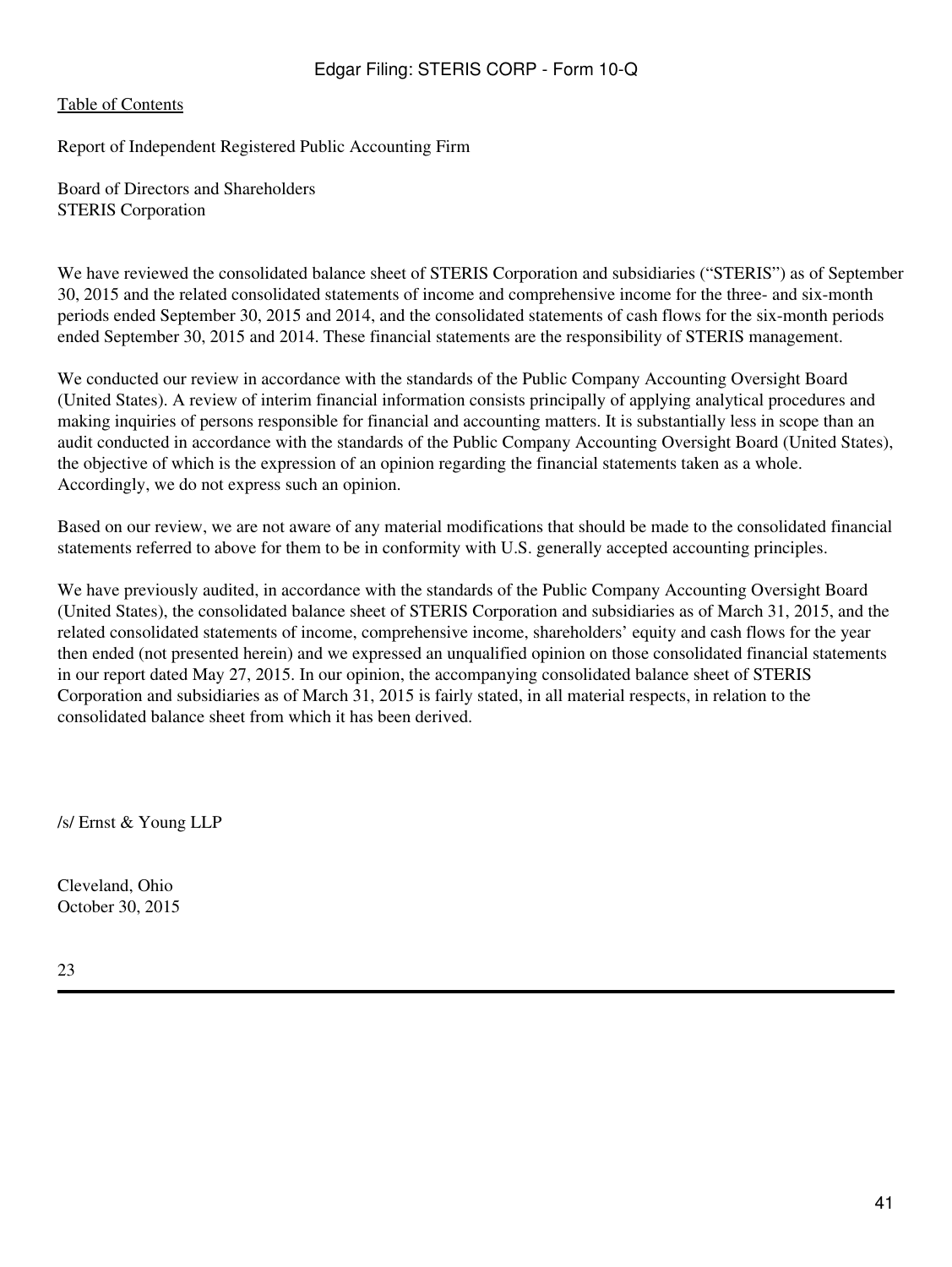# ITEM 2. <sup>MANAGEMENT'S DISCUSSION AND ANALYSIS OF FINANCIAL CONDITION AND RESULTS OF</sup>

#### Introduction

In Management's Discussion and Analysis of Financial Condition and Results of Operations (the "MD&A"), we explain the general financial condition and the results of operations for STERIS including:

what factors affect our business;

what our earnings and costs were in each period presented;

•why those earnings and costs were different from prior periods;

where our earnings came from;

how this affects our overall financial condition;

what our expenditures for capital projects were; and

where eash will come from to faile faithe deel principal repayments, growtommon shares, pay cash dividends and fund future working capital needs. where cash will come from to fund future debt principal repayments, growth outside of core operations, repurchase

As you read the MD&A, it may be helpful to refer to information in our consolidated financial statements, which present the results of our operations for the second quarter and first six months of fiscal 2016 and fiscal 2015. It may also be helpful to read the MD&A in our Annual Report on Form 10-K for the year ended March 31, 2015, dated May 27, 2015. In the MD&A, we analyze and explain the period-over-period changes in the specific line items in the Consolidated Statements of Income. Our analysis may be important to you in making decisions about your investments in STERIS.

#### Financial Measures

In the following sections of the MD&A, we may, at times, refer to financial measures that are not required to be presented in the consolidated financial statements under U.S. GAAP. We sometimes use the following financial measures in the context of this report: backlog; debt-to-total capital; net debt-to-total capital; and days sales outstanding. We define these financial measures as follows:

• this figure as a measure to assist in the projection of short-term financial results and inventory requirements. Backlog – We define backlog as the amount of unfilled capital equipment purchase orders at a point in time. We use • equity. We use this figure as a financial liquidity measure to gauge our ability to borrow and fund growth. Debt-to-total capital – We define debt-to-total capital as total debt divided by the sum of total debt and shareholders' • debt and shareholders' equity. We also use this figure as a financial liquidity measure to gauge our ability to borrow Net debt-to-total capital – We define net debt-to-total capital as total debt less cash ("net debt") divided by the sum of net and fund growth.

• calculated as net accounts receivable divided by the trailing four quarters' revenues, multiplied by 365 days. We use Days sales outstanding ("DSO") – We define DSO as the average collection period for accounts receivable. It is this figure to help gauge the quality of accounts receivable and expected time to collect.

We, at times, may also refer to financial measures which are considered to be "non-GAAP financial measures" under SEC rules. We have presented these financial measures because we believe that meaningful analysis of our financial performance is enhanced by an understanding of certain additional factors underlying that performance. These financial measures should not be considered an alternative to measures required by accounting principles generally accepted in the United States. Our calculations of these measures may differ from calculations of similar measures used by other companies and you should be careful when comparing these financial measures to those of other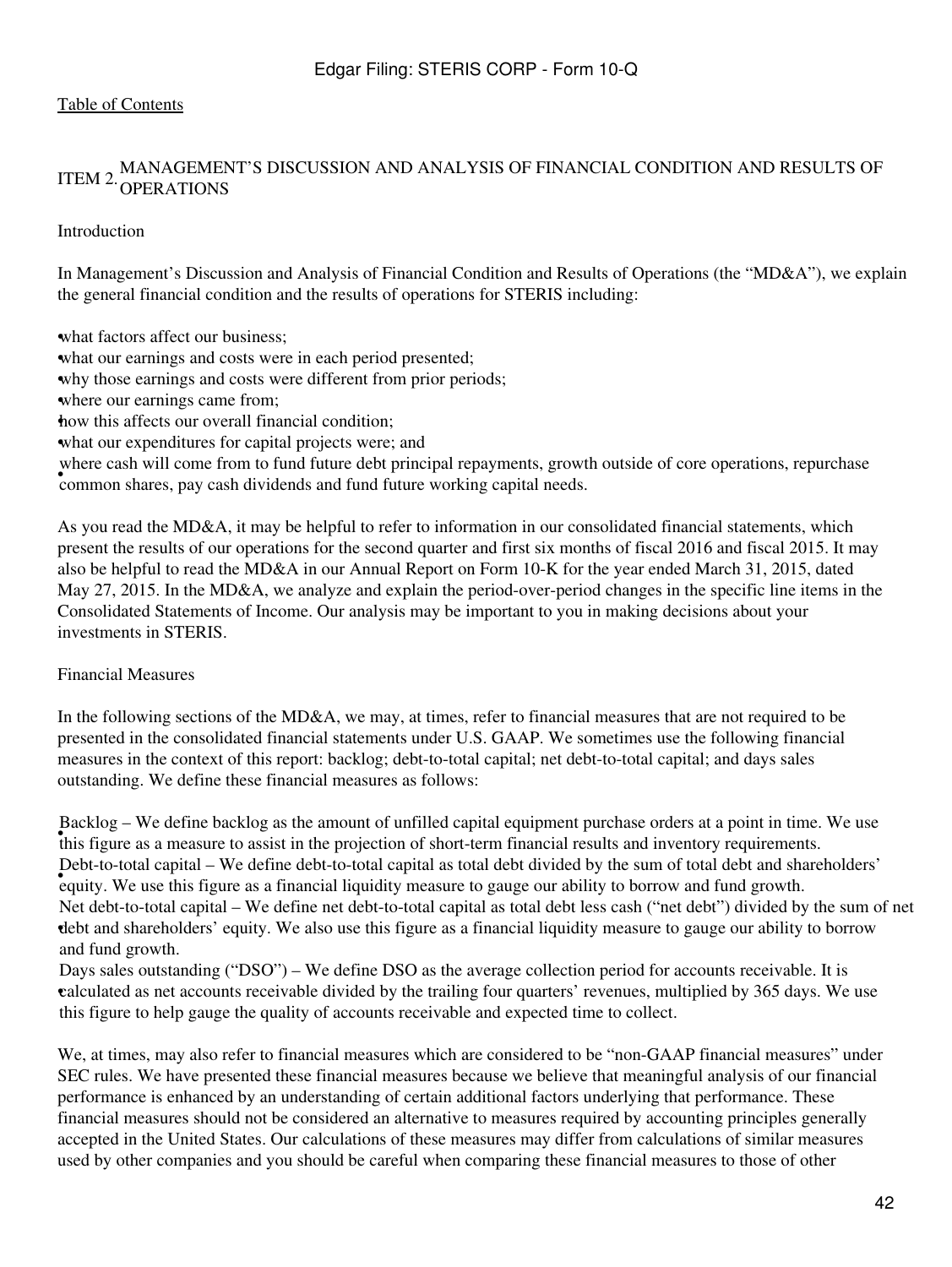companies. Additional information regarding these financial measures, including reconciliations of each non- GAAP financial measure, is available in the subsection of MD&A titled, "Non-GAAP Financial Measures."

Revenues – Defined

As required by Regulation S-X, we separately present revenues generated as either product revenues or service revenues on our Consolidated Statements of Income for each period presented. When we discuss revenues, we may, at times, refer to revenues summarized differently than the Regulation S-X requirements. The terminology, definitions, and applications of terms that we use to describe revenues may be different from terms used by other companies. We use the following terms to describe revenues: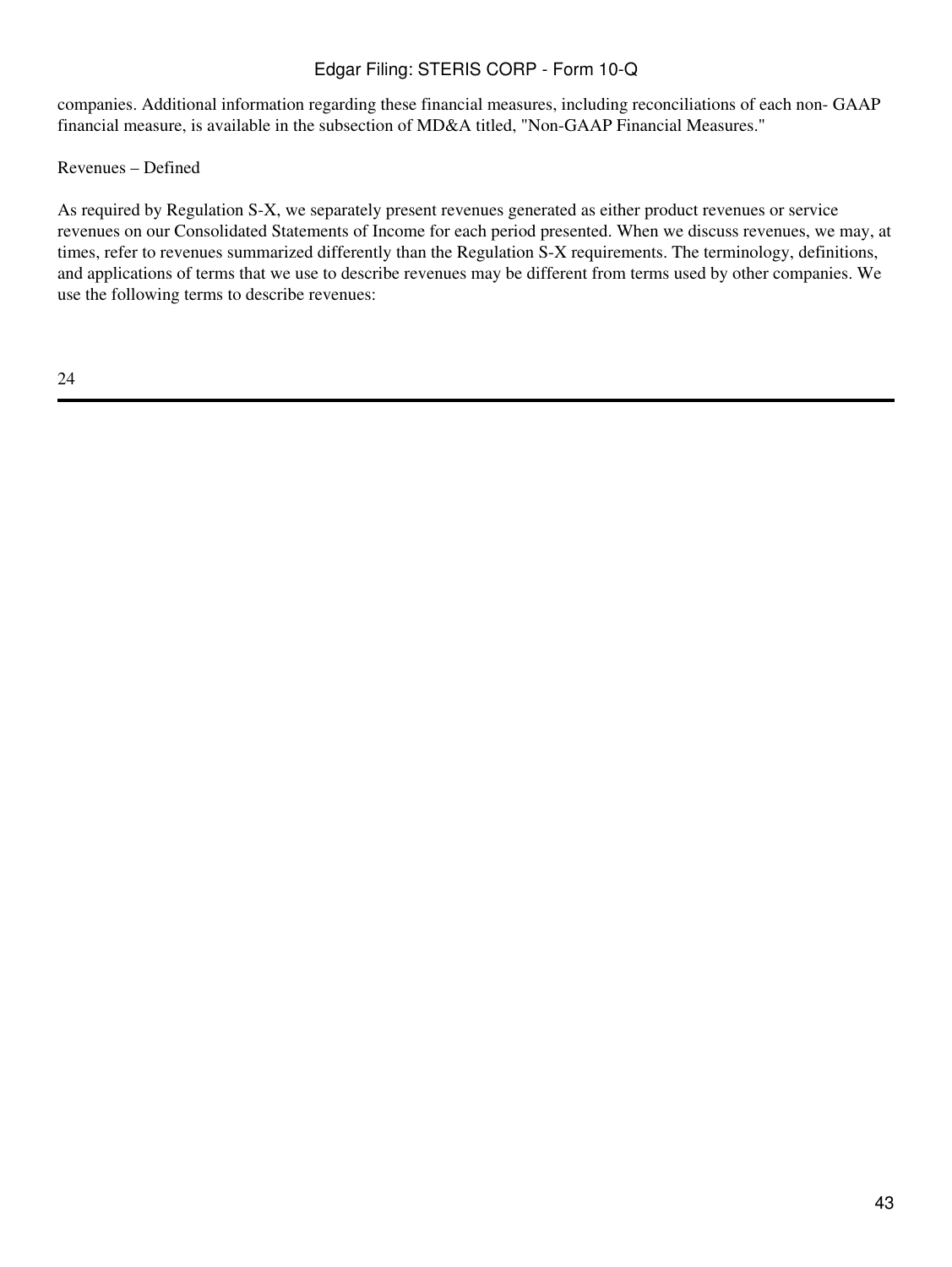•Revenues – Our revenues are presented net of sales returns and allowances.

• equipment products. Product Revenues – We define product revenues as revenues generated from sales of consumable and capital

• maintenance, repair, and installation of our capital equipment, instrument repair services, and revenues generated Service Revenues – We define service revenues as revenues generated from parts and labor associated with the from contract sterilization offered through our Isomedix segment.

washing systems, VHP® technology, water stills, and pure steam generators; surgical lights and tables; and integrated washing systems, VHP® technology, water stills, and pure steam generators; surgical lights and tables; a Capital Revenues – We define capital revenues as revenues generated from sales of capital equipment, which includes steam sterilizers, low temperature liquid chemical sterilant processing systems, including SYSTEM 1 and 1E, OR.

• of products, which includes SYSTEM 1 and 1E consumables, V-Pro consumables, gastrointestinal endoscopy Consumable Revenues – We define consumable revenues as revenues generated from sales of the consumable family accessories, sterility assurance products, skin care products, cleaning consumables, and surgical instruments. • service revenues. Recurring Revenues – We define recurring revenues as revenues generated from sales of consumable products and

General Company Overview and Executive Summary

Our mission is to help our Customers create a healthier and safer world by providing innovative healthcare and life science product and service solutions around the globe. Our dedicated employees around the world work together to supply a broad range of solutions by offering a combination of capital equipment, consumables, and services to healthcare, pharmaceutical, industrial, and governmental Customers.

The bulk of our revenues are derived from the healthcare and pharmaceutical industries. Much of the growth in these industries is driven by the aging of the population throughout the world, as an increasing number of individuals are entering their prime healthcare consumption years, and is dependent upon advancement in healthcare delivery, acceptance of new technologies, government policies, and general economic conditions. In addition, each of our core industries is experiencing specific trends that could increase demand. Within healthcare, there is increased concern regarding the level of hospital-acquired infections around the world. The pharmaceutical industry has been impacted by increased FDA scrutiny of cleaning and validation processes, mandating that manufacturers improve their processes. The aging population increases the demand for medical procedures, which increases the consumption of single use medical devices and surgical kits processed by our Isomedix segment.

We are actively pursuing new opportunities to adapt our proven technologies to meet the changing needs of the global marketplace.

On October 13, 2014, we announced that we were commencing a "recommended offer" under U.K. law to acquire all outstanding shares of Synergy Health plc ("Synergy") in a cash and stock transaction valued at £19.50 (\$31.35) per Synergy share, or a total of approximately \$1.9 billion based on STERIS's closing stock price of \$56.38 per share on October 10, 2014, through a newly formed U.K. entity that also would indirectly acquire all of the outstanding stock of STERIS (the "Combination"). Based on STERIS's closing stock price of \$67.00 and exchange rates as of February 3, 2015, the total value of the cash and stock transaction is approximately \$2.1 billion or £23.42 (\$35.52) per Synergy share. The Combination is subject to certain customary closing conditions. We are endeavoring to close the Combination on or about November 2, 2015.

We also are pursuing a strategy of expanding into adjacent markets with acquisitions in the Healthcare and Life Sciences segments. On July 31, 2015 we acquired all of the outstanding shares of General Econopak, Inc. ("Gepco") a Pennsylvania-based manufacturer of consumable product solutions in the areas of sterility maintenance, barrier protection, and sterile cleanroom products for pharmaceutical, biotechnology and veterinary Customers. On June 12, 2015 we acquired the capital stock of Black Diamond Video, Inc. ("Black Diamond"), a California-based developer and provider of operating room integration systems. We also completed four other minor purchases that continued to expand our service offerings in the Healthcare and Life Sciences segments.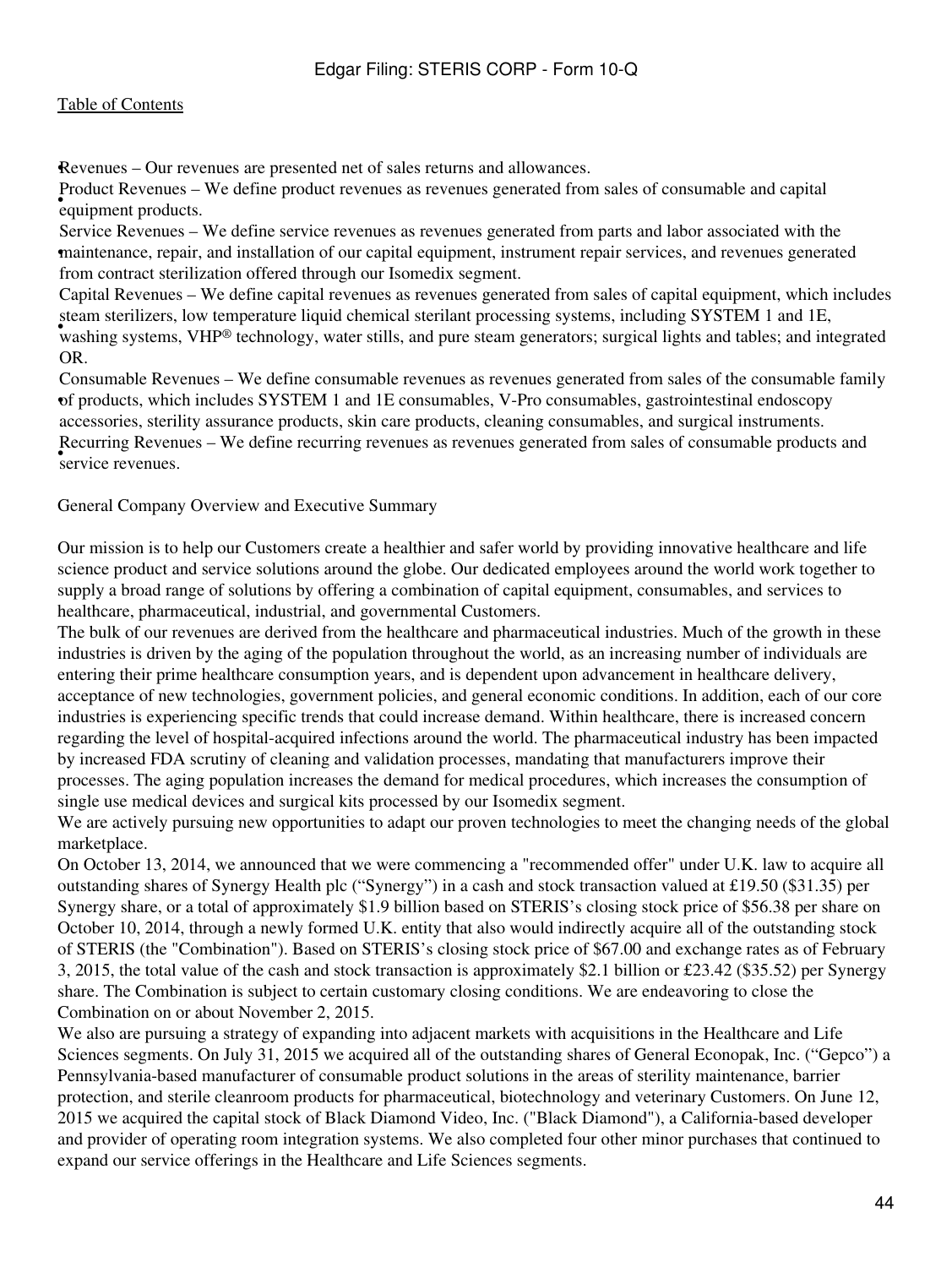Fiscal 2016 second quarter revenues were \$489.9 million representing an increase of 5.9% over the fiscal 2015 second quarter revenues of \$462.7 million, reflecting growth within all three business segments. Fiscal 2016 first half revenues were \$929.8 million representing an increase of 6.2% over the first half of fiscal 2015 revenues of \$875.4 million, also reflecting growth within all three business segments.

Fiscal 2016 second quarter gross margin percentage was 42.7% compared with 41.9% for the fiscal 2015 second quarter, while fiscal 2016 first half gross margin percentage was 42.3% compared with 41.6% for the first half of fiscal 2015. The improved gross margin percentages in the second quarter and first half of fiscal 2016 were due in part to the positive gross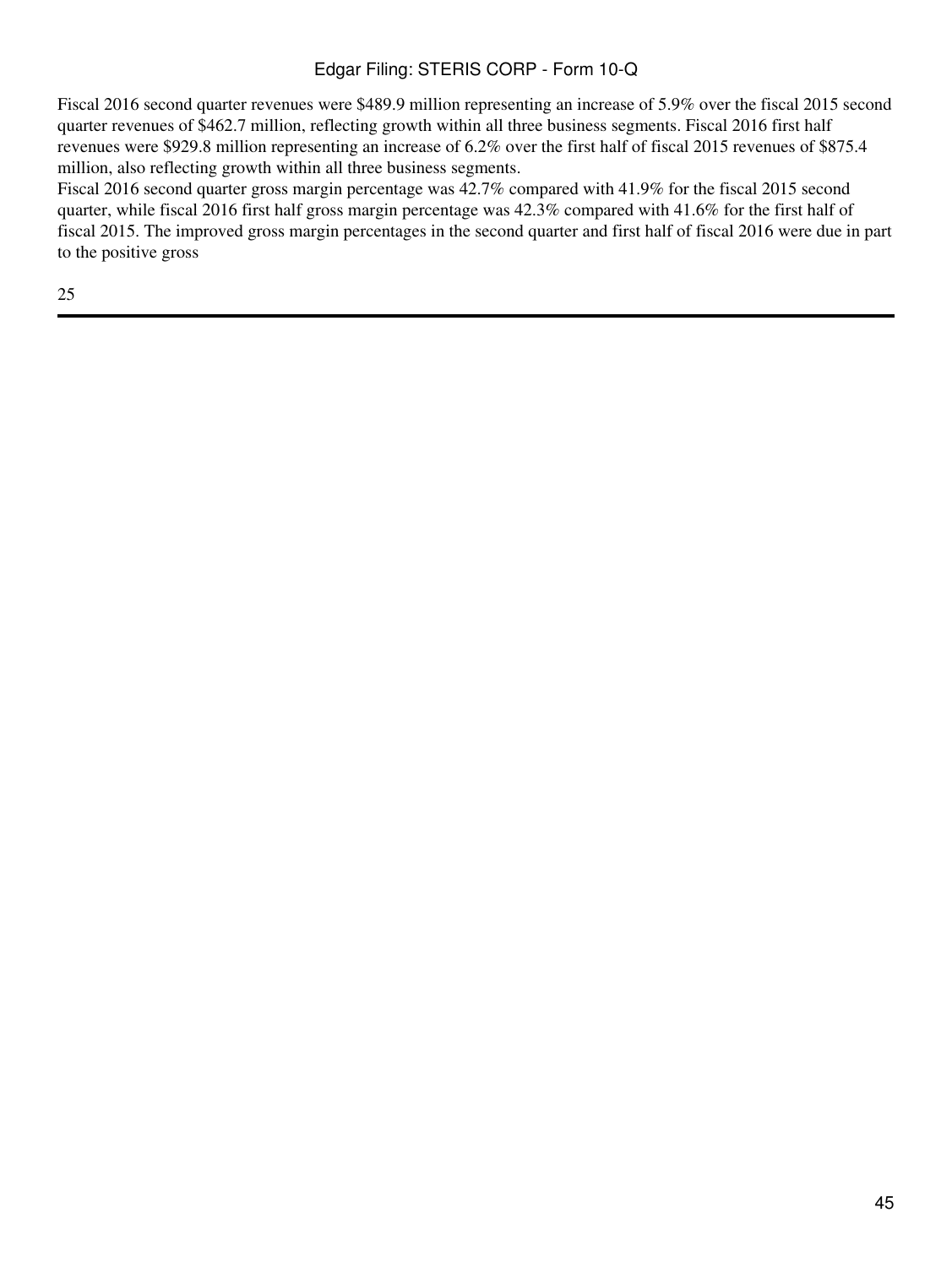margin impact of foreign currency and favorable material costs, which was offset by the negative impact of unfavorable product mix and other costs.

Fiscal 2016 second quarter operating income was \$22.7 million, compared to fiscal 2015 second quarter operating income of \$53.4 million. Fiscal 2016 first half operating income was \$66.9 million compared to the fiscal 2015 first half operating income of \$97.6 million. Contributing to these decreases were additional acquisition costs related to our proposed Combination with Synergy of \$20.2 million and \$29.5 million, quarter and year to date respectively, over the prior year periods. In addition, we incurred \$26.5 million in the second quarter of fiscal 2016 in connection with a settlement of a legacy pension obligation (see Note 8 to our financial statements titled ,"Benefit Plans" for more information).

Cash flows from operations were \$79.5 million and free cash flow was \$39.6 million in the first six months of fiscal 2016 compared to cash flows from operations of \$104.9 million and free cash flow of \$69.2 million in the first six months of fiscal 2015. The decreases in cash flow from operations and free cash flow are primarily due to an increased payout level in regards to our annual compensation program paid in fiscal 2016 over fiscal 2015, a pension contribution made in connection with the settlement of a legacy pension obligation and additional expenses related to the proposed Combination with Synergy (see Note 8 to our financial statements titled,"Benefit Plans" for more information on the pension obligation settlement, and subsection of MD&A titled, "Non-GAAP Financial Measures" for additional information and related reconciliation of non-GAAP financial measures to the most comparable GAAP measures). Our debt-to-total capital ratio was 43.2% at September 30, 2015 and 36.7% at March 31, 2015. During the first six months of fiscal 2016, we declared and paid quarterly cash dividends of \$0.48 per common share. Additional information regarding our financial performance during the fiscal second quarter and first six months of 2016 is included in the subsection below titled "Results of Operations."

#### Matters Affecting Comparability

International Operations. Since we conduct operations outside of the United States using various foreign currencies, our operating results are impacted by foreign currency movements relative to the U.S. dollar. During the second quarter of fiscal 2016, our revenues were unfavorably impacted by \$9.2 million, or 1.9%, and income before taxes was favorably impacted by \$6.1 million, or 16.9%, as a result of foreign currency movements relative to the U.S. dollar. During the first half of fiscal 2016, our revenues were unfavorably impacted by \$16.4 million, or 1.7%, and income before taxes was favorably impacted by \$10.9 million, or 15.7%, as a result of foreign currency movements relative to the U.S. dollar.

#### NON-GAAP FINANCIAL MEASURES

We, at times, refer to financial measures which are considered to be "non-GAAP financial measures" under SEC rules. We, at times, also refer to our results of operations excluding certain transactions or amounts that are non-recurring or are not indicative of future results, in order to provide meaningful comparisons between the periods presented. These non-GAAP financial measures are not intended to be, and should not be, considered separately from or as an alternative to the most directly comparable GAAP financial measures.

These non-GAAP financial measures are presented with the intent of providing greater transparency to supplemental financial information used by management and the Board of Directors in their financial analysis and operational decision-making. These amounts are disclosed so that the reader has the same financial data that management uses with the belief that it will assist investors and other readers in making comparisons to our historical operating results and analyzing the underlying performance of our operations for the periods presented.

We believe that the presentation of these non-GAAP financial measures, when considered along with our GAAP financial measures and the reconciliation to the corresponding GAAP financial measures, provide the reader with a more complete understanding of the factors and trends affecting our business than could be obtained absent this disclosure. It is important for the reader to note that the non-GAAP financial measure used may be calculated differently from, and therefore may not be comparable to, a similarly titled measure used by other companies.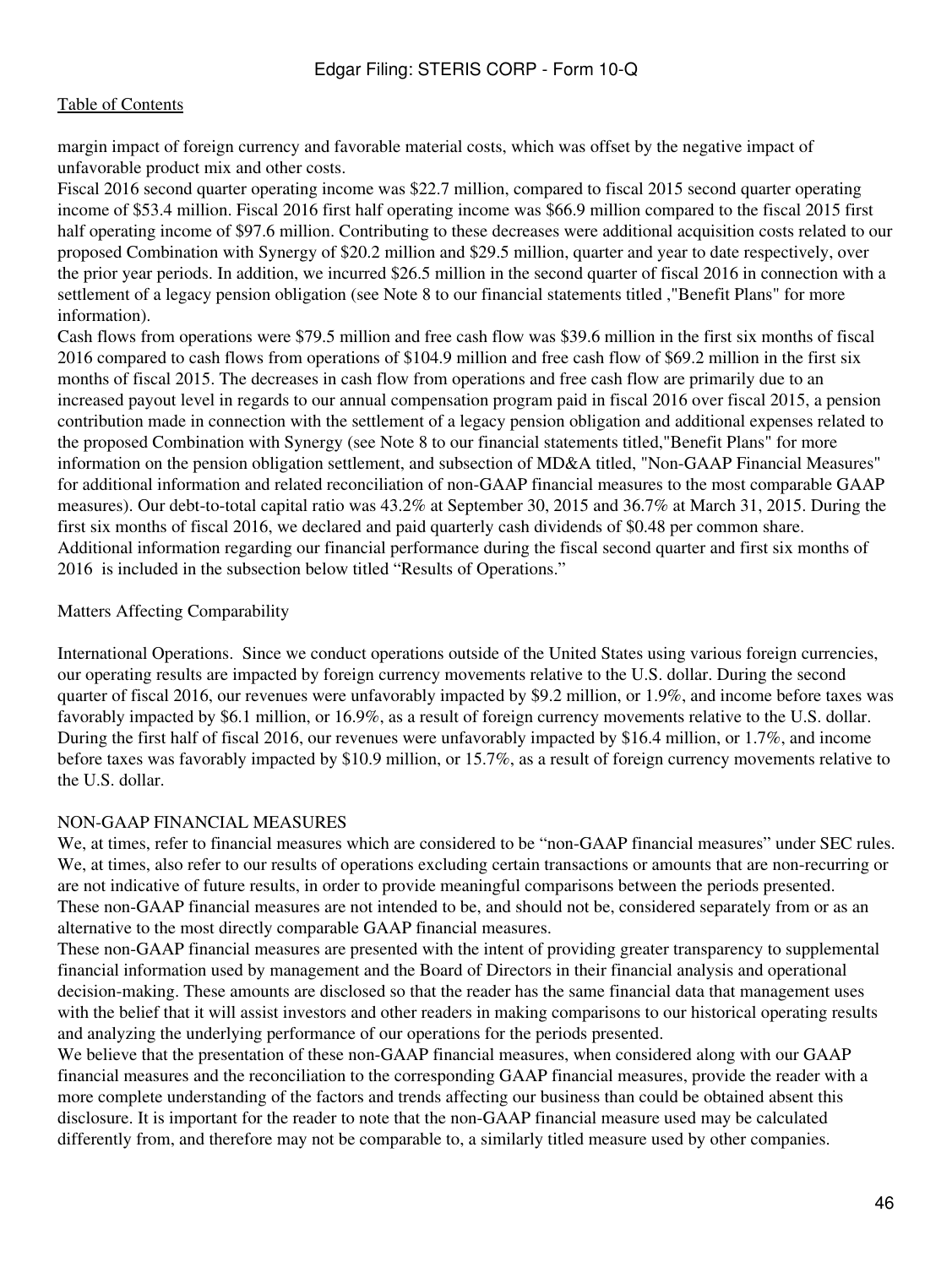We define free cash flow as net cash provided by operating activities as presented in the Consolidated Statements of Cash Flows less purchases of property, plant, equipment, and intangibles plus proceeds from the sale of property, plant, equipment, and intangibles, which are also presented in the Consolidated Statements of Cash Flows. We use this as a measure to gauge our ability to fund future debt principal repayments and growth outside of core operations, repurchase common shares, and pay cash dividends. The following table summarizes the calculation of our free cash flow for the six month periods ended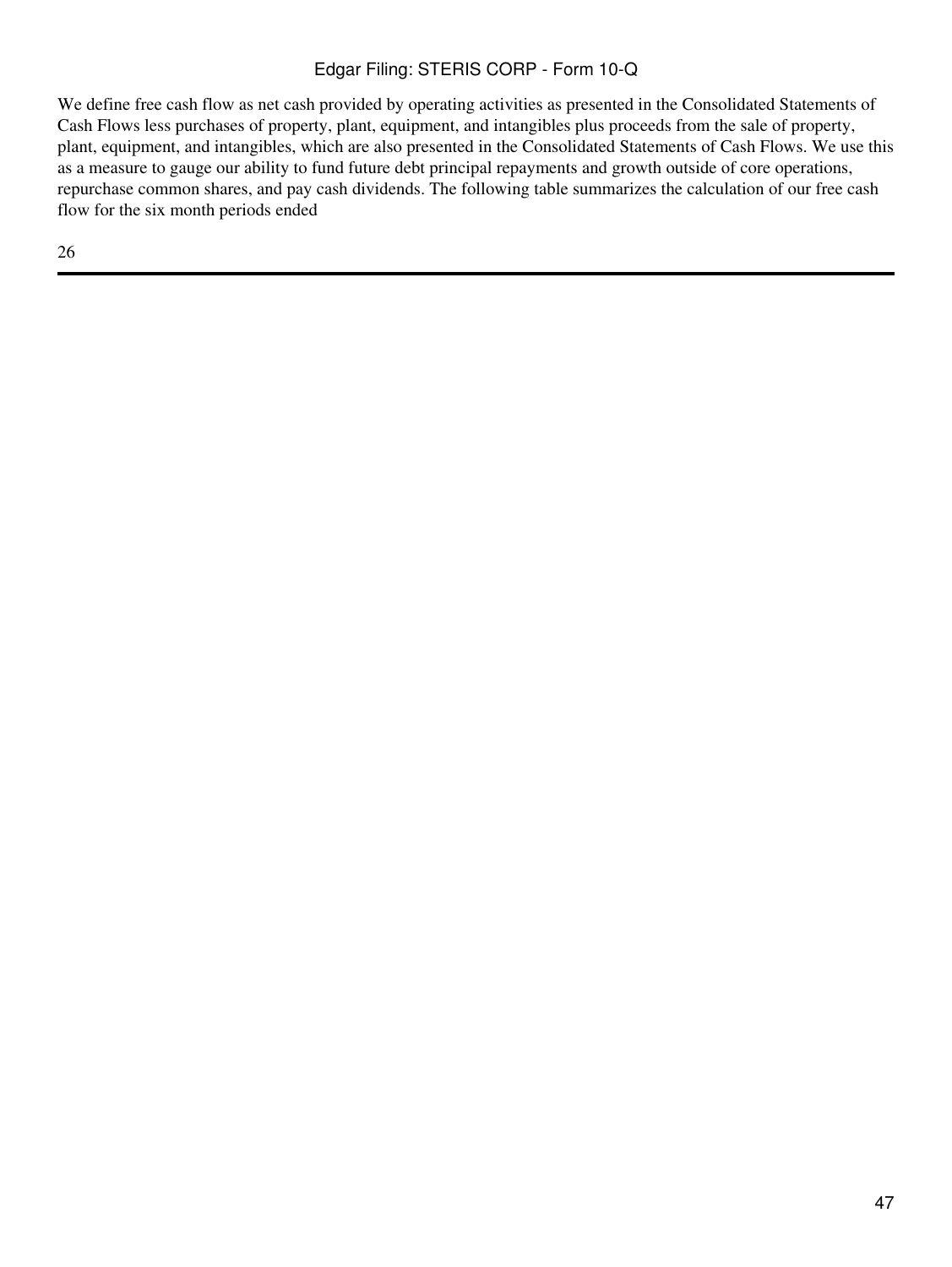September 30, 2015 and 2014:

| September 30, |                  |  |  |
|---------------|------------------|--|--|
| 2015          | 2014             |  |  |
| \$79,472      | \$104,908        |  |  |
| (39.928)      | (36,527)         |  |  |
| 38            | 796              |  |  |
| \$39,582      | \$69,177         |  |  |
|               | Six Months Ended |  |  |

#### Results of Operations

In the following subsections, we discuss our earnings and the factors affecting them for the second quarter and the first half of fiscal 2016 compared with the same fiscal 2015 periods. We begin with a general overview of our operating results and then separately discuss earnings for our operating segments.

Revenues. The following tables compare our revenues for the three and six months ended September 30, 2015 to the revenues for the three and six months ended September 30, 2014:

|                                 |           | Three Months Ended September 30, |           | Percent |       |
|---------------------------------|-----------|----------------------------------|-----------|---------|-------|
| (dollars in thousands)          | 2015      | 2014                             | Change    | Change  |       |
| Total revenues                  | \$489,897 | \$462,729                        | \$27,168  | 5.9     | $\%$  |
| Revenues by type:               |           |                                  |           |         |       |
| Capital equipment revenues      | 152,037   | 143,488                          | 8,549     | 6.0     | $\%$  |
| Consumable revenues             | 122,108   | 113,357                          | 8,751     | 7.7     | $\%$  |
| Service revenues                | 215,752   | 205,884                          | 9,868     | 4.8     | $\%$  |
| Revenues by geography:          |           |                                  |           |         |       |
| United States revenues          | 395,220   | 365,482                          | 29,738    | 8.1     | $\%$  |
| International revenues          | 94,677    | 97,247                           | (2,570)   | (2.6)   | $)\%$ |
|                                 |           | Six Months Ended September 30,   |           | Percent |       |
| (dollars in thousands)          | 2015      | 2014                             | Change    | Change  |       |
| Total revenues                  | \$929,799 | \$875,372                        | \$54,427  | 6.2     | $\%$  |
| Revenues by type:               |           |                                  |           |         |       |
| Capital equipment revenues      | 270,257   | 263,883                          | 6,374     | 2.4     | $\%$  |
| Consumable revenues             | 236,195   | 223,402                          | 12,793    | 5.7     | $\%$  |
| Service revenues                | 423,347   | 388,087                          | 35,260    | 9.1     | $\%$  |
| Revenues by geography:          |           |                                  |           |         |       |
| United States revenues          | 755,689   | 682,833                          | 72,856    | 10.7    | $\%$  |
| International revenues          | 174,110   | 192,539                          | (18, 429) | (9.6)   | $)\%$ |
| Quarter over Quarter Comparison |           |                                  |           |         |       |

Revenues increased \$27.2 million, or 5.9%, to \$489.9 million for the quarter ended September 30, 2015, as compared to \$462.7 million for the same quarter in the prior year. This increase is attributable to growth within all three business segments including our recent acquisitions. Capital equipment revenues increased 6.0% in the fiscal 2016 second quarter over the fiscal 2015 second quarter. This increase is primarily attributable to strong growth within the North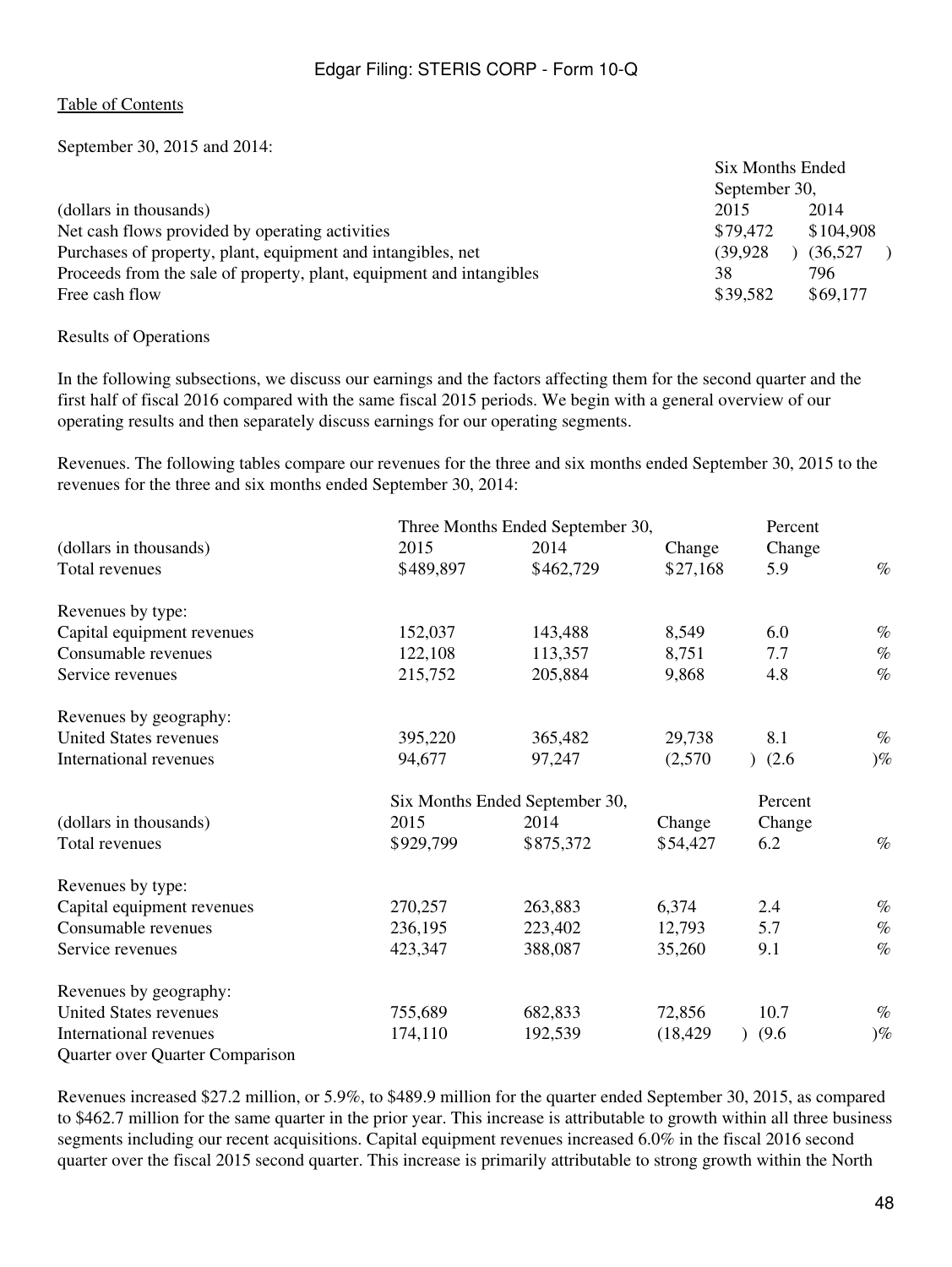America region. Consumable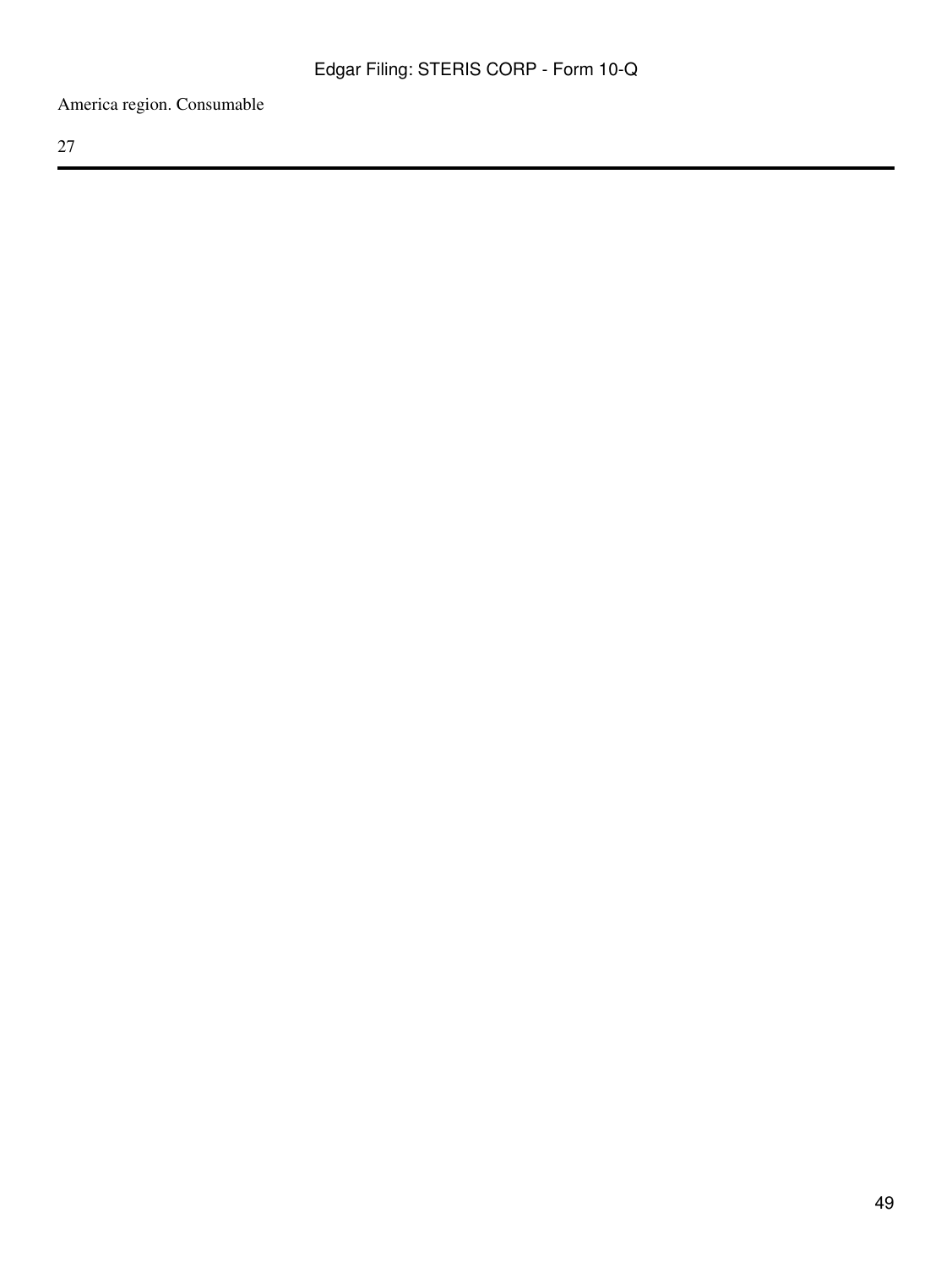revenues increased 7.7% for the quarter ended September 30, 2015, as compared to the prior year quarter, driven largely by growth within all geographic regions. Service revenues increased 4.8% in the second quarter of fiscal 2016 primarily driven by growth within the North America region including an increase of 7.7% in the Isomedix business segment.

United States revenues increased \$29.7 million, or 8.1%, to \$395.2 million for the quarter ended September 30, 2015, as compared to \$365.5 million for the same prior year quarter. This increase reflects growth in all three business segments and growth in capital equipment, consumable and service revenues.

International revenues decreased \$2.6 million, or 2.6%, to \$94.7 million for the quarter ended September 30, 2015, as compared to \$97.2 million for the same prior year quarter. This decrease reflects declines within the Asia Pacific, Europe, Middle East, and Africa ("EMEA"), Asia Pacific and Latin America regions, which were partially offset by growth in Canada.

First Half over First Half Comparison

Revenues increased \$54.4 million or 6.2% to \$929.8 million for the first half of fiscal 2016, as compared to \$875.4 million for the same prior year period. This increase is attributable to growth within all three segments including our recent acquisitions. Capital equipment revenues for the first half of fiscal 2016 increased \$6.4 million or 2.4% compared to the prior year period. This increase is primarily attributable to strong growth within the North America region. Consumable revenues for the first half of fiscal 2016 increased 5.7% over the first half of fiscal 2015, driven largely by growth within all geographic regions. Service revenues during the first half of fiscal 2016 increased 9.1% over the first half of fiscal 2015 primarily driven by growth within the North America region including an increase of 6.3% in the Isomedix business segment.

United States revenues for the first half of fiscal 2016 were \$755.7 million, an increase of \$72.9 million or 10.7% over the the first half of fiscal 2015 revenues of \$682.8 million. This increase reflects growth in all three business segments, and growth in capital equipment, consumable and service revenues.

International revenues for the first half of fiscal 2016 were \$174.1 million, an decrease of 9.6% over the first half of fiscal 2015 revenues of \$192.5 million, due to declines within the EMEA, Asia Pacific and Latin America regions. Revenues by segment are further discussed in the section of MD&A titled, "Business Segment Results of Operations."

Gross Profit. The following tables compare our gross profit for the three and six months ended September 30, 2015 to the three and six months ended September 30, 2014:

|                               | Three Months Ended September 30, |           |          | Percent |      |
|-------------------------------|----------------------------------|-----------|----------|---------|------|
| (dollars in thousands)        | 2015                             | 2014      | Change   | Change  |      |
| Gross profit:                 |                                  |           |          |         |      |
| Product                       | \$126,057                        | \$113,854 | \$12,203 | 10.7    | $\%$ |
| Service                       | 83,264                           | 80,138    | 3,126    | 3.9     | $\%$ |
| Total gross profit            | \$209,321                        | \$193,992 | \$15,329 | 7.9     | $\%$ |
| Gross profit percentage:      |                                  |           |          |         |      |
| Product                       | 46.0                             | $\%$ 44.3 | $\%$     |         |      |
| Service                       | 38.6                             | %38.9     | $\%$     |         |      |
| Total gross profit percentage | 42.7                             | % 41.9    | $\%$     |         |      |

|                        | Six Months Ended September 30, |           | Percent  |        |      |
|------------------------|--------------------------------|-----------|----------|--------|------|
| (dollars in thousands) | 2015                           | 2014      | Change   | Change |      |
| Gross profit:          |                                |           |          |        |      |
| Product                | \$228,508                      | \$214,319 | \$14,189 | 6.6    | $\%$ |
| Service                | 164,903                        | 149,766   | 15,137   | 10.1   | $\%$ |
| Total gross profit     | \$393,411                      | \$364,085 | \$29,326 | 8.1    | $\%$ |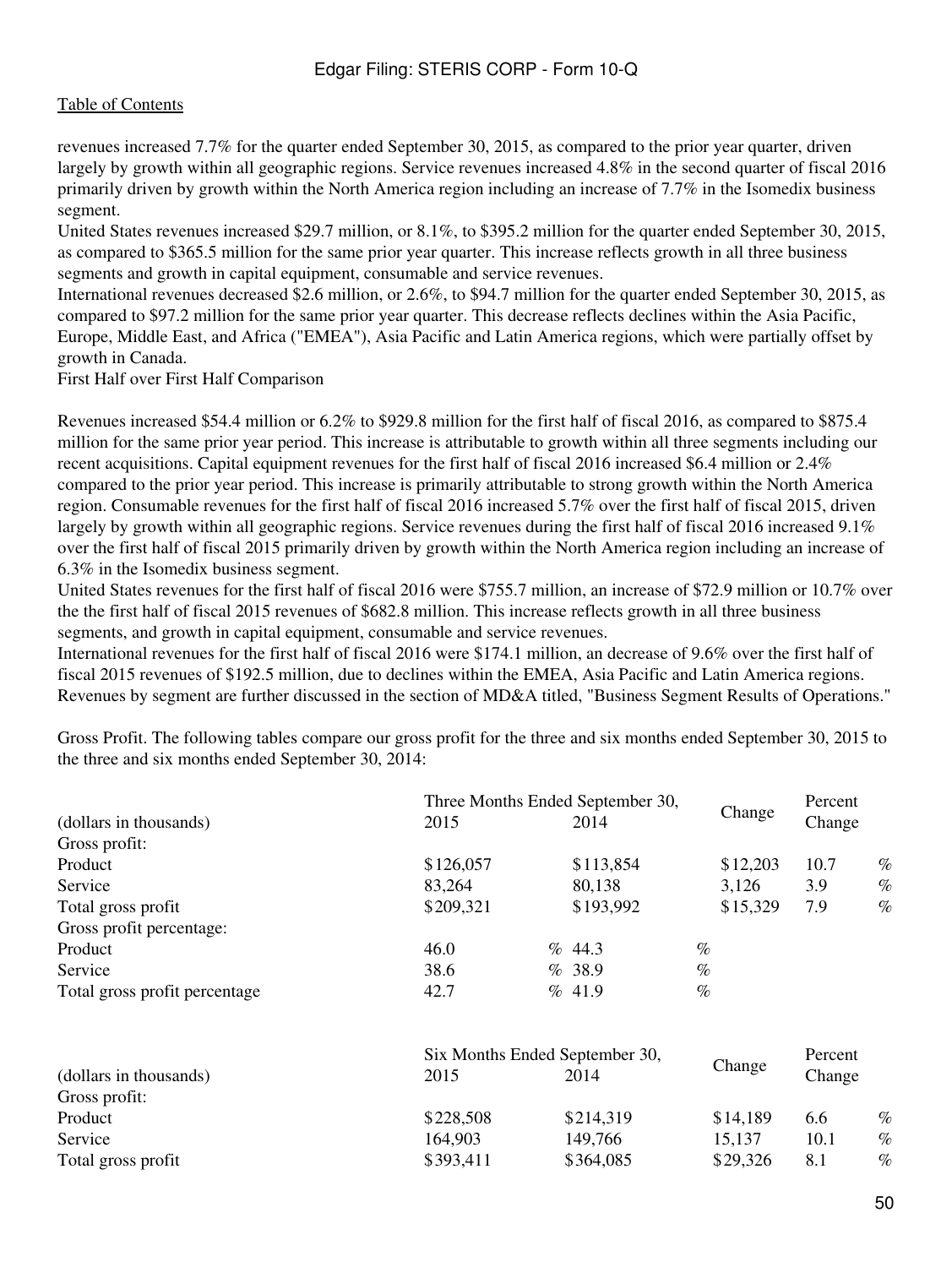| Gross profit percentage:      |      |           |      |
|-------------------------------|------|-----------|------|
| Product                       | 45.1 | $\%$ 44.0 | $\%$ |
| Service                       | 39.0 | %38.6     | $\%$ |
| Total gross profit percentage | 42.3 | % 41.6    | $\%$ |
| 28                            |      |           |      |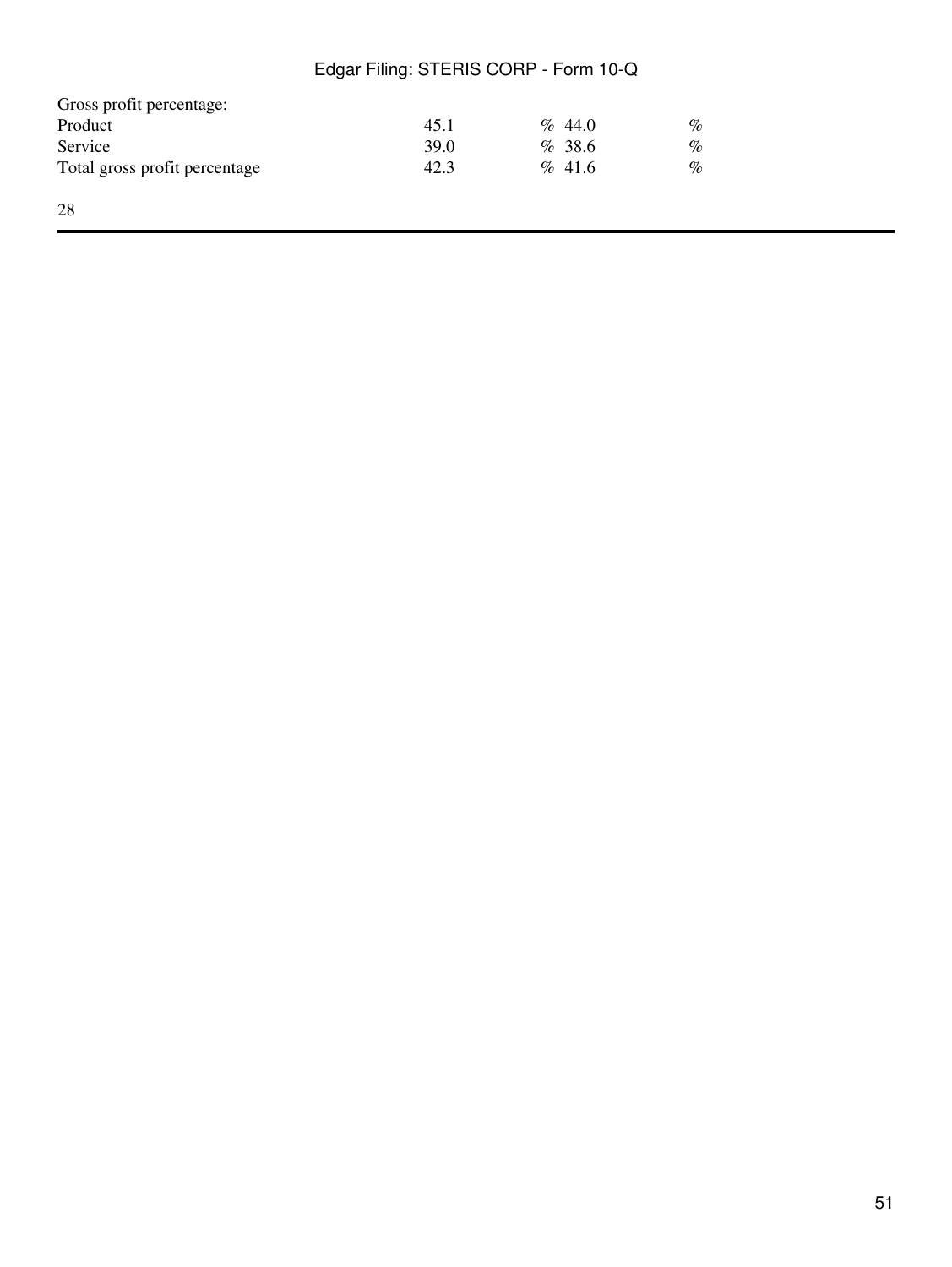Our gross profit percentage is affected by the volume, pricing, and mix of sales of our products and services, as well as the costs associated with the products and services that are sold. Gross profit percentage for the second quarter of fiscal 2016 amounted to 42.7% as compared to the second quarter of fiscal 2015 gross profit percentage of 41.9%. The gross profit percentage increased 80 basis points in the second quarter of fiscal 2016 over fiscal 2015. Our gross profit percentage was impacted by the positive impact of foreign currency (140 basis points), favorable material costs (20 basis points), which was offset by unfavorable product mix and other (80 basis points).

 Gross profit percentage for the first half of fiscal 2016 was 42.3% compared to the gross profit percentage in the first half of fiscal 2015 of 41.6%. The gross profit percentage increased 70 basis points in the first half of fiscal 2016 over fiscal 2015. Our gross profit percentage was impacted by the positive impact of foreign currency (130 basis points), which was offset by the negative impact of unfavorable product mix and other (60 basis points).

Operating Expenses. The following tables compare our operating expenses for the three and six months ended September 30, 2015 to the three and six months ended September 30, 2014:

|                                      |           | Three Months Ended September 30, |          | Percent   |      |
|--------------------------------------|-----------|----------------------------------|----------|-----------|------|
| (dollars in thousands)               | 2015      | 2014                             | Change   | Change    |      |
| Operating expenses:                  |           |                                  |          |           |      |
| Selling, general, and administrative | \$172,459 | \$126,292                        | \$46,167 | 36.6      | $\%$ |
| Research and development             | 14,255    | 13,006                           | 1,249    | 9.6       | $\%$ |
| Restructuring expenses               | (56       | 1,271                            | (1,327)  | <b>NM</b> |      |
| Total operating expenses             | \$186,658 | \$140,569                        | \$46,089 | 32.8      | $\%$ |
| NM - Not meaningful.                 |           |                                  |          |           |      |
|                                      |           | Six Months Ended September 30,   |          | Percent   |      |
| (dollars in thousands)               | 2015      | 2014                             | Change   | Change    |      |
| Operating expenses:                  |           |                                  |          |           |      |
| Selling, general, and administrative | \$299,294 | \$239,980                        | \$59,314 | 24.7      | $\%$ |
| Research and development             | 28,020    | 25,415                           | 2,605    | 10.2      | $\%$ |
| Restructuring expenses               | (782)     | 1,099                            | (1,881)  | <b>NM</b> |      |
| Total operating expenses             | \$326,532 | \$266,494                        | \$60,038 | 22.5      | $\%$ |
|                                      |           |                                  |          |           |      |

Significant components of total selling, general, and administrative expenses ("SG&A") are compensation and benefit costs, fees for professional services, travel and entertainment, facilities costs, and other general and administrative expenses. SG&A increased 36.6% in the second quarter of fiscal 2016 over the second quarter of fiscal 2015, and increased 24.7% in the first half of fiscal 2016 over the first half of fiscal 2015. Contributing to these increases were additional acquisition costs related to our proposed Combination with Synergy of \$20.2 million and \$29.5 million, quarter to date and year to date respectively, over the prior year periods. In addition, we incurred \$26.5 million in the second quarter of fiscal 2016 in connection with the settlement of a legacy pension obligation (see Note 8 to our financial statements titled ,"Benefit Plans" for more information).

For the three month period ended September 30, 2015, research and development expenses increased 9.6% over the same prior year period. For the first half of fiscal 2016, research and development expenses were \$28.0 million, representing an increase of 10.2% compared to the same fiscal 2015 period. The increase in fiscal 2016 periods was primarily attributable to additional spending in connection with the development of surgical related products and accessories. Research and development expenses are influenced by the number and timing of in-process projects and labor hours and other costs associated with these projects. Our research and development initiatives continue to emphasize new product development, product improvements, and the development of new technological platform innovations. During fiscal 2016, our investments in research and development continued to be focused on, but were not limited to, enhancing capabilities of sterile processing combination technologies, procedural products and accessories, and devices and support accessories used in gastrointestinal endoscopy procedures.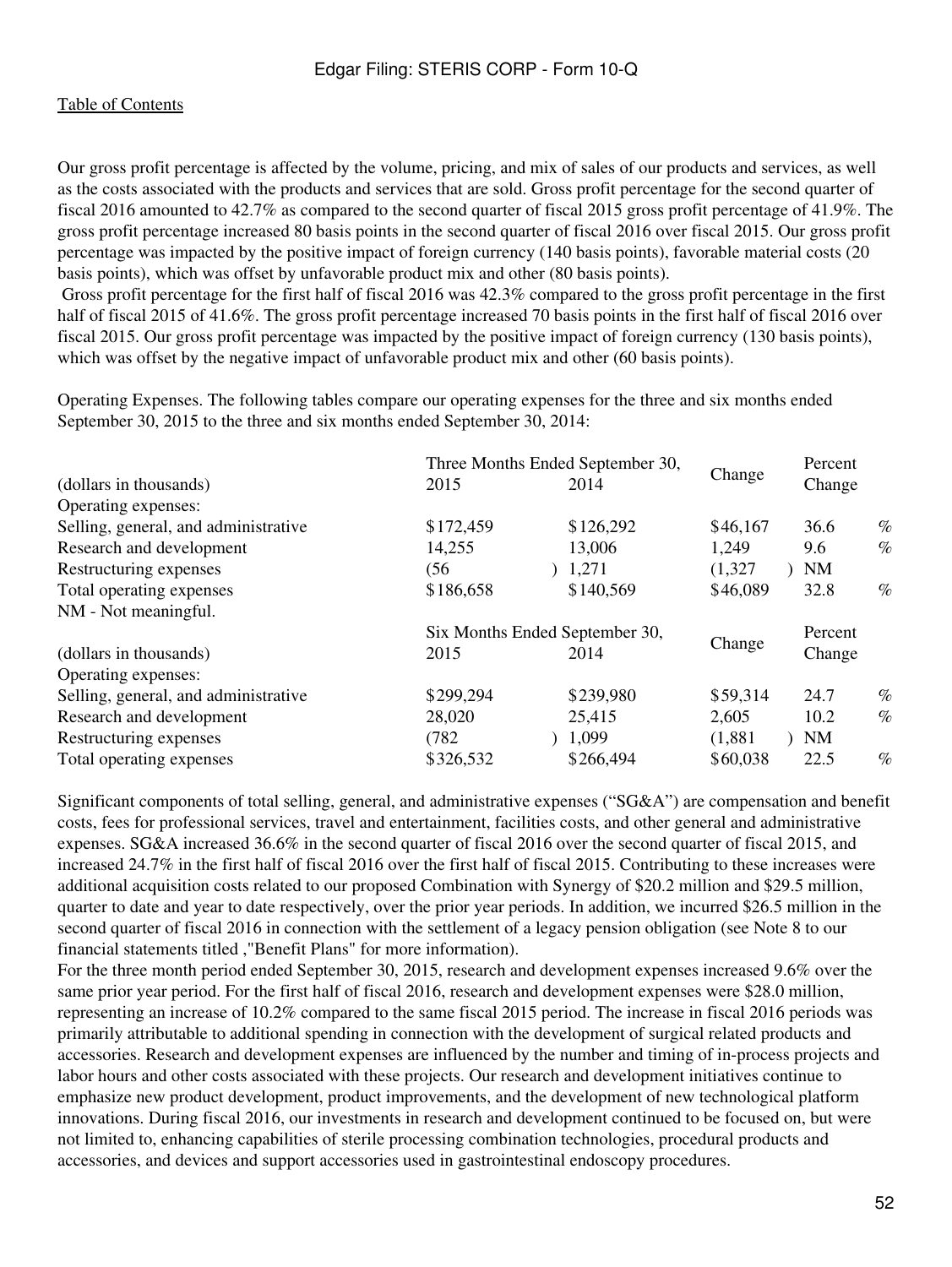Restructuring Expenses. During the fourth quarter of fiscal 2014, we adopted and announced a targeted restructuring plan primarily focused on the closure of our Hopkins manufacturing facility located in Mentor, Ohio (the "Fiscal 2014 Restructuring Plan"). As a result of this plan, we will transfer operations located at Hopkins to other North American locations. We believe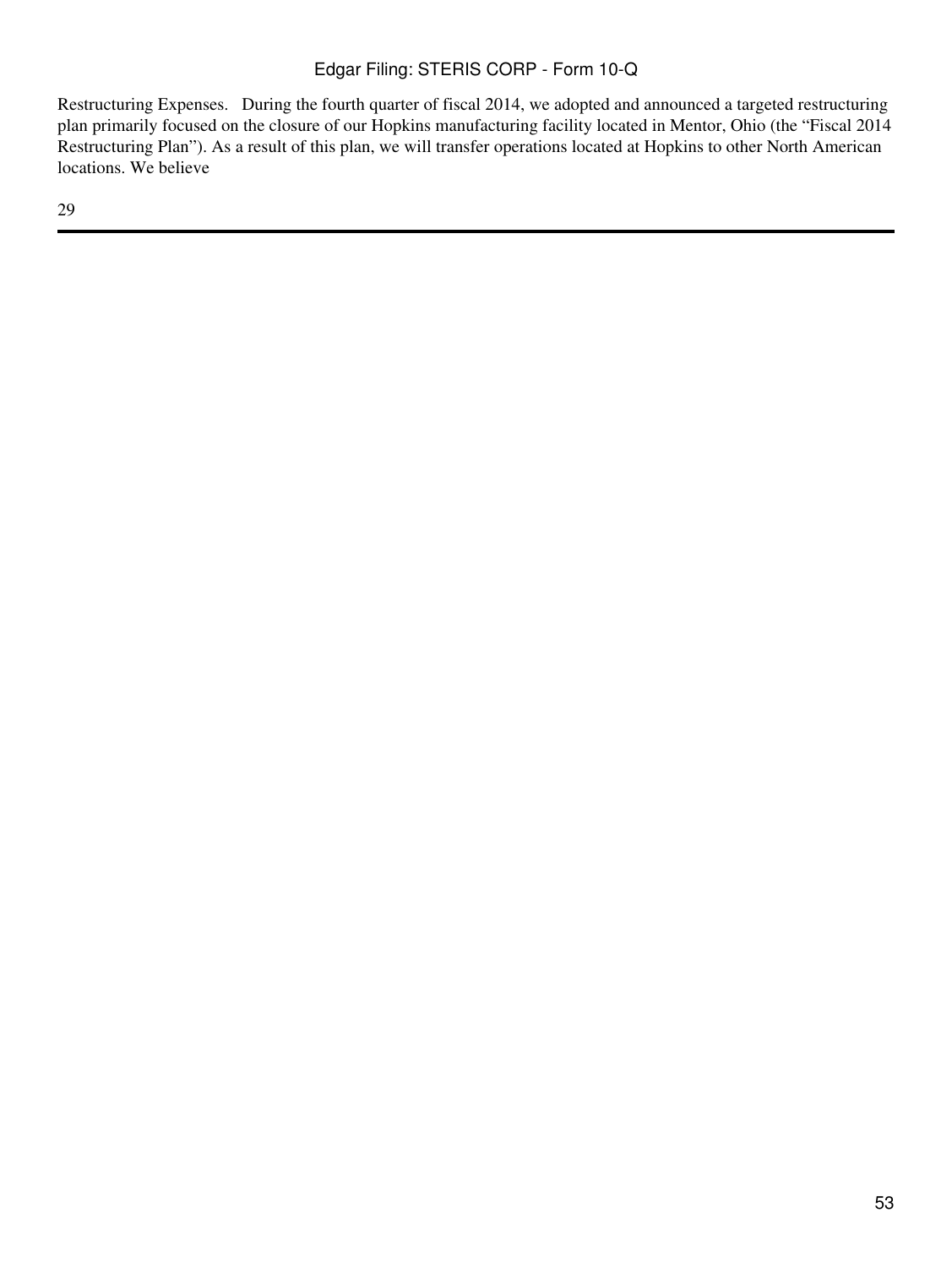that by closing the operations at Hopkins we will more effectively utilize our existing North American manufacturing network while reducing operating costs.

Since the inception of the Restructuring Plan we have incurred pre-tax expenses totaling \$19.0 million related to these actions, of which \$10.9 million was recorded as restructuring expenses and \$8.1 million was recorded in cost of revenues, with restructuring expenses of \$16.9 million, \$0.8 million, and \$1.3 million related to the Healthcare, Life Sciences and Isomedix segments, respectively. We do not expect to incur any significant additional restructuring expenses related to this plan. These actions are intended to enhance profitability and improve efficiencies. The following tables summarize our total pre-tax restructuring expenses for the second quarter and first six months of fiscal 2016 and fiscal 2015:

|                                                | Fiscal 2014   |               |  |
|------------------------------------------------|---------------|---------------|--|
|                                                | Restructuring |               |  |
|                                                | Plan          |               |  |
|                                                | Three months  | Six months    |  |
| (dollars in thousands)                         | ended         | ended         |  |
|                                                | September 30, | September 30, |  |
|                                                | 2015(1)       | 2015(2)       |  |
| Severance and other compensation related costs | \$(43)        | $$^{(849)}$   |  |
| Asset impairment and accelerated depreciation  | 19            | 19            |  |
| Lease termination obligation and other         | (13)          | 67            |  |
| Product rationalization                        | 22            | 299           |  |
| Total restructuring expenses                   | \$(15)        | \$ (464)      |  |

(1) Includes \$41 in expense recorded to cost to revenues on Consolidated Statements of Income.

(2) Includes \$318 in expense recorded to cost to revenues on Consolidated Statements of Income.

|                                                                                           |                | Fiscal 2014<br>Restructuring      |                                   |  |
|-------------------------------------------------------------------------------------------|----------------|-----------------------------------|-----------------------------------|--|
|                                                                                           |                | Plan<br>Three months              | Six months                        |  |
| (dollars in thousands)                                                                    |                | ended<br>September 30,<br>2014(1) | ended<br>September 30,<br>2014(2) |  |
| Severance and other compensation related costs                                            |                | \$1,176                           | \$980                             |  |
| Asset impairment and accelerated depreciation                                             |                |                                   | (38                               |  |
| Lease termination obligation and other                                                    |                | 95                                | 157                               |  |
| Product rationalization                                                                   |                | (336)                             | (450)                             |  |
| Total restructuring expenses                                                              |                | \$935                             | \$649                             |  |
| $(1)$ $\mathbf{r}$ $1$ $1$ $(0)$ $(0)$ $(0)$ $(1)$<br>$\mathbf 1$ $\mathbf 1$ $\mathbf 1$ | $111.1$ $12.1$ |                                   |                                   |  |

(1) Includes (\$336) in expense recorded to cost to revenues on Consolidated Statements of Income.

(2) Includes (\$450) in expense recorded to cost to revenues on Consolidated Statements of Income.

Non-Operating Expenses, Net. Non-operating expenses, net consists of interest expense on debt, offset by interest earned on cash, cash equivalents, short-term investment balances, and other miscellaneous expense. The following table compares our non-operating expenses, net for the three and six month periods ended September 30, 2015 and September 30, 2014:

|                                           | Three Months Ended September 30, |         |         |  |
|-------------------------------------------|----------------------------------|---------|---------|--|
| (dollars in thousands)                    | 2015                             | 2014    | Change  |  |
| Non-operating expenses, net:              |                                  |         |         |  |
| Interest expense                          | \$7,485                          | \$4.948 | \$2,537 |  |
| Interest income and miscellaneous expense | (663)                            | (36)    | (627)   |  |
| Non-operating expenses, net               | \$6,822                          | \$4,912 | \$1,910 |  |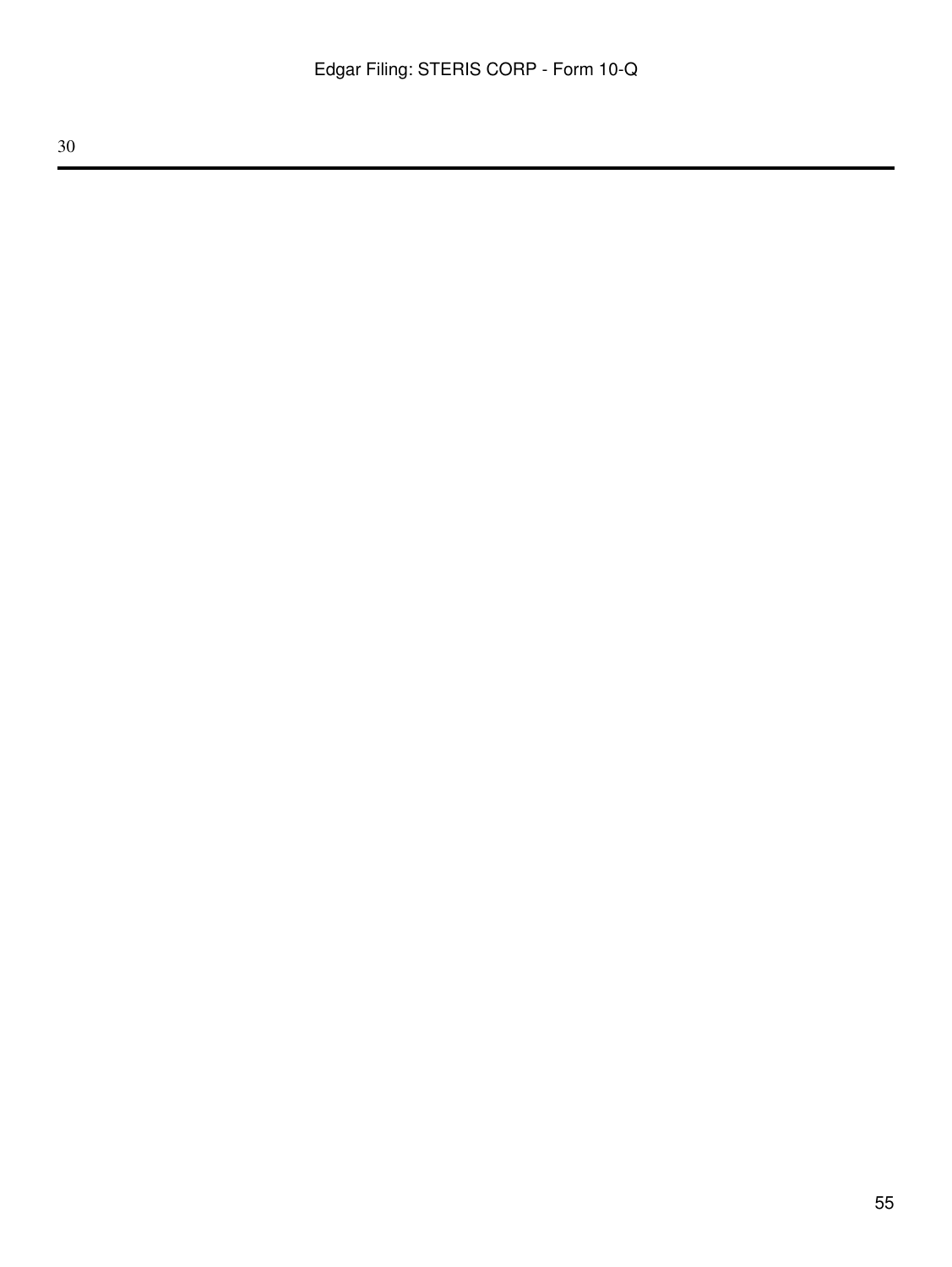#### [Table of Contents](#page-2-0)

|                                           | Six Months Ended September 30, |         |         |  |
|-------------------------------------------|--------------------------------|---------|---------|--|
| (dollars in thousands)                    | 2015                           | 2014    | Change  |  |
| Non-operating expenses, net:              |                                |         |         |  |
| Interest expense                          | \$13,605                       | \$9,630 | \$3,975 |  |
| Interest income and miscellaneous expense | (1,125)                        | (256)   | (869)   |  |
| Non-operating expenses, net               | \$12,480                       | \$9,374 | \$3,106 |  |

Interest expense during the fiscal 2016 period increased due to higher interest costs from our May 2015 issuance of senior notes in a private placement. Interest income and miscellaneous expense is immaterial.

Income Tax Expense. The following table compares our income tax expense and effective income tax rates for the three and six months ended September 30, 2015 to the three and six months ended September 30, 2014:

|                           |          | Three Months Ended September 30, | Change     | Percent    |
|---------------------------|----------|----------------------------------|------------|------------|
| (dollars in thousands)    | 2015     | 2014                             |            | Change     |
| Income tax expense        | \$7,154  | \$17,507                         | \$(10,353) | $(59.1)\%$ |
| Effective income tax rate | 45.2     | % 36.1                           | $\%$       |            |
|                           |          | Six Months Ended September 30,   | Change     | Percent    |
| (dollars in thousands)    | 2015     | 2014                             |            | Change     |
| Income tax expense        | \$21,421 | \$32,676                         | \$(11,255) | $(34.4)\%$ |
| Effective income tax rate | 39.4     | $\%$ 37.0                        | $\%$       |            |

Income tax expense includes United States federal, state and local, and foreign income taxes, and is based on reported pre-tax income. The effective income tax rates for continuing operations for the three and six months ended September 30, 2015 were 45.2% and 39.4% compared with 36.1% and 37.0% for the same prior year periods. During the first half of fiscal 2016, we were unfavorably impacted by acquisition costs that are capitalized for tax purposes. Conversely, during the first half of fiscal 2015, we benefited from the recognition of previously unrecognized tax benefits due to the settlement of a federal tax examination.

We record income tax expense during interim periods based on our estimate of the annual effective income tax rate, adjusted each quarter for discrete items. We analyze various factors to determine the estimated annual effective income tax rate, including projections of our annual earnings and taxing jurisdictions in which the earnings will be generated, the impact of state and local income taxes, our ability to use tax credits and net operating loss carryforwards, and available tax planning alternatives.

Business Segment Results of Operations. We operate in three reportable business segments: Healthcare, Life Sciences, and Isomedix. Corporate and other, which is presented separately, contains the Defense and Industrial business unit plus costs that are associated with being a publicly traded company and certain other corporate costs. These costs include executive office costs, Board of Directors compensation, shareholder services and investor relations, external audit fees, and legacy pension and post-retirement benefit costs. Our Annual Report on Form 10-K for the year ended March 31, 2015, dated May 27, 2015, provides additional information regarding each business segment. The following table compares business segment revenues for the three and six months ended September 30, 2015 and September 30, 2014:

|                        | Three Months Ended September 30, |           |          | Percent |      |
|------------------------|----------------------------------|-----------|----------|---------|------|
| (dollars in thousands) | 2015                             | 2014      | Change   | Change  |      |
| Revenues:              |                                  |           |          |         |      |
| Healthcare             | \$362,289                        | \$351,169 | \$11,120 | 3.2     | $\%$ |
| Life Sciences          | 71,040                           | 59,148    | 11,892   | 20.1    | $\%$ |
| Isomedix               | 55,839                           | 51,850    | 3,989    | 7.7     | $\%$ |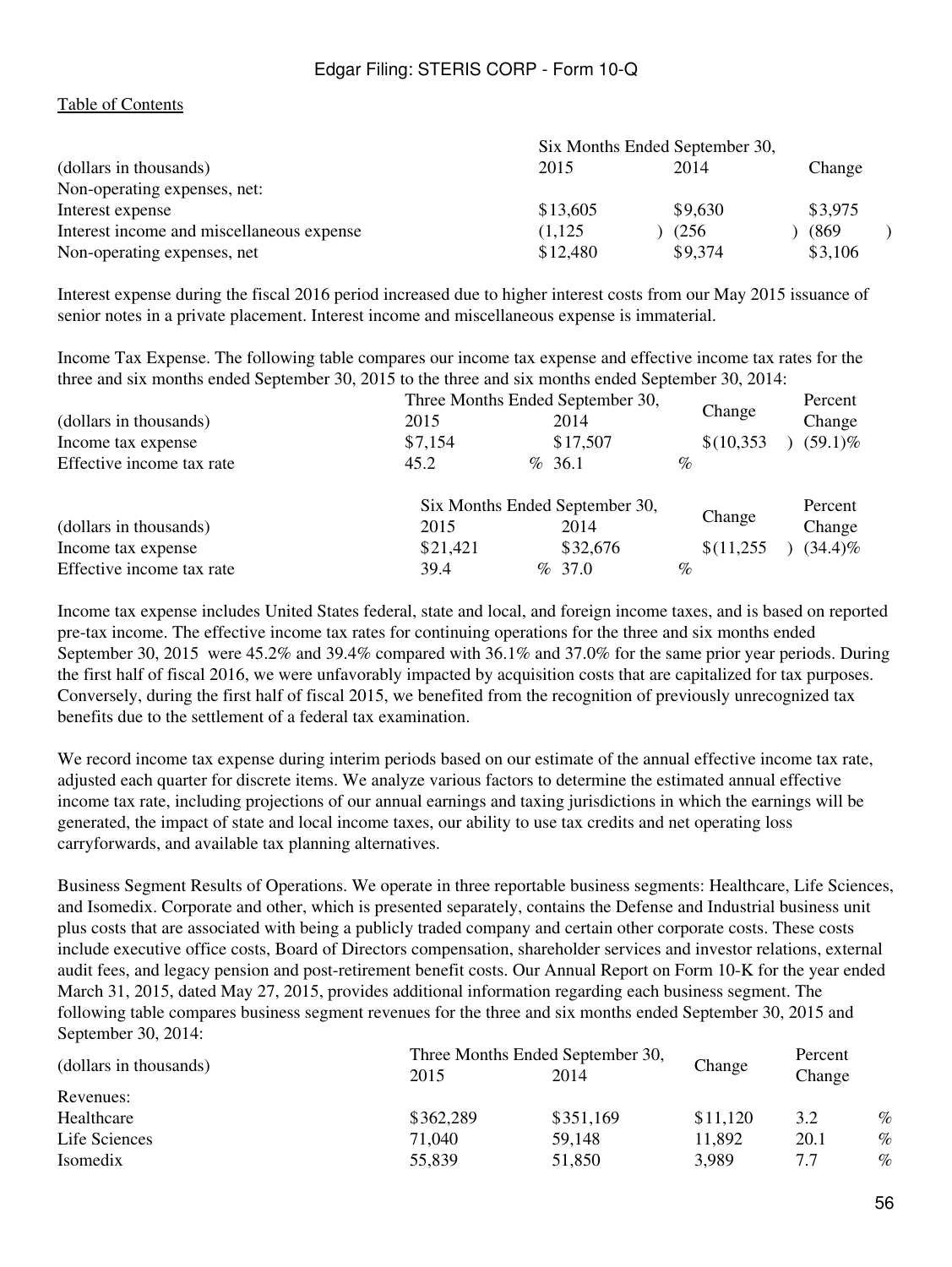| Total reportable segments | 489,168   | 462,167   | 27,001   | 5.8  | $\%$ |
|---------------------------|-----------|-----------|----------|------|------|
| Corporate and other       | 729       | 562       | 167      | 29.7 | $\%$ |
| <b>Total Revenues</b>     | \$489,897 | \$462,729 | \$27.168 | 5.9  | $\%$ |
|                           |           |           |          |      |      |

31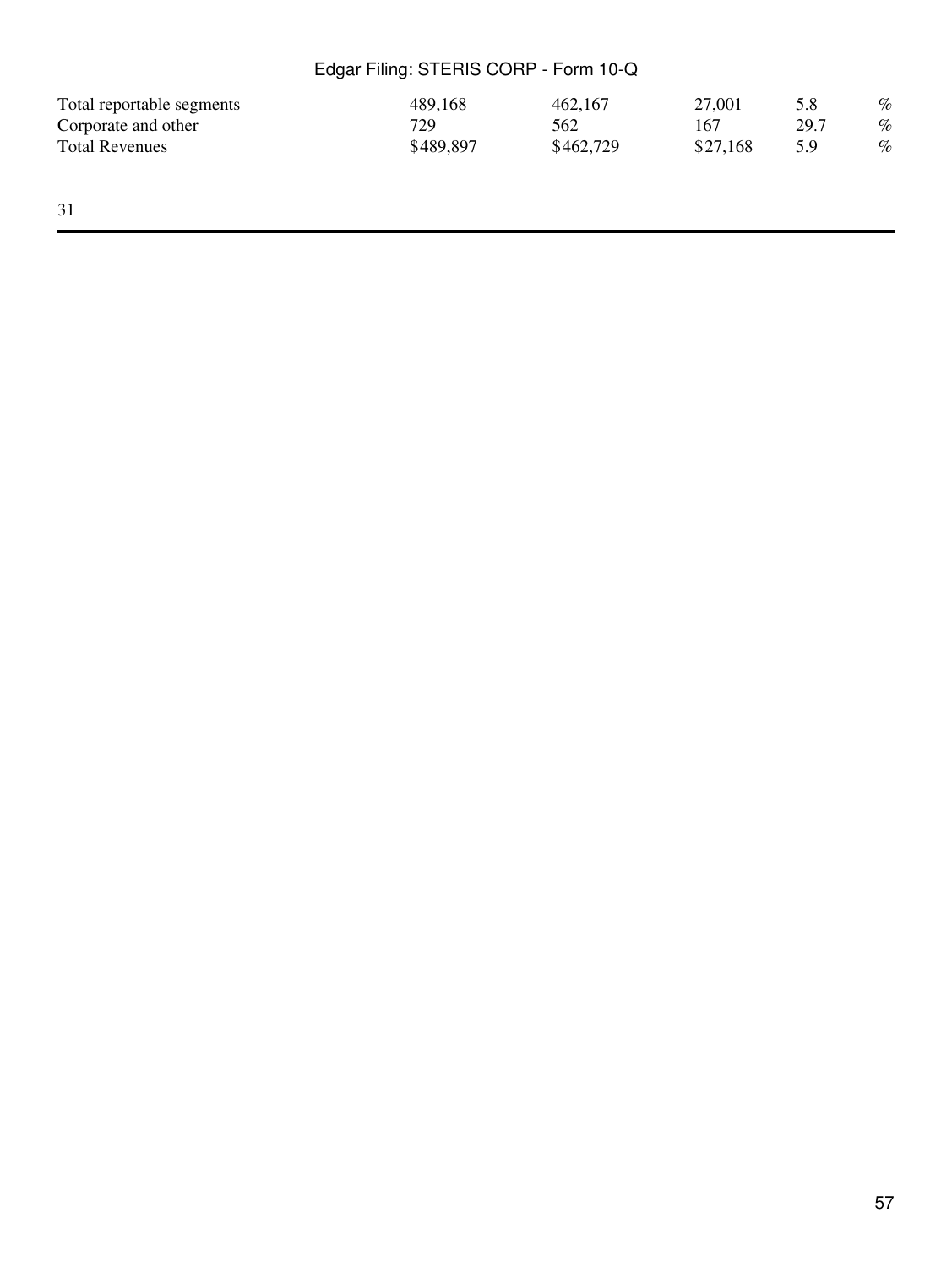#### [Table of Contents](#page-2-0)

| Six Months Ended September 30, |           |          | Percent |      |
|--------------------------------|-----------|----------|---------|------|
| 2015                           | 2014      |          | Change  |      |
|                                |           |          |         |      |
| \$691,616                      | \$653,979 | \$37,637 | 5.8     | $\%$ |
| 127,812                        | 117,762   | 10,050   | 8.5     | $\%$ |
| 109,528                        | 103,043   | 6,485    | 6.3     | $\%$ |
| 928,956                        | 874,784   | 54,172   | 6.2     | $\%$ |
| 843                            | 588       | 255      | 43.4    | $\%$ |
| \$929,799                      | \$875,372 | \$54,427 | 6.2     | $\%$ |
|                                |           |          | Change  |      |

Healthcare revenues increased \$11.1 million, or 3.2%, to \$362.3 million for the quarter ended September 30, 2015, as compared to \$351.2 million for the same prior year quarter. Healthcare revenues for the first half of fiscal 2016 increased \$37.6 million, or 5.8% to \$691.6 million, as compared to \$654.0 million for the first half of fiscal 2015. Fiscal 2016 second quarter increases reflect growth in capital equipment, consumable and service revenues of 3.0%, 1.7% and 4.3%, respectively. Fiscal 2016 first half increases reflect growth in capital equipment, consumable and service revenues of 2.3%, 2.4% and 11.4%, respectively. At September 30, 2015, the Healthcare segment's backlog amounted to \$136.0 million, increasing \$18.9 million, or 16.1%, compared to the backlog of \$117.2 million at September 30, 2014. Healthcare backlog at September 30, 2015 increased \$38.4 million, or 39.3%, compared to the backlog of \$97.7 million at March 31, 2015. The increase in backlog levels is consistent with our expectation for higher shipments in the second half of fiscal 2016.

Life Sciences revenues increased \$11.9 million, or 20.1%, to \$71.0 million for the quarter ended September 30, 2015, as compared to \$59.1 million for the same prior year quarter. This increase is attributable to \$7.2 million, or 31.6%, growth in consumable revenues which includes revenues from of our fiscal 2016 acquisition, Gepco, and growth in both capital equipment and service revenues of 25.3% and 3.0%, respectively. Life Science revenues for the first half of fiscal 2016 increased \$10.1 million or 8.5% to \$127.8 million as compared to \$117.8 million for the first half of fiscal 2015. This increase is attributable to \$8.5 million, or 19.1%, growth in consumable revenues, which includes revenues from of our fiscal 2016 acquisition, Gepco, and growth in both capital equipment and service revenues of 1.4% and 2.7%, respectively. At September 30, 2015, Life Sciences backlog amounted to \$47.3 million, increasing \$1.2 million, or 2.7%, compared to the backlog of \$46.1 million at September 30, 2014. Life Sciences backlog at September 30, 2015 increased by \$1.8 million, or 4.0%, compared to the backlog of \$45.5 million at March 31, 2015. Isomedix segment revenues increased \$4.0 million, or 7.7%, to \$55.8 million for the quarter ended September 30, 2015, as compared to \$51.9 million for the same prior year quarter. Isomedix segment revenues for the first half of fiscal 2016 increased \$6.5 million, or 6.3%, to \$109.5 million as compared to \$103.0 million for the first half of fiscal 2015. Revenues were favorably impacted by increased demand from our core medical device Customers. The following tables compare our business segment operating results for the three and six months ended September 30, 2015 to the three and six months ended September 30, 2014:

|                           |           | Three Months Ended September 30, |            | Percent |                   |
|---------------------------|-----------|----------------------------------|------------|---------|-------------------|
| (dollars in thousands)    | 2015      | 2014                             | Change     | Change  |                   |
| Operating income:         |           |                                  |            |         |                   |
| Healthcare                | \$20,336  | \$29,943                         | \$(9,607   | (32.1)  | $)\%$             |
| Life Sciences             | 18,092    | 13,048                           | 5,044      | 38.7    | $\%$              |
| Isomedix                  | 14,784    | 14,399                           | 385        | 2.7     | $\%$              |
| Total reportable segments | 53,212    | 57,390                           | (4,178)    | (7.3)   | $)\%$             |
| Corporate and other       | (30, 549) | (3,967)                          | (26, 582)  | (670.1) | $\mathcal{C}_{0}$ |
| Total operating income    | \$22,663  | \$53,423                         | \$(30,760) | (57.6)  | $)\%$             |
|                           |           |                                  |            |         |                   |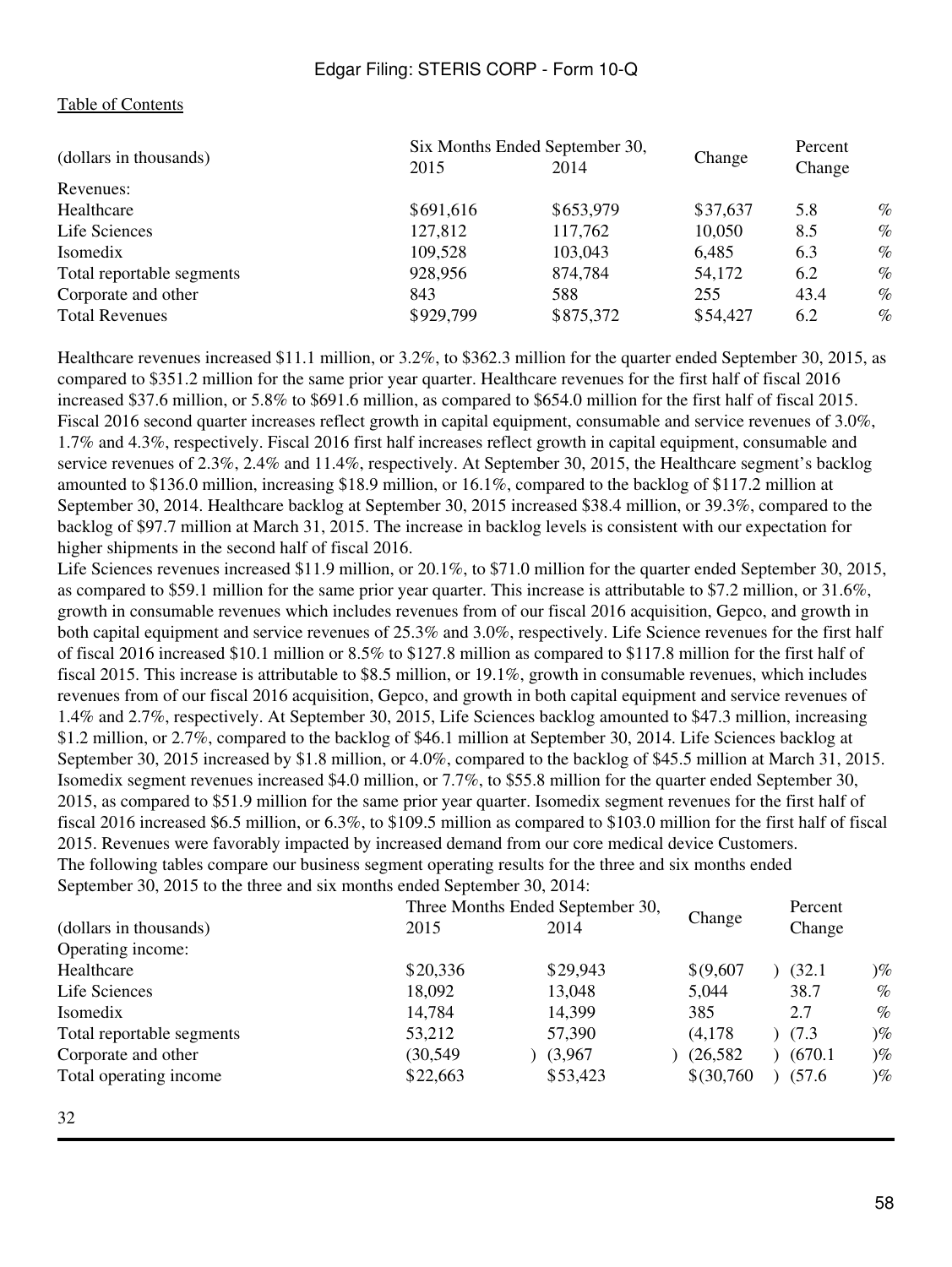#### [Table of Contents](#page-2-0)

| Six Months Ended                                                    | Percent                          |
|---------------------------------------------------------------------|----------------------------------|
| September 30,<br>Change                                             | Change                           |
| (dollars in thousands)<br>2015<br>2014                              |                                  |
| <b>Operating Income:</b>                                            |                                  |
| \$47,909<br>\$38,011<br>\$(9,898)<br>Healthcare                     | $\mathcal{C}_{\infty}$<br>(20.7) |
| 31,325<br>24,993<br>Life Sciences<br>6,332                          | $\%$<br>25.3                     |
| 30,034<br>30,590<br>(556)<br>Isomedix                               | $\mathcal{C}_{\infty}$<br>(1.8)  |
| 99,370<br>103,492<br>(4,122)<br>Total reportable segments           | $\mathcal{C}_{\infty}$<br>(4.0)  |
| Corporate and other<br>(32, 491)<br>(5,901)<br>(26,590)             | (450.6)<br>$)\%$                 |
| \$66,879<br>\$97,591<br>\$(30,712)<br><b>Total Operating Income</b> | $\mathcal{C}_{\infty}$<br>(31.5) |

Segment operating income is calculated as the segment's gross profit less direct expenses and indirect cost allocations, which results in the full allocation of all distribution and research and development expenses, and the partial allocation of corporate costs. Corporate cost allocations are based on each segment's percentage of revenues, headcount, or other variables in relation to those of the total company. In addition, the Healthcare segment is responsible for the management of all but one manufacturing facility and uses standard cost to sell products to the Life Sciences segment. Corporate and other includes the revenues, gross profit and direct expenses of the Defense and Industrial business unit, as well as certain unallocated corporate costs related to being a publicly traded company and legacy pension and post-retirement benefits, as previously discussed. The fiscal 2016 periods for Corporate and other include pension expense of \$26.5 million in connection with the settlement of a legacy pension obligation.

The Healthcare segment's operating income decreased \$9.6 million to \$20.3 million for the second quarter of fiscal 2016 as compared to \$29.9 million in the same prior year period. The Healthcare segment's operating income for the first half of fiscal 2016 decreased \$9.9 million to \$38.0 million as compared to \$47.9 million for the first half of fiscal 2015. The decreases in the fiscal 2016 periods where primarily the result of additional expenses associated with our proposed Combination with Synergy, which was offset by the positive impact of increased volume and favorable foreign currency exchange rates.

The Life Sciences business segment's operating income increased \$5.0 million or 38.7% to \$18.1 million for the second quarter of fiscal 2016 as compared to \$13.0 million for the same prior year period. The Life Sciences business segment's operating income for the first half of fiscal 2016 increased by \$6.3 million or 25.3% to \$31.3 million as compared to \$25.0 million in the first half of fiscal 2015. The segment's operating margin was 25.5% for the second quarter of fiscal 2016 compared to 22.1% for the second quarter of fiscal 2015. The segment's operating margin was 24.5% for the first half of fiscal 2016 compared to 21.2% for the first half of fiscal 2015. The increases in operating margins in both the second quarter and the first half of fiscal 2016 were primarily attributable to increased volumes in consumable and service offerings which generate higher margins, including results from our recent acquisition of Gepco.

The Isomedix segment's operating income increased \$0.4 million or 2.7% to \$14.8 million for the second quarter of fiscal 2016 as compared to \$14.4 million for the same prior year period. The Isomedix segment's operating income for the first half of fiscal 2016 decreased slightly by \$0.6 million or 1.8% to \$30.0 million as compared to \$30.6 million in the first half of fiscal 2015. The Isomedix segment's operating margin was 26.5% for the second quarter of fiscal 2016 compared to 27.8% in the same prior year period, while the operating margin was 27.4% in the first half of fiscal 2016 compared to 29.7% in the first half of fiscal 2015. The segment's operating margin declines in the second quarter and first half of fiscal 2016 were primarily the result of expenses associated with our proposed Combination with Synergy and Cobalt 60 disposal costs, which were partially offset by increases in volume.

#### Liquidity and Capital Resources

The following table summarizes significant components of our cash flows for the six months ended September 30, 2015 and 2014: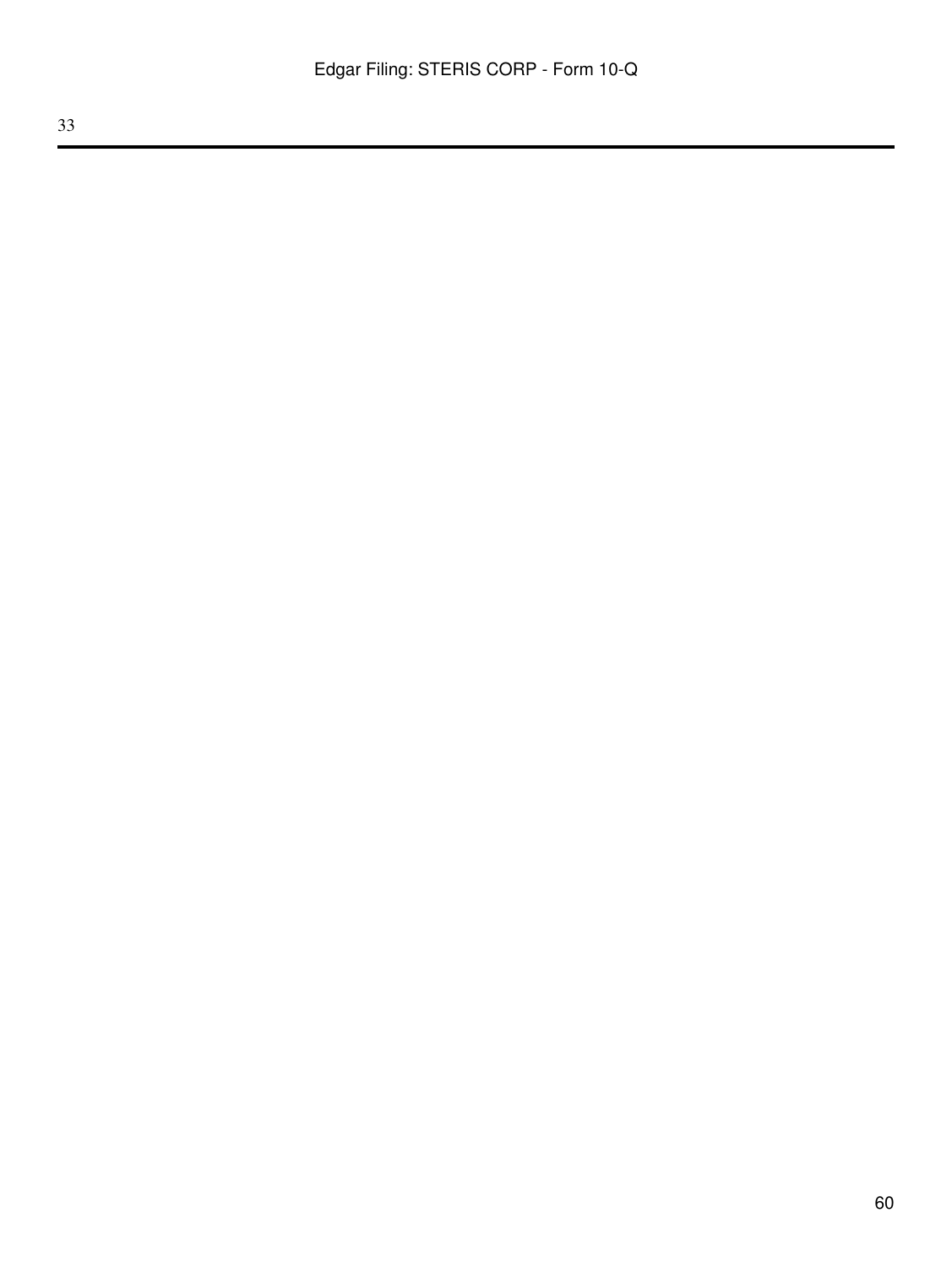#### [Table of Contents](#page-2-0)

•

|                                           | Six Months Ended September 30, |             |      |
|-------------------------------------------|--------------------------------|-------------|------|
| (dollars in thousands)                    | 2015                           | 2014        |      |
| Net cash provided by operating activities | \$79,472                       | \$104,908   |      |
| Net cash used in investing activities     | \$(260,730)                    | \$(215,111) |      |
| Net cash provided by financing activities | \$178,897                      | \$108,103   |      |
| Debt-to-total capital ratio               | 43.2                           | %36.8       | $\%$ |
| Free cash flow                            | \$39,582                       | \$69,177    |      |

Net Cash Provided By Operating Activities – The net cash provided by our operating activities was \$79.5 million for the first six months of fiscal 2016 as compared with \$104.9 million for the first six months of fiscal 2015. The decreases in cash flow from operations are primarily due to an increased payout level in regards to our annual compensation program paid in fiscal 2016 over fiscal 2015, a pension contribution made in connection with the settlement of a legacy pension obligation and additional expenses related to the proposed Combination with Synergy. Net Cash Used In Investing Activities – The net cash we used in investing activities totaled \$260.7 million for the first six months of fiscal 2016 compared with \$215.1 million for the first six months of fiscal 2015. The following discussion summarizes the significant changes in our investing cash flows for the first six months of fiscal 2016 and fiscal 2015:

**•** months of fiscal 2016 as compared to \$36.5 million during the same prior year period. Purchases of property, plant, equipment, and intangibles, net – Capital expenditures were \$39.9 million for the first six

• Medical Systems International, Inc. and related real estate. During the first half of fiscal 2015, we also paid a working Investments in businesses, net of cash acquired – During fiscal 2016, we used \$220.8 million for acquisitions. For more information on these acquisitions refer to note 18 to our consolidated financial statements titled, "Business Acquisitions". During the first half of fiscal 2015, we used \$173.6 million of cash for the acquisition of Integrated capital settlement of \$0.8 million and deferred consideration of \$5.0 million for the fiscal 2014 acquisition of Eschmann Holdings Ltd. For more information on these acquisitions refer to our Annual Report on Form 10-K for the year ended March 31, 2015, dated May 27, 2015.

Net Cash Provided By (Used In) Financing Activities – The net cash provided by financing activities amounted to \$178.9 million for the first six months of fiscal 2016 compared with \$108.1 million for the first six months of fiscal 2015. The following discussion summarizes the significant changes in our financing cash flows for the first six months of fiscal 2016 and fiscal 2015:

• the notes to our consolidated financial statements included in our Quarterly Report on Form 10-Q for the quarter Proceeds from issuance of long-term obligations- On May 15, 2015, we issued \$350.0 million of senior notes in a private placement, which are long-term obligations. Additional information regarding our indebtedness is included in ended June 30, 2015, dated August 7, 2015, and our Annual Report on Form 10-K for the year ended March 31, 2015, dated May 27, 2015.

• regarding our indebtedness is included in the notes to our consolidated financial statements included in our Quarterly Deferred financing fees and debt issuance costs- During the first half of fiscal 2016, we paid \$2.4 million in financing fees and debt issuance costs related to our Credit Agreement and Private Placement debt. Additional information Report on Form 10-Q for the quarter ended June 30, 2015, dated August 7, 2015, and our Annual Report on Form 10-K for the year ended March 31, 2015, dated May 27, 2015.

• under our credit facilities, reflecting net borrowings of \$139.8 million. At September 30, 2014, we had \$280.0 million Proceeds (payments) under credit facilities, net - At September 30, 2015, we had \$143.5 million of debt outstanding of debt outstanding under our revolving credit facility, reflecting net borrowings of \$126.5 million.

same period in fiscal 2015, we obtained of 137,183 of our common shares in connection with stock based Repurchases of common shares – During the first six months of fiscal 2016, we obtained 191,959 of our common shares in connection with stock based compensation awards for an aggregate amount of \$13.0 million. During the compensation awards for an aggregate amount of \$5.4 million.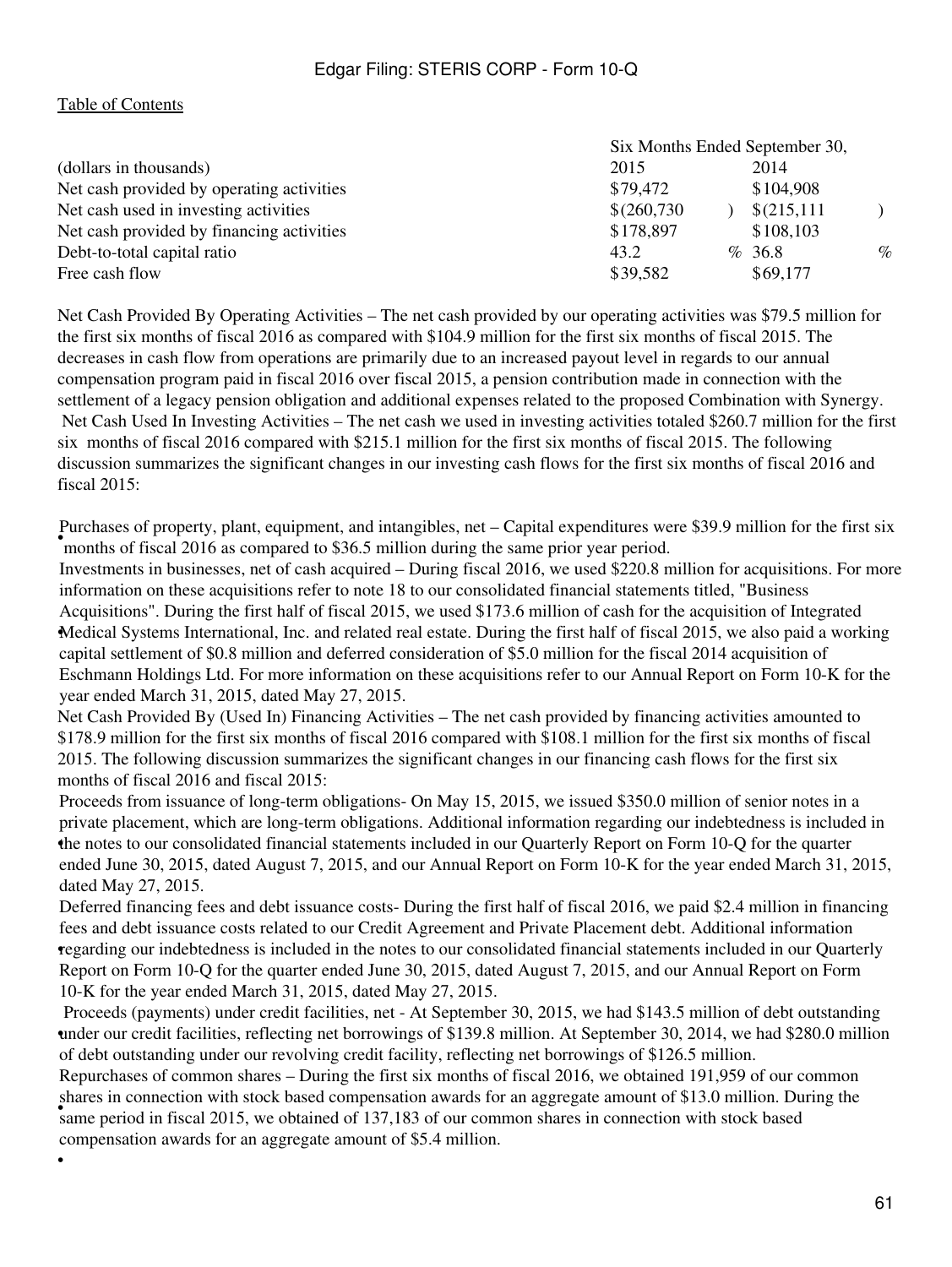Cash dividends paid to common shareholders – During the first six months of fiscal 2016, we paid total cash dividends of \$28.7 million, or \$0.48 per outstanding common share. During the first six months of fiscal 2015, we paid total cash dividends of \$26.1 million, or \$0.44 per outstanding common share.

• various employee stock option programs. During the first six months of fiscal 2016 and fiscal 2015, we received cash Stock option and other equity transactions, net – We generally receive cash for issuing common shares under our proceeds totaling \$8.1 million and \$8.7 million, respectively, under these programs.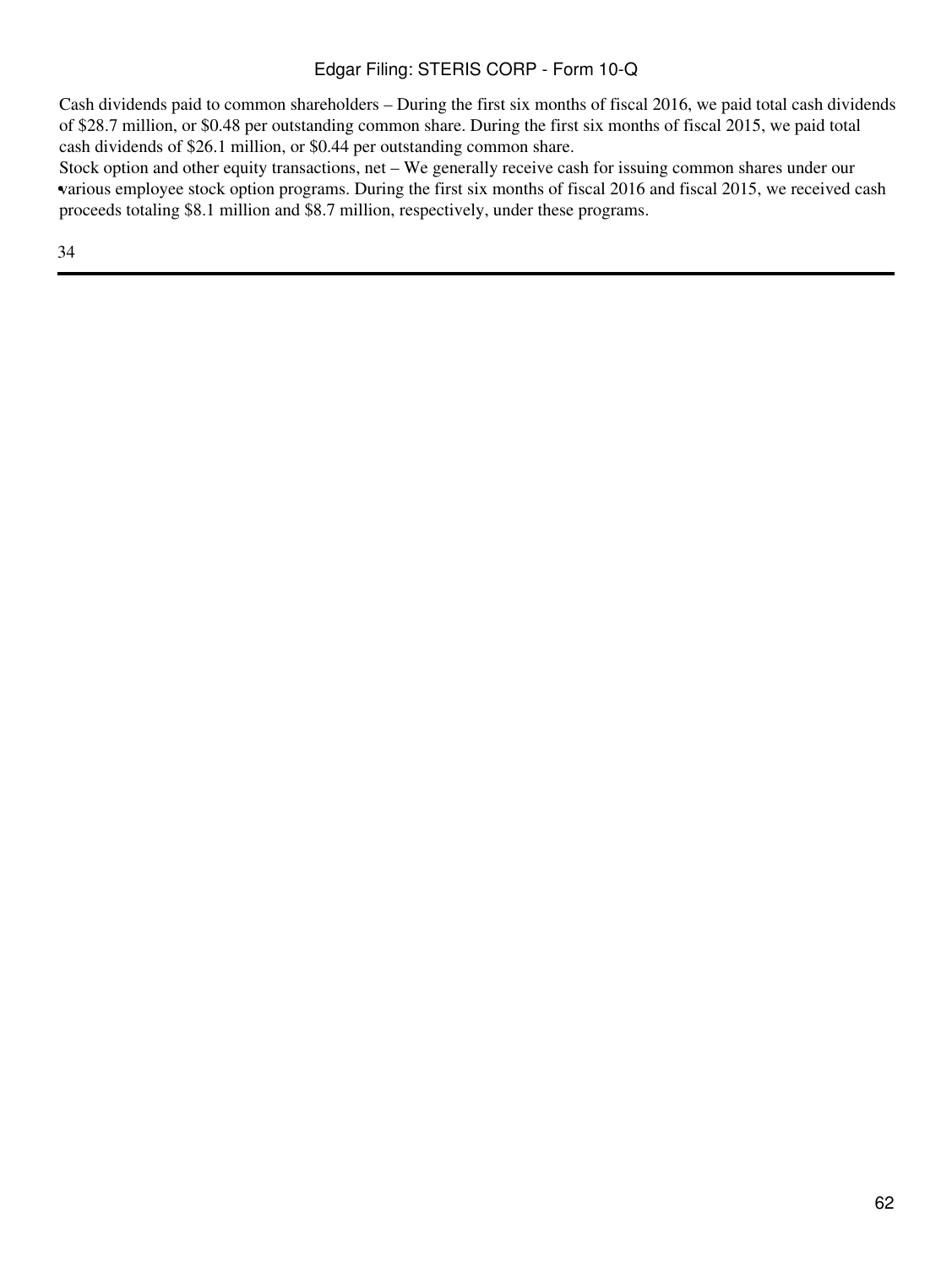• benefit from share based compensation of \$4.7 million. During the first six months of fiscal 2015, we received a total Excess tax benefit from share-based compensation – During the first six months of fiscal 2016, we received a total tax tax benefit from share based compensation of \$4.5 million.

Cash Flow Measures. Free cash flow was \$39.6 million in the first six months of fiscal 2016 compared to \$69.2 million in the prior year first six months (see the subsection above titled "Non-GAAP Financial Measures", for additional information and related reconciliation of cash flows from operations to free cash flow). The decreases in cash flow from operations and free cash flow are primarily due to an increased payout level in regards to our annual compensation program paid in fiscal 2016 over fiscal 2015, a pension contribution made in connection with the settlement of a legacy pension obligation and additional expenses related to the proposed Combination with Synergy (see Note 8 to our financial statements titled,"Benefit Plans" for more information on the pension obligation settlement). Our debt-to-total capital ratio was 43.2% at September 30, 2015 and 36.8% at September 30, 2014.

Sources of Credit and Contractual and Commercial Commitments. Information related to our sources of credit and contractual and commercial commitments is included in our Annual Report on Form 10-K for the year ended March 31, 2015, dated May 27, 2015. Our commercial commitments were approximately \$46.0 million at September 30, 2015, reflecting a net increase of \$6.0 million in surety bonds and other commercial commitments from March 31, 2015. Our outstanding borrowing under our credit facilities was \$143.5 million as of September 30, 2015. There were no letters of credit outstanding under the credit facilities at September 30, 2015.

Cash Requirements. We intend to use our existing cash and cash equivalent balances and cash generated from operations for short-term and long-term capital expenditures and our other liquidity needs. In addition, in light of cash needs relating to our proposed Combination with Synergy (see "Proposed Combination with Synergy Health plc" under "General Overview and Executive Summary" ), and other cash requirements, it was necessary to replace our existing bank credit facilities with an expanded bank credit facility providing for additional credit availability and to obtain additional debt. Our capital requirements depend on many uncertain factors, including our rate of sales growth, our Customers' acceptance of our products and services, the costs of obtaining adequate manufacturing capacities, the timing and extent of our research and development projects, changes in our operating expenses and other factors. To the extent that existing and anticipated sources of cash are not sufficient to fund our future activities, we may need to raise additional funds through additional borrowings or the sale of equity securities. We have a bridge facility available to us at the time of closing of the referenced Combination should the Combination close without sufficient permanent financing in place. There can be no assurance that the foregoing financing arrangements will provide us with sufficient additional funds or that we will be able to obtain any additional funds we may need on terms favorable to us or at all.

#### Critical Accounting Policies, Estimates, and Assumptions

Information related to our critical accounting policies, estimates, and assumptions is included in our Annual Report on Form 10-K for the year ended March 31, 2015, dated May 27, 2015. Our critical accounting policies, estimates, and assumptions have not changed materially from March 31, 2015.

## Contingencies

 We are, and will likely continue to be, involved in a number of legal proceedings, government investigations, and claims, which we believe generally arise in the course of our business, given our size, history, complexity, and the nature of our business, products, Customers, regulatory environment, and industries in which we participate. These legal proceedings, investigations and claims generally involve a variety of legal theories and allegations, including, without limitation, personal injury (e.g., slip and falls, burns, vehicle accidents), product liability or regulation (e.g., based on product operation or claimed malfunction, failure to warn, failure to meet specification, or failure to comply with regulatory requirements), product exposure (e.g., claimed exposure to chemicals, asbestos, contaminants, radiation), property damage (e.g., claimed damage due to leaking equipment, fire, vehicles, chemicals), commercial claims (e.g., breach of contract, economic loss, warranty, misrepresentation), financial (e.g., taxes, reporting),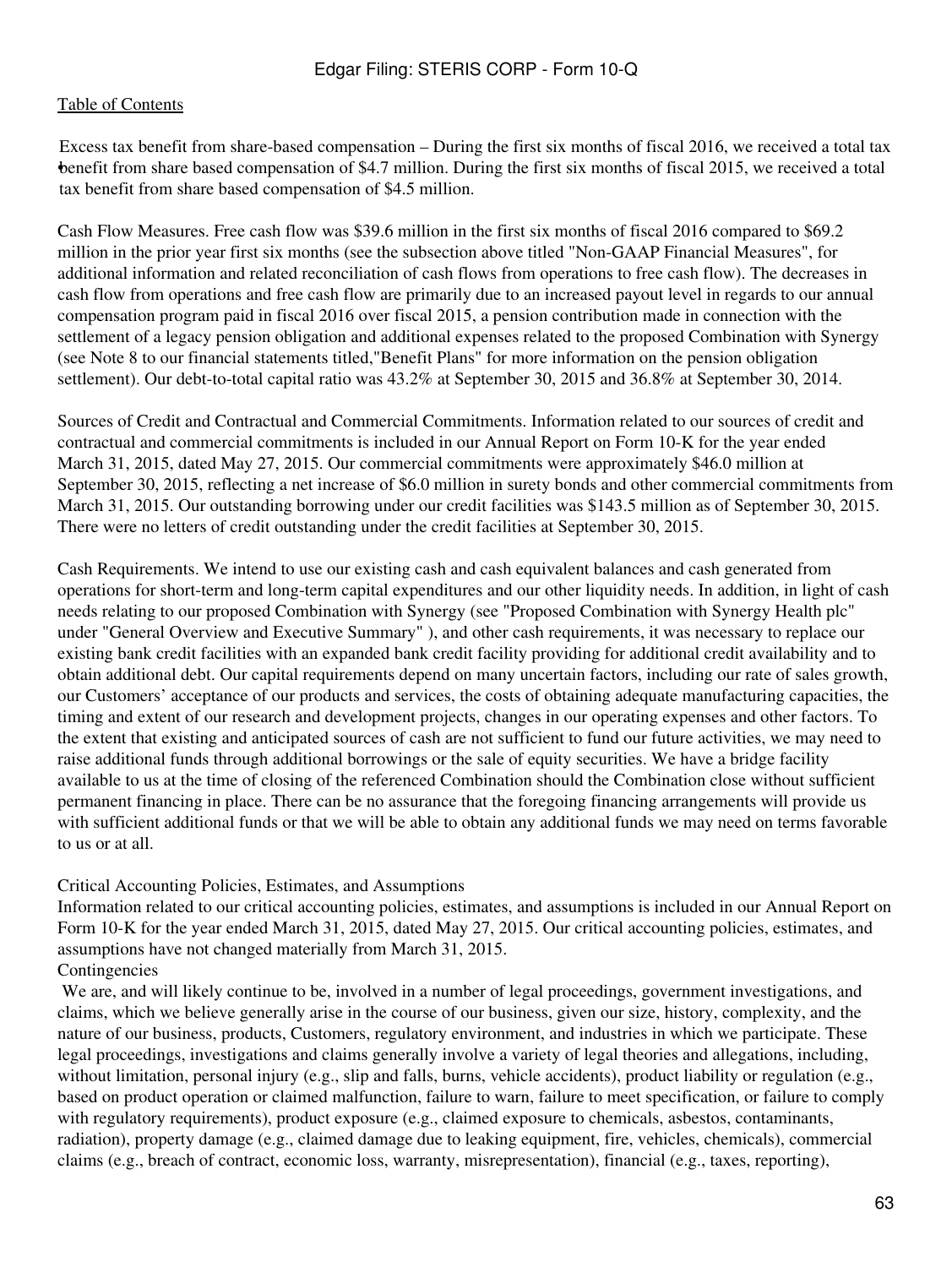employment (e.g., wrongful termination, discrimination, benefits matters), and other claims for damage and relief. We record a liability for such contingencies to the extent we conclude that their occurrence is both probable and estimable. We consider many factors in making these assessments, including the professional judgment of experienced members of management and our legal counsel. We have made estimates as to the likelihood of unfavorable outcomes and the amounts of such potential losses. In our opinion, the ultimate outcome of these proceedings and claims is not anticipated to have a material adverse affect on our consolidated financial position, results of operations, or cash flows. However, the ultimate outcome of proceedings, government investigations, and claims is unpredictable and actual results could be materially different from our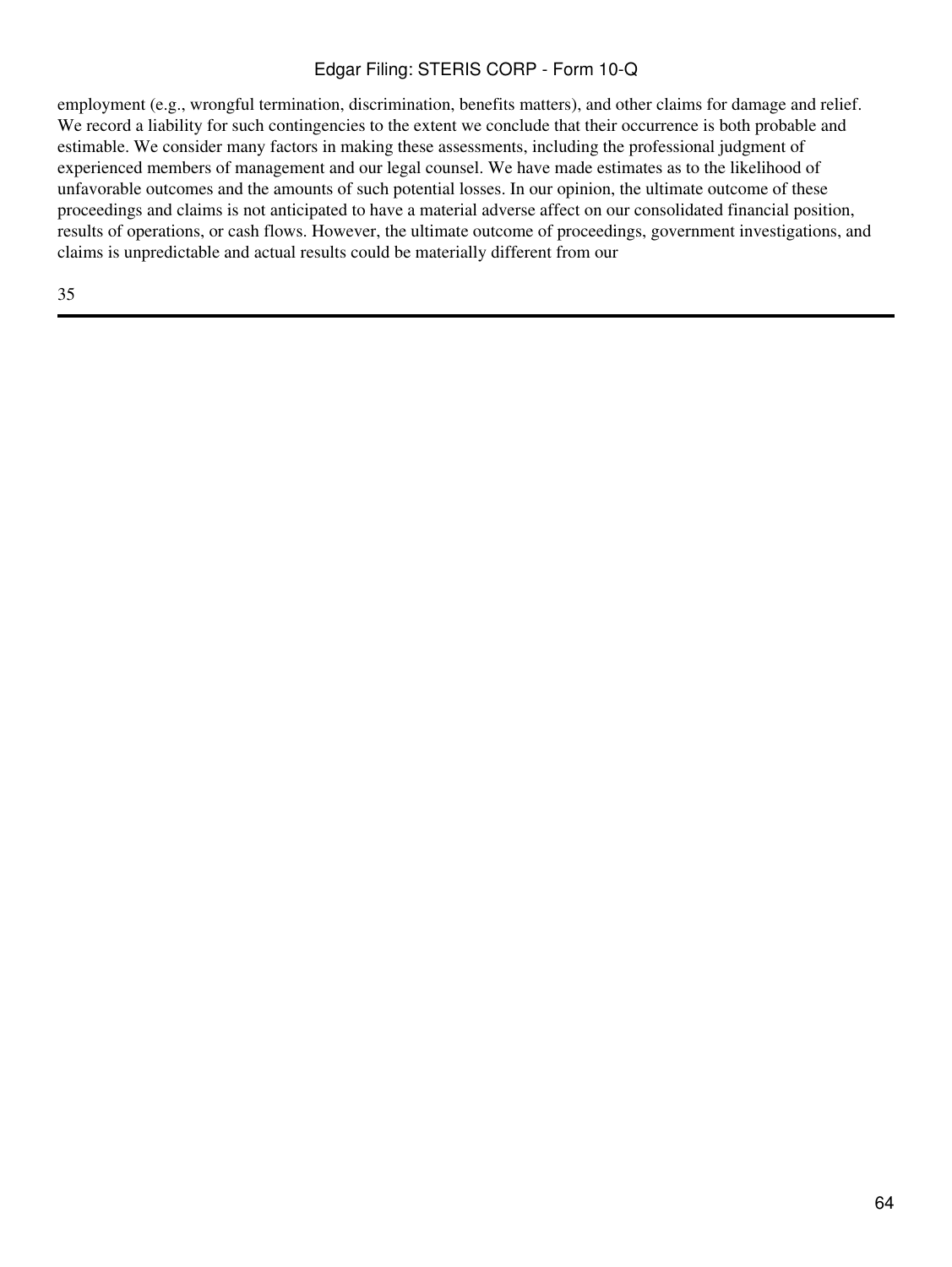estimates. We record expected recoveries under applicable insurance contracts when we are assured of recovery. Refer to note 9 of our consolidated financial statements titled, "Commitments and Contingencies" for additional information. We are subject to taxation from United States federal, state and local, and foreign jurisdictions. Tax positions are settled primarily through the completion of audits within each individual tax jurisdiction or the closing of a statute of limitation. Changes in applicable tax law or other events may also require us to revise past estimates. The IRS routinely conducts audits of our federal income tax returns.

#### International Operations

Since we conduct operations outside of the United States using various foreign currencies, our operating results are impacted by foreign currency movements relative to the U.S. dollar. During the second quarter of fiscal 2016, our revenues were unfavorably impacted by \$9.2 million, or 1.9%, and income before taxes was favorably impacted by \$6.1 million, or 16.9%, as a result of foreign currency movements relative to the U.S. dollar. During the first half of fiscal 2016, our revenues were unfavorably impacted by \$16.4 million, or 1.7%, and income before taxes was favorably impacted by \$10.9 million, or 15.7%, as a result of foreign currency movements relative to the U.S. dollar.

#### Off-Balance Sheet Arrangements

We do not have any off-balance sheet arrangements, that have or are reasonably likely to have, a material current or future impact on our financial condition, changes in financial condition, revenues, expenses, results of operations, liquidity, capital expenditures or capital.

#### Forward-Looking Statements

This Form 10-Q may contain statements concerning certain trends, expectations, forecasts, estimates, or other forward-looking information affecting or relating to Synergy or STERIS or its industry, products or activities that are intended to qualify for the protections afforded "forward-looking statements" under the Private Securities Litigation Reform Act of 1995 and other laws and regulations. Forward-looking statements speak only as to the date of this Form 10-Q and may be identified by the use of forward-looking terms such as "may," "will," "expects," "believes," "anticipates," "plans," "estimates," "projects," "targets," "forecasts," "outlook," "impact," "potential," "confidence," "improve "deliver," "comfortable," "trend", and "seeks," or the negative of such terms or other variations on such terms or comparable terminology. Many important factors could cause actual results to differ materially from those in the forward-looking statements including, without limitation, disruption of production or supplies, changes in market conditions, political events, pending or future claims or litigation, competitive factors, technology advances, actions of regulatory agencies, and changes in laws, government regulations, labeling or product approvals or the application or interpretation thereof. Other risk factors are described herein and in STERIS and Synergy's other securities filings, including Item 1A of STERIS's Annual Report on Form 10-K for the year ended March 31, 2015 and in Synergy's annual report and accounts for the year ended 29 March 2015 (section headed "principal risks and uncertainties"). Many of these important factors are outside of STERIS's or Synergy's control. No assurances can be provided as to any result or the timing of any outcome regarding matters described in the Form 10-Q or otherwise with respect to any regulatory action, administrative proceedings, government investigations, litigation, warning letters, cost reductions, business strategies, earnings or revenue trends or future financial results. References to products are summaries only and should not be considered the specific terms of the product clearance or literature. Unless legally required, STERIS and Synergy do not undertake to update or revise any forward-looking statements even if events make clear that any projected results, express or implied, will not be realized.

Other potential risks and uncertainties that could cause actual results to differ materially from those in the forward-looking statements include, without limitation, (a) the parties' ability to meet expectations regarding the timing, completion and accounting and tax treatments of the transaction, (b) the possibility that the parties may be unable to achieve expected synergies and operating efficiencies in connection with the transaction within the expected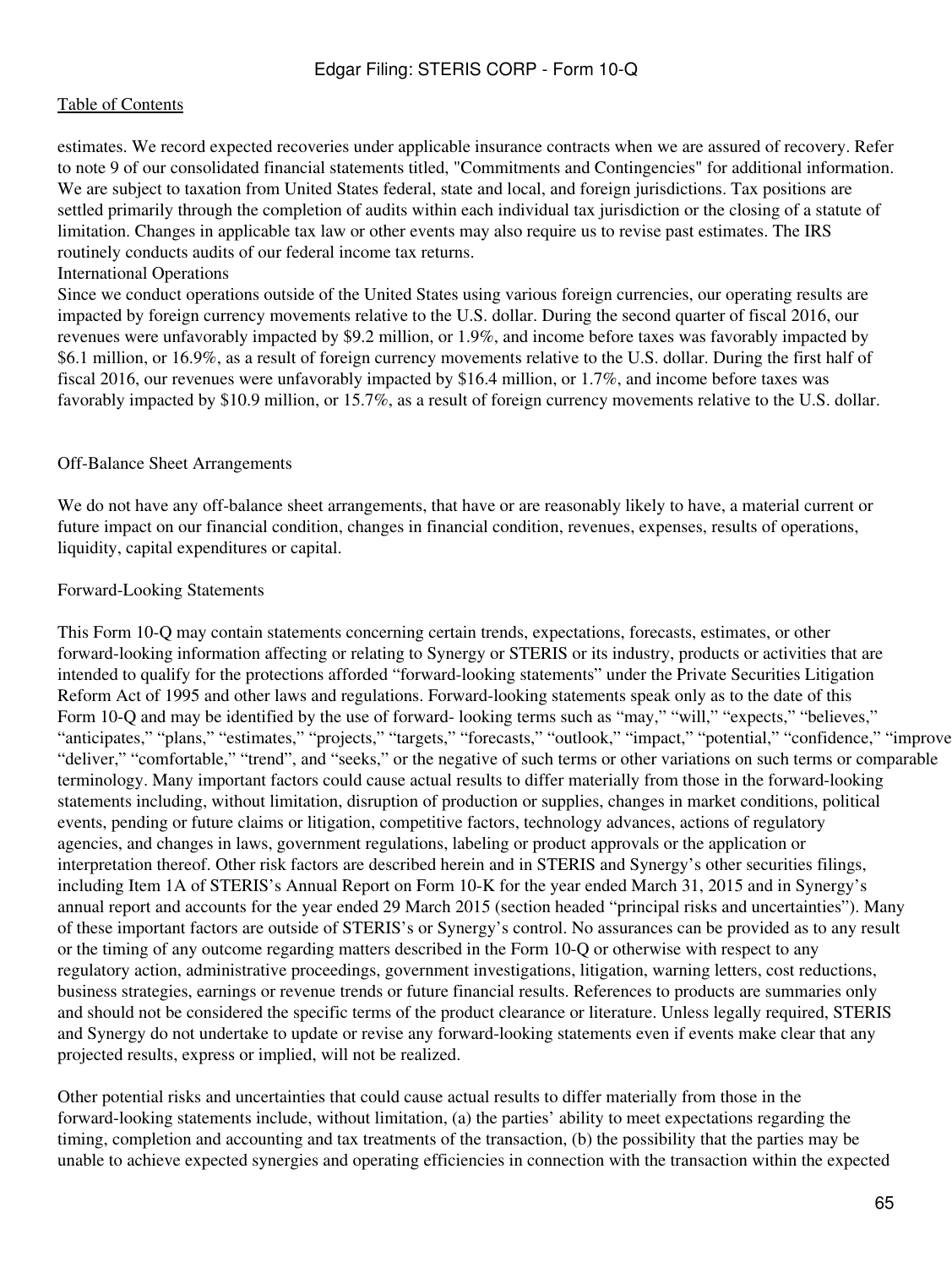time-frames or at all and to successfully integrate Synergy's operations into those of STERIS, (c) the integration of Synergy's operations into those of STERIS being more difficult, time-consuming or costly than expected, (d) operating costs, customer loss and business disruption (including, without limitation, difficulties in maintaining relationships with employees, customers, clients or suppliers) being greater than expected following the transaction, (e) the retention of certain key employees of Synergy being difficult, (f) changes in tax laws or interpretations that could increase our consolidated tax liabilities, including, if the transaction is consummated, changes in tax laws that would result in New STERIS being treated as a domestic corporation for United States federal tax purposes, (g) the potential for increased pressure on pricing or costs that leads to erosion of profit margins, (h) the possibility that market demand will not develop for new technologies, products or applications or services, or business initiatives will take longer, cost more or produce lower benefits than anticipated, (i) the possibility that application of or compliance with laws, court rulings,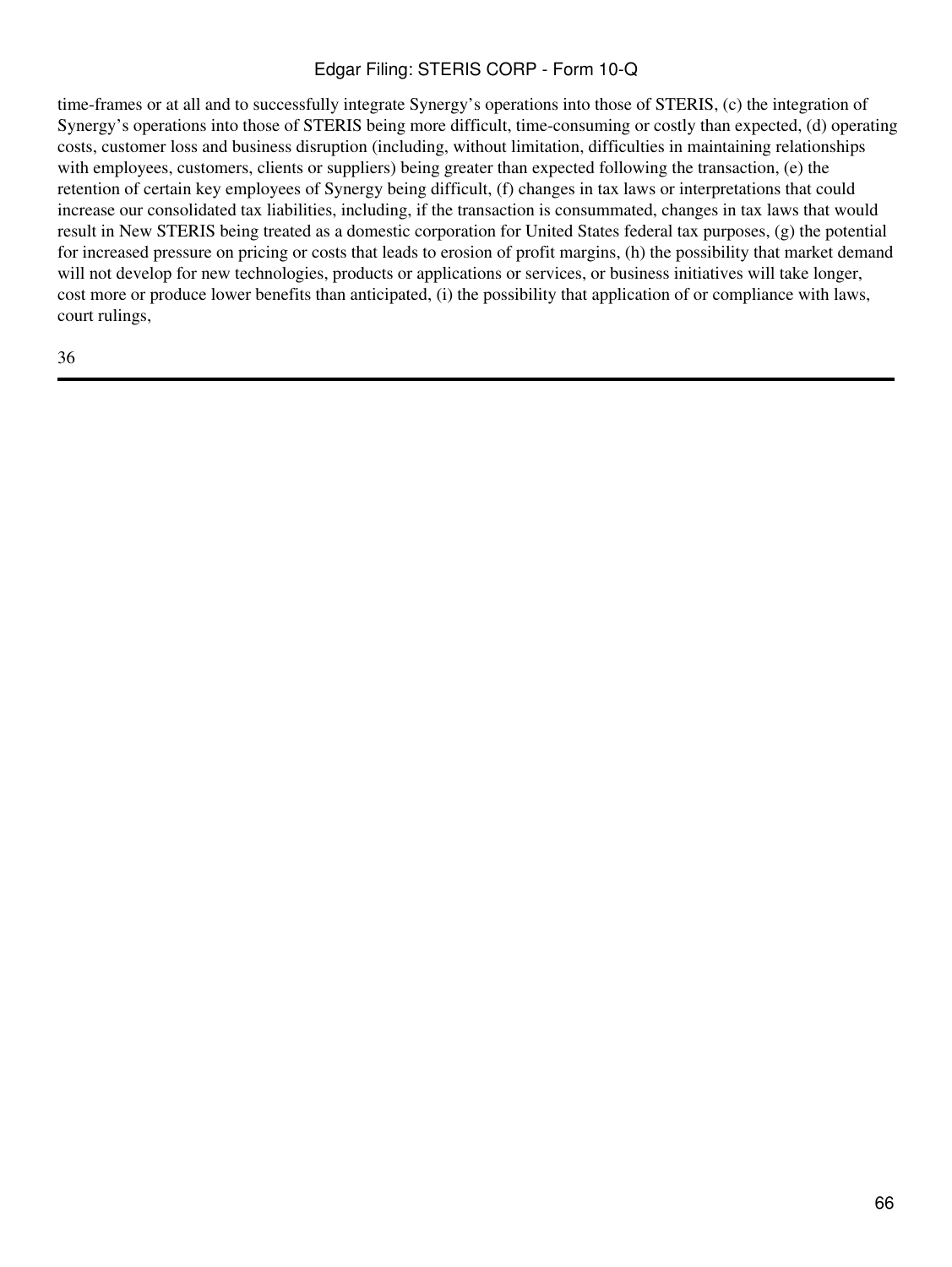certifications, regulations, regulatory actions, including without limitation those relating to FDA warning notices or letters, government investigations, the outcome of any pending FDA requests, inspections or submissions, or other requirements or standards may delay, limit or prevent new product introductions, affect the production and marketing of existing products or services or otherwise affect STERIS's or Synergy's performance, results, prospects or value, (j) the potential of international unrest, economic downturn or effects of currencies, tax assessments, adjustments or anticipated rates, raw material costs or availability, benefit or retirement plan costs, or other regulatory compliance costs, (k) the possibility of reduced demand, or reductions in the rate of growth in demand, for STERIS's or Synergy's products and services, (l) the possibility that anticipated growth, cost savings, new product acceptance, performance or approvals, or other results may not be achieved, or that transition, labor, competition, timing, execution, regulatory, governmental, or other issues or risks associated with STERIS and Synergy's businesses, industry or initiatives including, without limitation, those matters described in STERIS's Form 10-K for the year ended March 31, 2015 and other securities filings, may adversely impact STERIS's or Synergy's performance, results, prospects or value, (m) the possibility that anticipated financial results or benefits of recent acquisitions, or of STERIS's restructuring efforts will not be realized or will be other than anticipated, (n) the effects of the contractions in credit availability, as well as the ability of STERIS's and Synergy's customers and suppliers to adequately access the credit markets when needed, and (o) those risks described in STERIS's Annual Report on Form 10-K for the year ended March 31, 2015, and other securities filings.

Availability of Securities and Exchange Commission Filings

We make available free of charge on or through our website our Annual Reports on Form 10-K, Quarterly Reports on Form 10-Q, Current Reports on Form 8-K, and amendments to these reports as soon as reasonably practicable after we file such material with, or furnish such material to, the Securities Exchange Commission ("SEC.") You may access these documents on the Investor Relations page of our website at http://www.steris-ir.com. The information on our website is not incorporated by reference into this report. You may also obtain copies of these documents by visiting the SEC's Public Reference Room at 100 F Street, NE, Washington, D.C. 20549, or by accessing the SEC's website at http://www.sec.gov. You may obtain information on the Public Reference Room by calling the SEC at 1-800-SEC-0330.

#### ITEM 3. QUANTITATIVE AND QUALITATIVE DISCLOSURES ABOUT MARKET RISK

In the ordinary course of business, we are subject to interest rate, foreign currency, and commodity risks. Information related to these risks and our management of these exposures is included in Part II, Item 7A, "Quantitative and Qualitative Disclosures about Market Risk," in our Annual Report on Form 10-K for the year ended March 31, 2015, dated May 27, 2015. Our exposures to market risks have not changed materially since March 31, 2015.

#### ITEM 4.CONTROLS AND PROCEDURES

Under the supervision of and with the participation of our management, including the Principal Executive Officer ("PEO") and Principal Financial Officer ("PFO"), we evaluated the effectiveness of the design and operation of our disclosure controls and procedures, as defined in Rules 13a-15(e) and 15d-15(e) promulgated under the Securities Exchange Act of 1934, as of the end of the period covered by this Quarterly Report. Based on that evaluation, including the assessment and input of our management, the PEO and PFO concluded that, as of the end of the period covered by this Quarterly Report, our disclosure controls and procedures were effective.

There were no changes in our internal control over financial reporting, as defined in Rules 13a-15(f) and 15d-15(f) promulgated under the Securities Exchange Act of 1934, that occurred during the quarter ended September 30, 2015 that have materially affected, or are reasonably likely to materially affect, our internal control over financial reporting.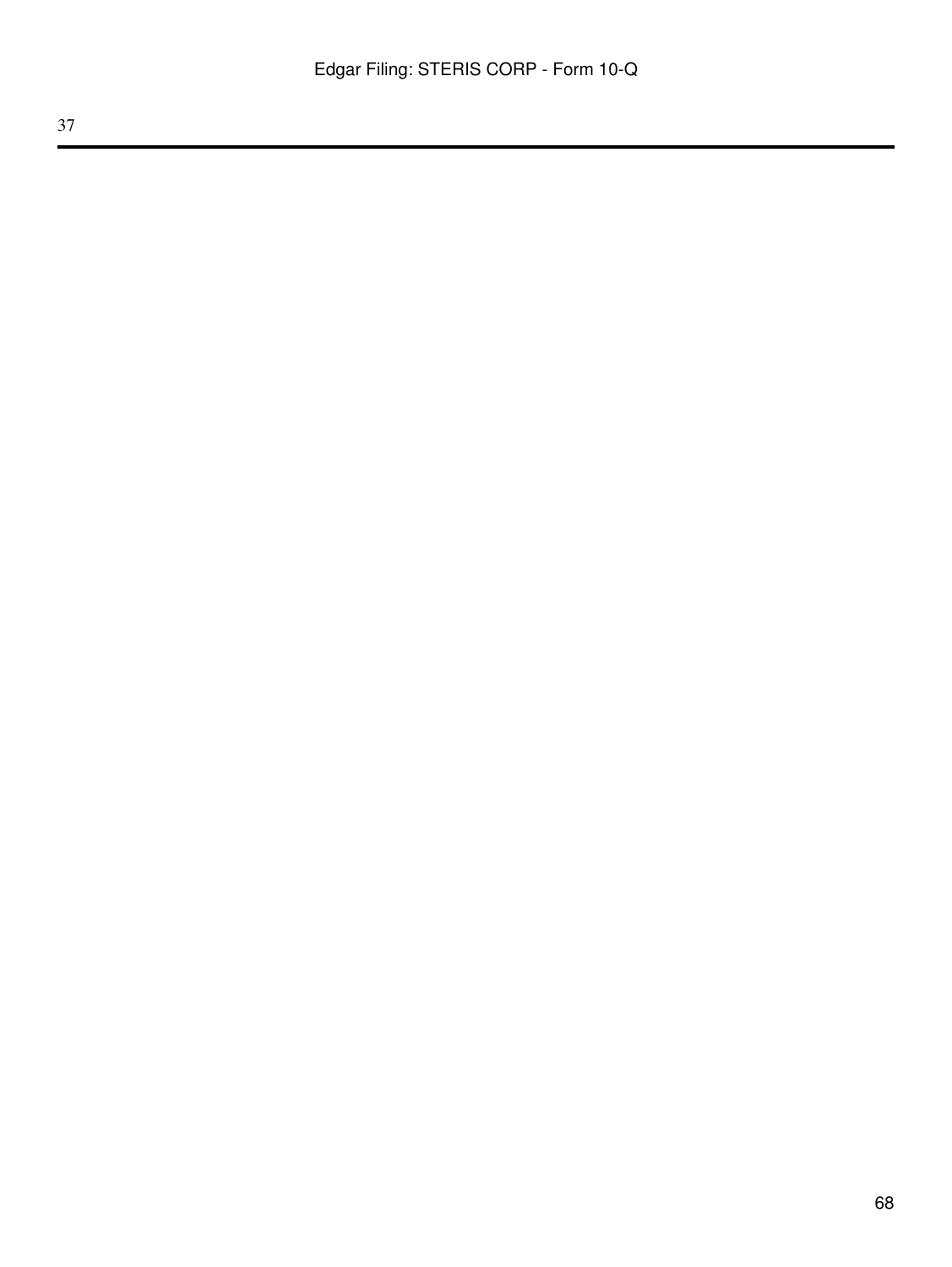#### PART II—OTHER INFORMATION

#### ITEM 1. LEGAL PROCEEDINGS

Information regarding our legal proceedings is included in this Form 10-Q in note 9 to our consolidated financial statements titled, "Commitments and Contingencies" and in Item 7 of Part II, titled "Management's Discussion and Analysis of Financial Conditions and Results of Operations," of our Annual Report on Form 10-K for the year ended March 31, 2015, dated May 27, 2015.

#### ITEM 1A.RISK FACTORS

Please see the description of the proceedings regarding the Combination in note 9 to our consolidated financial statements titled, "Commitments and Contingencies". We believe there have been no other material changes to the risk factors included in our Annual Report on Form 10-K for the fiscal year ended March 31, 2015, dated May 27, 2015, that would materially affect our business, results of operations, or financial condition.

#### ITEM 2.UNREGISTERED SALES OF EQUITY SECURITIES AND USE OF PROCEEDS

During the second quarter of fiscal 2016, we obtained 34,934,000 of our common shares in connection with stock based compensation award programs. We did not repurchase any of our shares during the second quarter of fiscal 2016. When we do make repurchases, they are made pursuant to a single repurchase program which was approved by our Board of Directors and announced on March 14, 2008, authorizing the repurchase of up to \$300.0 million of our common shares. As of September 30, 2015, \$86.9 million in common shares remained authorized for repurchase under this authorization. This common share repurchase authorization does not have a stated maturity date. The following table summarizes the common shares repurchase activity during the second quarter of fiscal 2016 under our common share repurchase program:

|                  | (a)<br><b>Total Number</b><br>of<br><b>Shares Purchased</b> | (b)<br>Average Price Paid<br>Per Share | (c)<br>Total Number of<br><b>Shares Purchased as</b><br>Part of Publicly<br><b>Announced Plans</b> | (d)<br>Maximum Dollar Value of<br>Shares that May Yet Be<br>Purchased Under the<br>Plans at Period End |
|------------------|-------------------------------------------------------------|----------------------------------------|----------------------------------------------------------------------------------------------------|--------------------------------------------------------------------------------------------------------|
| <b>July 1-31</b> |                                                             |                                        |                                                                                                    | \$86,939                                                                                               |
| August 1-31      |                                                             |                                        |                                                                                                    | 86,939                                                                                                 |
| September 1-30   |                                                             |                                        |                                                                                                    | 86,939                                                                                                 |
| Total            |                                                             |                                        |                                                                                                    | \$86,939                                                                                               |

(1) Corporation 401(k) Plan on behalf of certain executive officers of the Company who may be deemed to be Does not include 20 shares purchased during the quarter at an average price of \$65.49 per share by the STERIS

affiliated purchasers.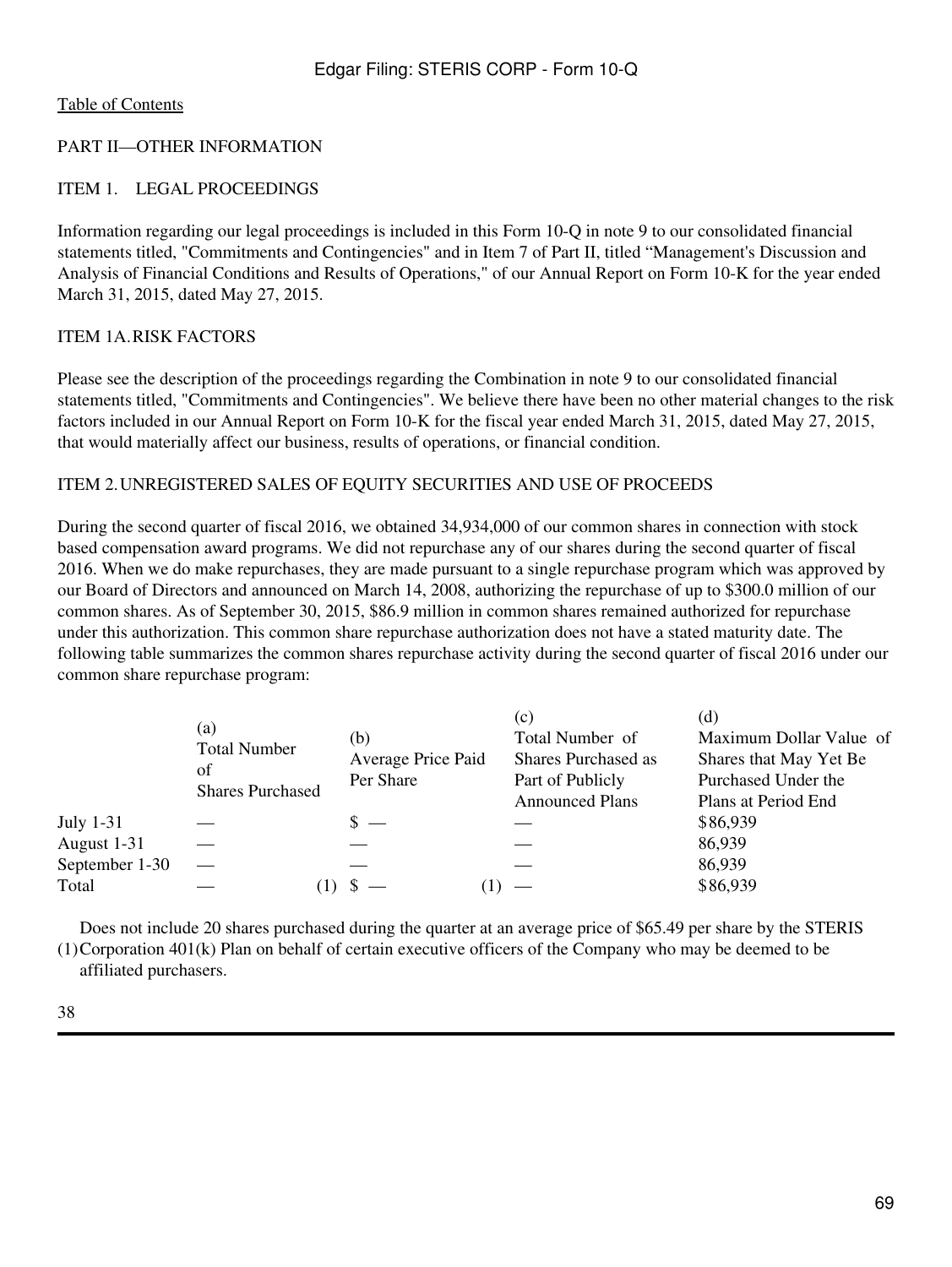#### ITEM 6.EXHIBITS

Exhibits required by Item 601 of Regulation S-K

| Exhibit<br>Number | <b>Exhibit Description</b>                                                                                                                                                                                                                                                 |
|-------------------|----------------------------------------------------------------------------------------------------------------------------------------------------------------------------------------------------------------------------------------------------------------------------|
| 10.1              | Senior Executive Management Incentive Compensation Plan, as Amended and Restated Effective April<br>1, 2015 (filed as Appendix A to Schedule 14A (Definitive Proxy Statement) filed July 8, 2015<br>(Commission File No. 1-14643), and incorporated herein by reference).* |
| 10.2              | Description of STERIS Corporation Non-Employee Director Compensation Program.*                                                                                                                                                                                             |
| 15.1              | Letter Re: Unaudited Interim Financial Information.                                                                                                                                                                                                                        |
| 31.1              | Certification of the Principal Executive Officer Pursuant to Exchange Act Rule 13a-14(a)/15d-14(a).                                                                                                                                                                        |
| 31.2              | Certification of the Principal Financial Officer Pursuant to Exchange Act Rule 13a-14(a)/15d-14(a).                                                                                                                                                                        |
| 32.1              | Certification of the Principal Executive Officer and Principal Financial Officer Pursuant to Section 906<br>of the Sarbanes-Oxley Act of 2002.                                                                                                                             |
| <b>EX-101</b>     | Instance Document.                                                                                                                                                                                                                                                         |
| EX-101            | Schema Document.                                                                                                                                                                                                                                                           |
| <b>EX-101</b>     | <b>Calculation Linkbase Document.</b>                                                                                                                                                                                                                                      |
| <b>EX-101</b>     | Definition Linkbase Document.                                                                                                                                                                                                                                              |
| EX-101            | Labels Linkbase Document.                                                                                                                                                                                                                                                  |
| EX-101            | <b>Presentation Linkbase Document.</b><br>* A management contract or compensatory plan or arrangement required to be filed as an exhibit hereto.                                                                                                                           |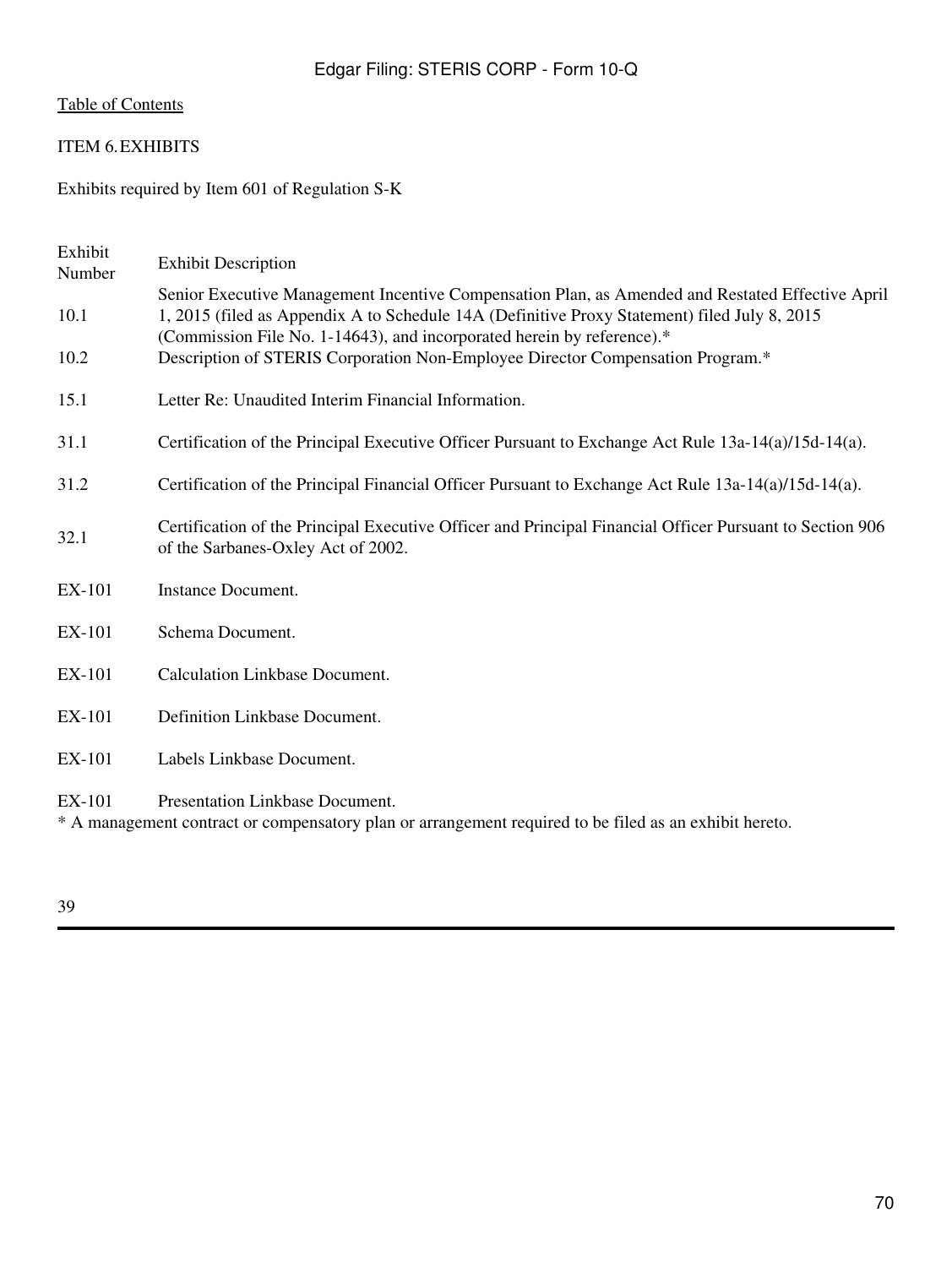#### SIGNATURE

Pursuant to the requirements of the Securities Exchange Act of 1934, the Registrant has duly caused this report to be signed on its behalf by the undersigned thereunto duly authorized.

STERIS Corporation

/S/ MICHAEL J. TOKICH Michael J. Tokich Senior Vice President, Chief Financial Officer and Treasurer October 30, 2015